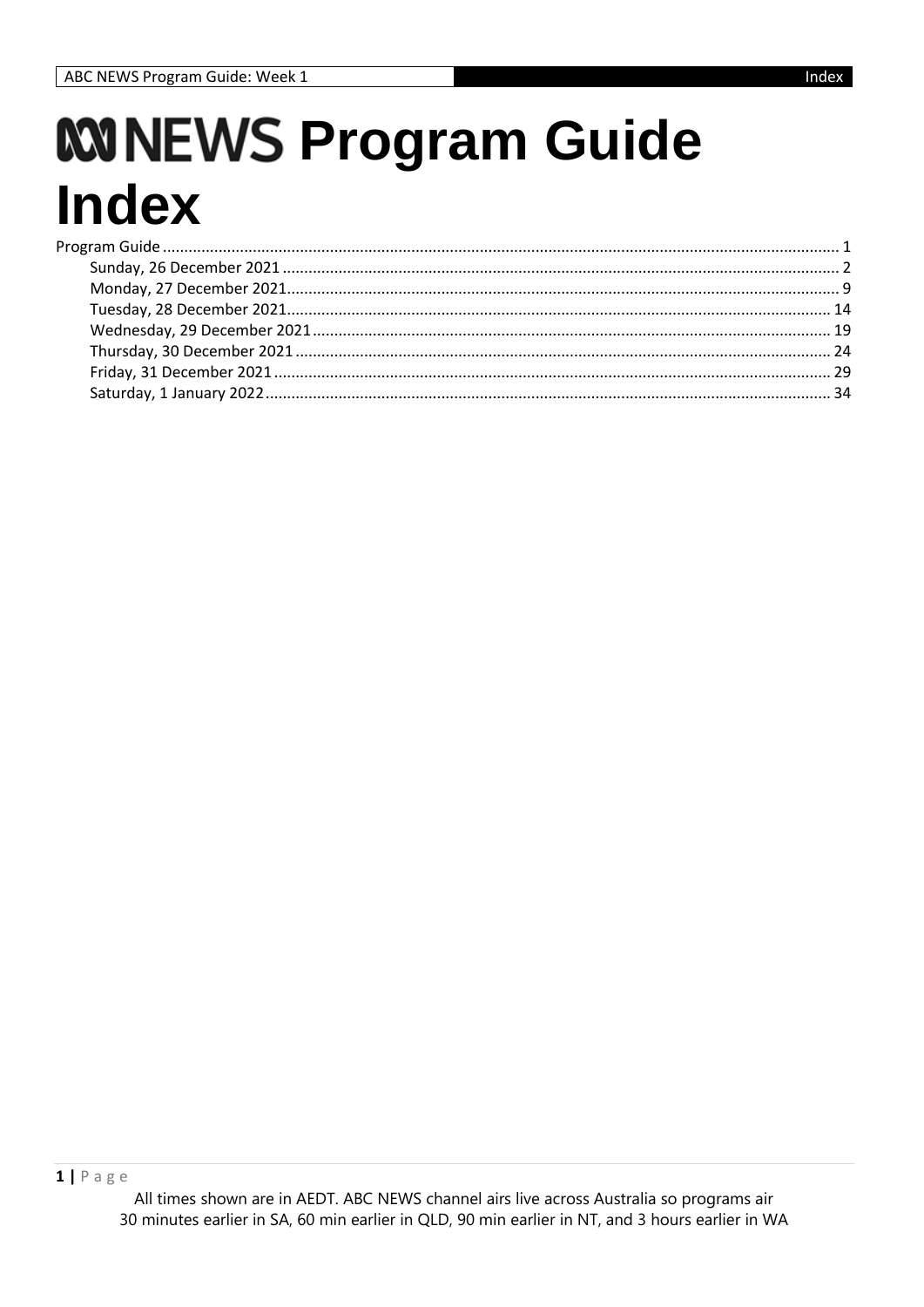# <span id="page-1-0"></span>**Sunday, 26 December 2021**

| 6:00am | <b>Landline: 30th Anniversary Special</b><br>(CC, Repeat, Aboriginal and Torres Strait Islander viewers are advised that the following<br>program contains images and voices of people who have died)<br>In 2021 Landline celebrated 30 years telling unique and fascinating stories from regional<br>and rural Australia. In this special episode we look back on the memorable moments and<br>people from the show's origins in 1991 to now. |
|--------|------------------------------------------------------------------------------------------------------------------------------------------------------------------------------------------------------------------------------------------------------------------------------------------------------------------------------------------------------------------------------------------------------------------------------------------------|
| 7:00am | <b>ABC News Summer</b><br>(CC)<br>Stay in touch with the latest news across the summer with the day's top stories, breaking<br>news and up-to-the minute information from Australia's most trusted source of<br>independent news. Presented by Casey Briggs.                                                                                                                                                                                   |
| 7:30am | The Ticket: Sport In 2021<br>(Repeat)<br>In a Ticket Special, Tracey Holmes looks back on the big sporting issues of 2021 as<br>athletes faced the complications from another year of the pandemic while the Olympics<br>went ahead in Tokyo one year late.                                                                                                                                                                                    |
| 8:00am | <b>ABC News Summer</b><br>(CC)<br>Stay in touch with the latest news across the summer with the day's top stories, breaking<br>news and up-to-the minute information from Australia's most trusted source of<br>independent news. Presented by Casey Briggs.                                                                                                                                                                                   |
| 8:30am | <b>Crocodile Territory: Protecting a Predator</b><br>(CC, Repeat)<br>The saltwater crocodile has come back from the brink of extinction since the Northern<br>Territory outlawed hunting 50 years ago, but the wary relationship between the deadly<br>predator and people is shifting.                                                                                                                                                        |
| 9:00am | <b>ABC News Summer</b><br>(CC)<br>Stay in touch with the latest news across the summer with the day's top stories, breaking<br>news and up-to-the minute information from Australia's most trusted source of<br>independent news. Presented by Casey Briggs.                                                                                                                                                                                   |
| 9:30am | 7.30: The Interviews: Best Of 2021<br>Leigh Sales brings you some of the most compelling conversations from 7.30 in 2021,<br>speaking with Australian and international newsmakers, politicians, sport stars and<br>celebrities.                                                                                                                                                                                                               |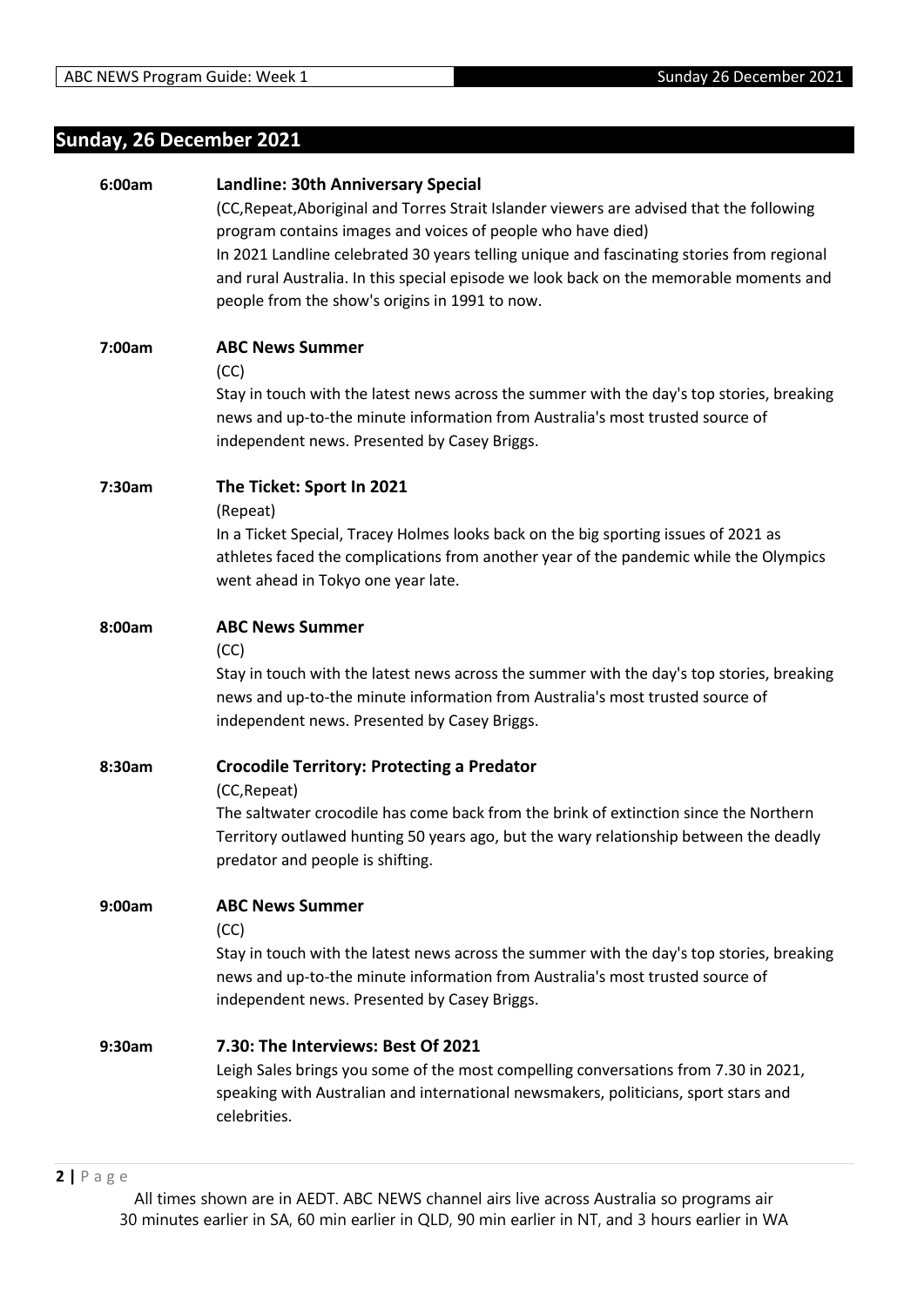| 10:00am | <b>ABC News Summer</b>                                                                                                                                                        |
|---------|-------------------------------------------------------------------------------------------------------------------------------------------------------------------------------|
|         | (CC)<br>Stay in touch with the latest news across the summer with the day's top stories, breaking                                                                             |
|         | news and up-to-the minute information from Australia's most trusted source of                                                                                                 |
|         | independent news. Presented by Casey Briggs.                                                                                                                                  |
|         |                                                                                                                                                                               |
| 10:30am | <b>Songlines: Solutions to Climate</b>                                                                                                                                        |
|         | (CC, Repeat)                                                                                                                                                                  |
|         | What can we learn from Indigenous Australians and their 60,000 years caring for                                                                                               |
|         | country? Visit remote parts of Northern Territory to see the catastrophic impact of<br>climate change and how we can work together to protect it.                             |
|         |                                                                                                                                                                               |
| 11:00am | <b>ABC News Summer</b>                                                                                                                                                        |
|         | Stay in touch with the latest news across the summer with the day's top stories, breaking                                                                                     |
|         | news and up-to-the minute information from Australia's most trusted source of                                                                                                 |
|         | independent news. Presented by Dan Conifer.                                                                                                                                   |
| 11:30am | <b>Our Dawn</b>                                                                                                                                                               |
|         | (CC, Repeat)                                                                                                                                                                  |
|         | Our champion and our inspiration, swimming legend Dawn Fraser opens up to Tracey                                                                                              |
|         | Holmes about her life, swimming career, winning Gold, the 1964 Tokyo Games and the                                                                                            |
|         | theft of that Flag that cost Dawn her Olympic future.                                                                                                                         |
|         | <b>ABC News Summer</b>                                                                                                                                                        |
| 12:00pm | (CC)                                                                                                                                                                          |
|         | Stay in touch with the latest news across the summer with the day's top stories, breaking                                                                                     |
|         | news and up-to-the minute information from Australia's most trusted source of                                                                                                 |
|         | independent news. Presented by Dan Conifer.                                                                                                                                   |
|         |                                                                                                                                                                               |
| 12:30pm | <b>The Business: Summer Series</b>                                                                                                                                            |
|         | (CC)                                                                                                                                                                          |
|         | A look back at the big stories in business and finance from 2021 as The Business team<br>bring you the best stories from across the year, following the economic and consumer |
|         | issues that affect us all.                                                                                                                                                    |
|         |                                                                                                                                                                               |
| 1:00pm  | <b>ABC News Summer</b>                                                                                                                                                        |
|         | (CC)                                                                                                                                                                          |
|         | Stay in touch with the latest news across the summer with the day's top stories, breaking                                                                                     |
|         | news and up-to-the minute information from Australia's most trusted source of                                                                                                 |
|         | independent news. Presented by Dan Conifer.                                                                                                                                   |
|         |                                                                                                                                                                               |
|         |                                                                                                                                                                               |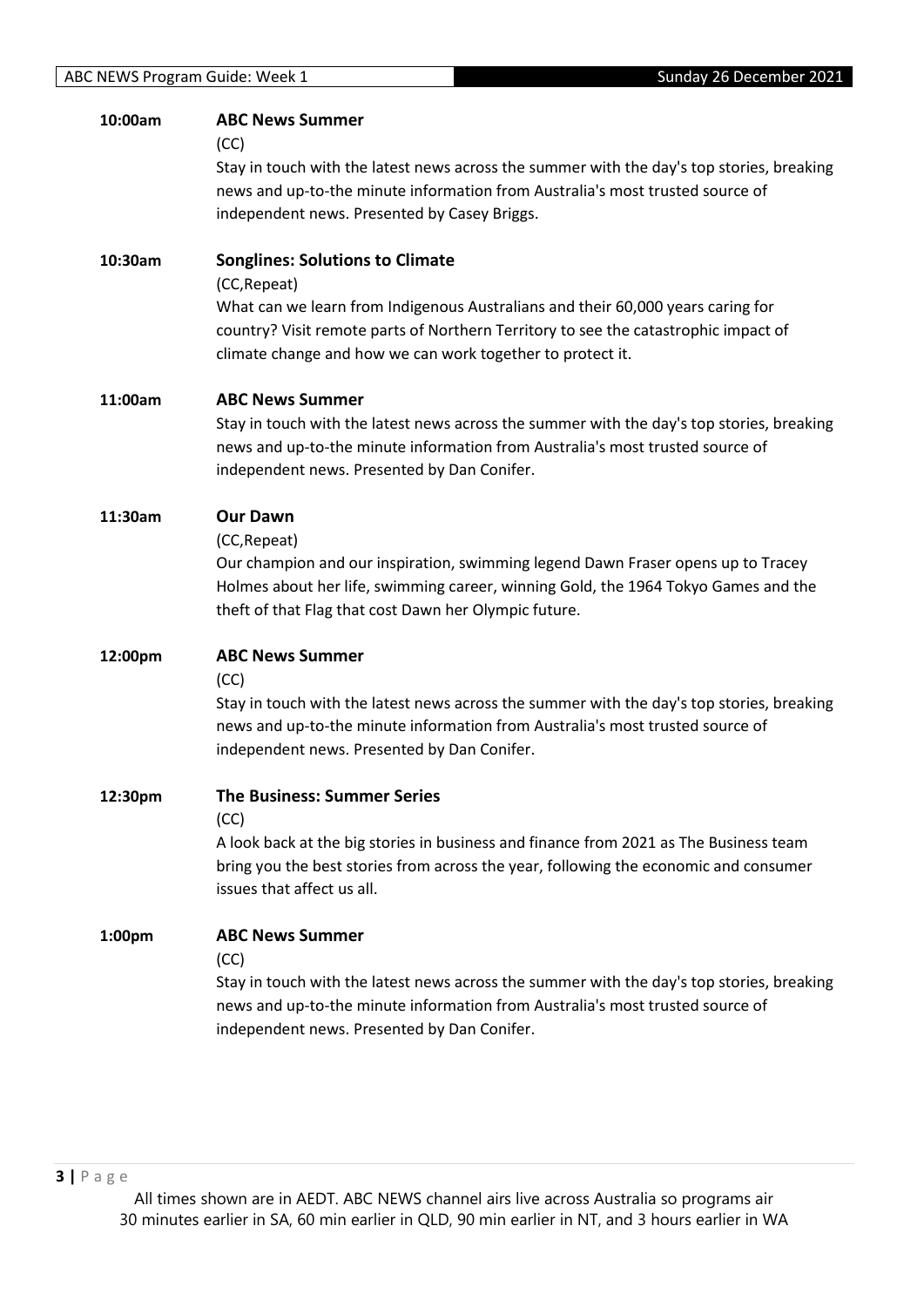| 1:30pm | <b>Barrie Cassidy's One Plus One: Melissa Leong</b><br>(CC, Repeat)<br>Melissa Leong is a very private person with a very public job. She tells Barrie about                                                                                                                                                                                                                                                                                        |
|--------|-----------------------------------------------------------------------------------------------------------------------------------------------------------------------------------------------------------------------------------------------------------------------------------------------------------------------------------------------------------------------------------------------------------------------------------------------------|
|        | feeling different, growing up with depression, and why she didn't immediately say yes<br>when offered the chance to be a judge on Masterchef.                                                                                                                                                                                                                                                                                                       |
| 2:00pm | <b>ABC News Summer</b><br>Stay in touch with the latest news across the summer with the day's top stories, breaking<br>news and up-to-the minute information from Australia's most trusted source of<br>independent news. Presented by Dan Conifer.                                                                                                                                                                                                 |
| 2:30pm | <b>Compass: The Accidental Advocate</b><br>(CC,AD,Repeat,PG,Adult Themes,Aboriginal and Torres Strait Islander viewers are<br>advised that the following program contains images and voices of people who have died)<br>George Newhouse is founder of the National Justice Project, arguably the number one<br>human rights firm in Australia. George has been fighting for the rights of refugees and<br>the nation's first people for decades.    |
| 3:00pm | <b>ABC News Summer</b><br>(CC)<br>Stay in touch with the latest news across the summer with the day's top stories, breaking<br>news and up-to-the minute information from Australia's most trusted source of<br>independent news. Presented by Dan Conifer.                                                                                                                                                                                         |
| 3:30pm | <b>Outbreak: How Australia Lost Control</b><br>(CC, Repeat)<br>Jeremy Fernandez has a forensic look at how Australia's Delta outbreak unfolded. We<br>trace back through the data and decision-making to see how the virus spread across<br>Sydney and the nation in mid 2021.                                                                                                                                                                      |
| 4:00pm | <b>ABC News Update</b><br>Dan Conifer presents the headlines from ABC News, bringing you the day's top stories<br>and the latest news and information at this hour.                                                                                                                                                                                                                                                                                 |
| 4:02pm | Landline: 30 <sup>th</sup> Anniversary Special<br>(CC, Repeat, Aboriginal and Torres Strait Islander viewers are advised that the following<br>program contains images and voices of people who have died)<br>In 2021 Landline celebrated 30 years telling unique and fascinating stories from regional<br>and rural Australia. In this special episode we look back on the memorable moments and<br>people from the show's origins in 1991 to now. |
| 5:00pm | <b>ABC News Summer</b><br>Stay in touch with the latest news across the summer with the day's top stories, breaking<br>news and up-to-the minute information from Australia's most trusted source of<br>independent news. Presented by Dan Conifer.                                                                                                                                                                                                 |

# **4 |** P a g e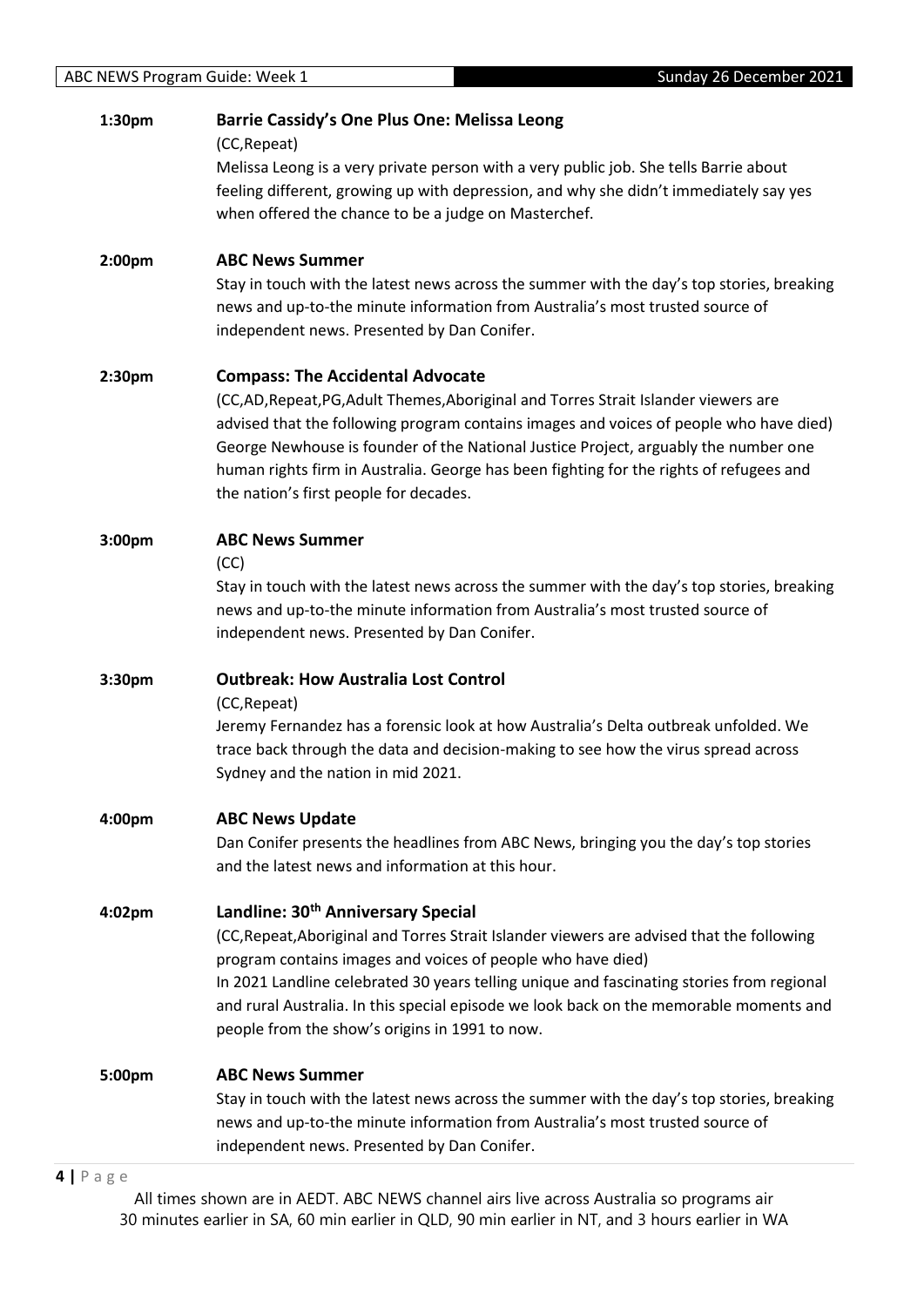| 5:30pm             | 7.30: The Interviews: Best Of 2021                                                                  |
|--------------------|-----------------------------------------------------------------------------------------------------|
|                    | (Repeat)                                                                                            |
|                    | Leigh Sales brings you some of the most compelling conversations from 7.30 in 2021,                 |
|                    | speaking with Australian and international newsmakers, politicians, sport stars and<br>celebrities. |
|                    |                                                                                                     |
| 6:00pm             | <b>ABC News Summer</b>                                                                              |
|                    | Stay in touch with the latest news across the summer with the day's top stories, breaking           |
|                    | news and up-to-the minute information from Australia's most trusted source of                       |
|                    | independent news. Presented by Stephanie Dalzell.                                                   |
| 6:30pm             | <b>Barrie Cassidy's One Plus One: Melissa Leong</b>                                                 |
|                    | (CC, Repeat)                                                                                        |
|                    | Melissa Leong is a very private person with a very public job. She tells Barrie about               |
|                    | feeling different, growing up with depression, and why she didn't immediately say yes               |
|                    | when offered the chance to be a judge on Masterchef.                                                |
| 7:00pm             | <b>ABC News Summer</b>                                                                              |
|                    | Stay in touch with the latest news across the summer with the day's top stories, breaking           |
|                    | news and up-to-the minute information from Australia's most trusted source of                       |
|                    | independent news. Presented by Stephanie Dalzell.                                                   |
|                    |                                                                                                     |
| 7:30pm             | The World In 2021: Year In Review<br>(CC, Repeat)                                                   |
|                    | Beverley O'Connor and The World team look back on the biggest issues and best                       |
|                    | international stories from ABC News reporters around the globe in 2021.                             |
|                    |                                                                                                     |
| 8:00pm             | <b>ABC News Summer</b>                                                                              |
|                    | Stay in touch with the latest news across the summer with the day's top stories, breaking           |
|                    | news and up-to-the minute information from Australia's most trusted source of                       |
|                    | independent news. Presented by Stephanie Dalzell.                                                   |
| 8:25pm             | <b>Australian Story: Home Straight</b>                                                              |
|                    | (CC,AD, Repeat)                                                                                     |
|                    | In a case of life imitating art, iconic Aussie actor Michael Caton channels his beloved             |
|                    | character from The Castle to fight for the underdog. Caton knows he's in the home                   |
|                    | straight of his life and wants to make the most of it.                                              |
| 9:00 <sub>pm</sub> | <b>ABC News Summer</b>                                                                              |
|                    | Stay in touch with the latest news across the summer with the day's top stories, breaking           |
|                    | news and up-to-the minute information from Australia's most trusted source of                       |
|                    | independent news. Presented by Stephanie Dalzell.                                                   |
|                    |                                                                                                     |
|                    |                                                                                                     |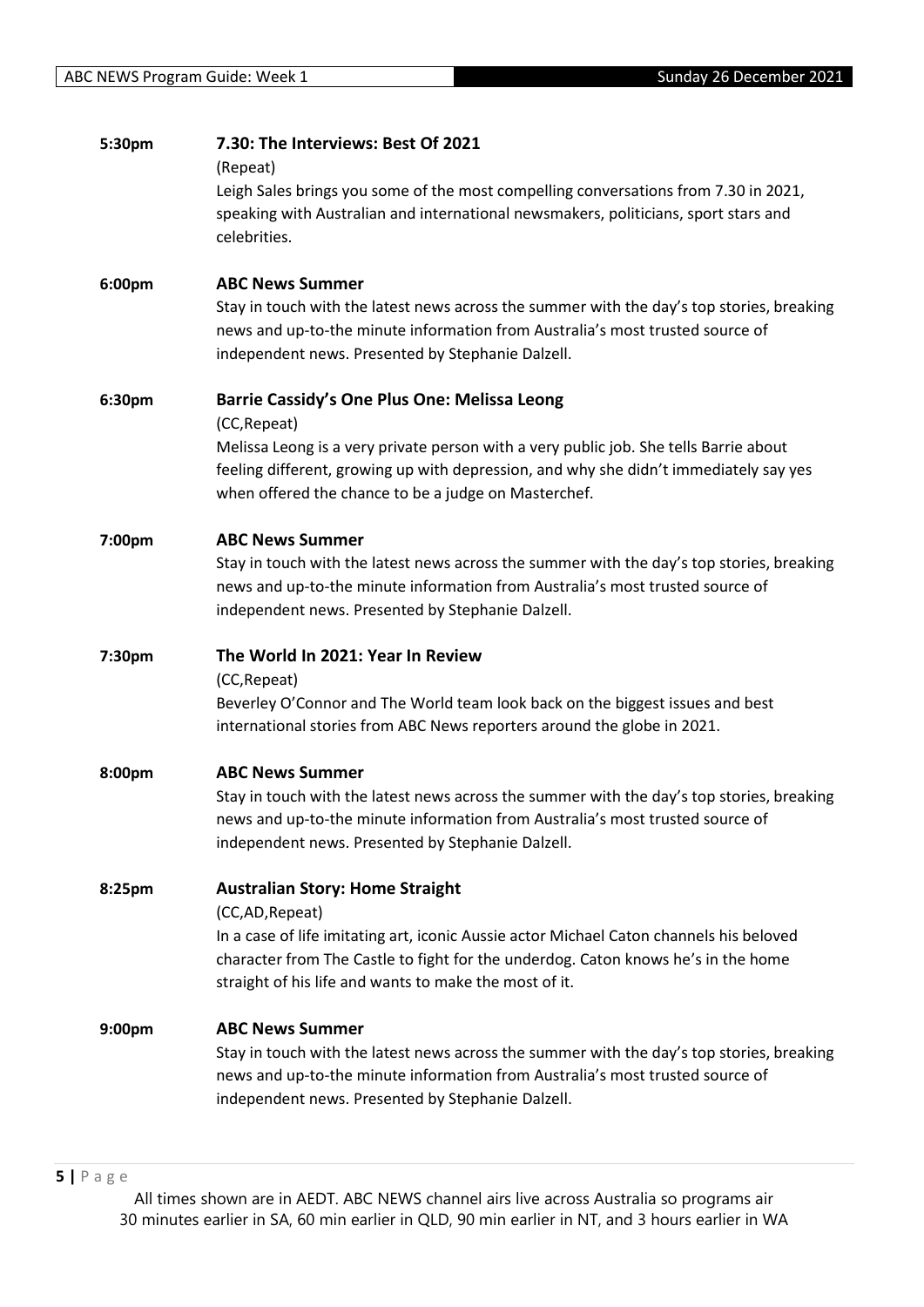| 9:30pm  | <b>Compass: Sacred Space - Grace Karskens</b><br>(CC,AD,Repeat,G)<br>Geraldine Doogue seeks powerful connection with prominent Australians through an                                                                                                                                                         |
|---------|---------------------------------------------------------------------------------------------------------------------------------------------------------------------------------------------------------------------------------------------------------------------------------------------------------------|
|         | investigation of their sacred space and what it means to them. Here historian Grace<br>Karskens introduces her special place.                                                                                                                                                                                 |
| 10:00pm | <b>ABC News Summer</b><br>Stay in touch with the latest news across the summer with the day's top stories, breaking<br>news and up-to-the minute information from Australia's most trusted source of<br>independent news. Presented by Stephanie Dalzell.                                                     |
| 10:30pm | <b>Barrie Cassidy's One Plus One: Melissa Leong</b><br>(CC, Repeat)<br>Melissa Leong is a very private person with a very public job. She tells Barrie about<br>feeling different, growing up with depression, and why she didn't immediately say yes<br>when offered the chance to be a judge on Masterchef. |
| 11:00pm | <b>ABC News Summer</b><br>Stay in touch with the latest news across the summer with the day's top stories, breaking<br>news and up-to-the minute information from Australia's most trusted source of<br>independent news. Presented by Stephanie Dalzell.                                                     |
| 11:30pm | <b>The Business: Summer Series</b><br>(CC, Repeat)<br>A look back at the big stories in business and finance from 2021 as The Business team<br>bring you the best stories from across the year, following the economic and consumer<br>issues that affect us all.                                             |
| 12:00am | <b>ABC News Summer</b><br>Stay in touch with the latest news across the summer with the day's top stories, breaking<br>news and up-to-the minute information from Australia's most trusted source of<br>independent news. Presented by Stephanie Dalzell.                                                     |
| 12:05am | <b>Four Corners: The Great Awakening</b><br>(CC,AD,Repeat)<br>A family divided by Qanon. The extreme political movement has mobilised a committed<br>band of believers dedicated to fighting what they claim is a war against corrupt child<br>abusing elites. Qanon has vocal devotees in Australia.         |
| 1:00am  | <b>DW News</b><br>Live from Berlin, our broadcast partner Deutsche Welle brings you the latest<br>international news, updated information on the Coronavirus pandemic and the day's top<br>stories from a European perspective.                                                                               |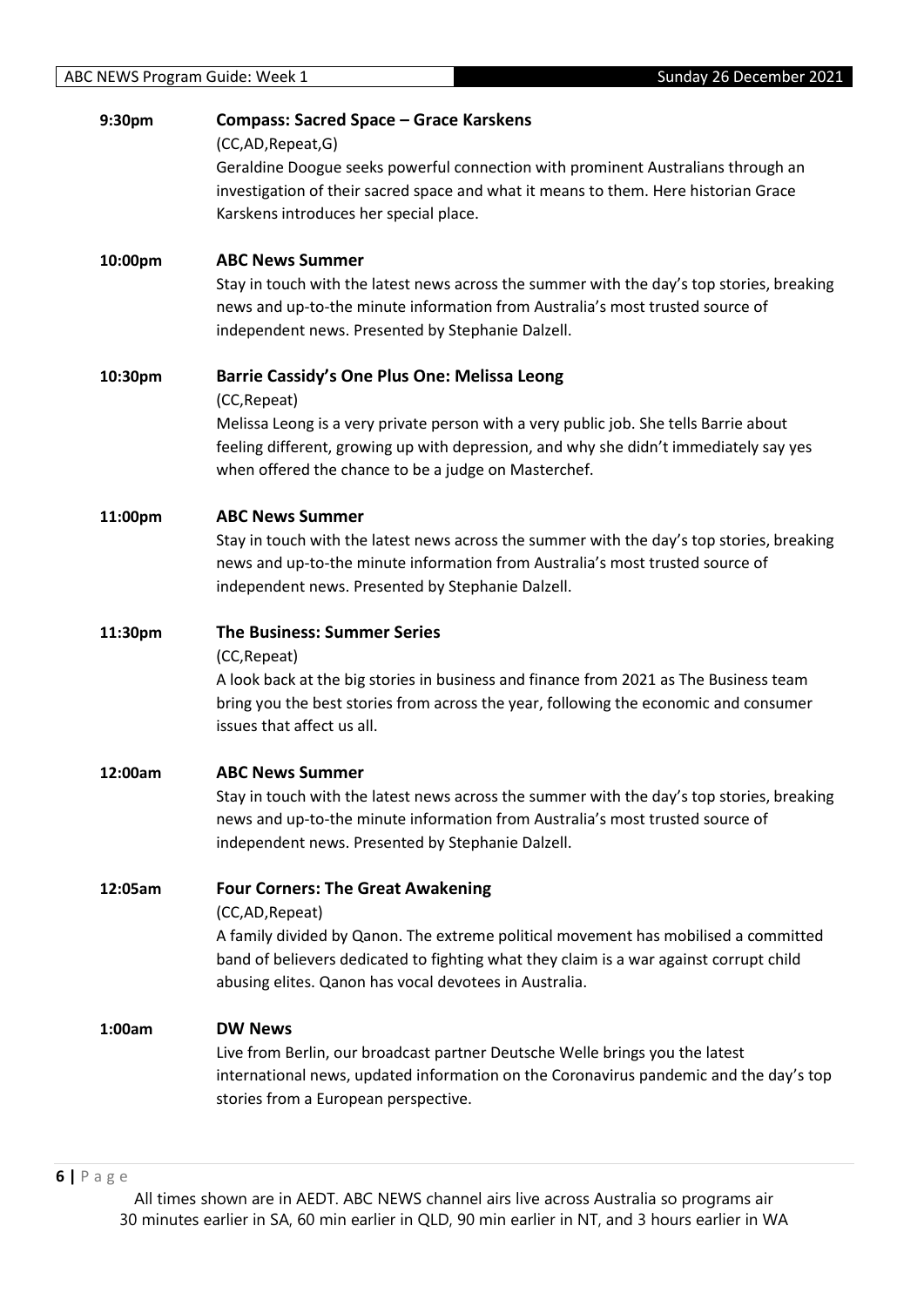| 1:15am | <b>Australian Story: Home Straight</b><br>(CC,AD,Repeat)<br>In a case of life imitating art, iconic Aussie actor Michael Caton channels his beloved<br>character from The Castle to fight for the underdog. Caton knows he's in the home<br>straight of his life and wants to make the most of it.                                                                                                                                                    |
|--------|-------------------------------------------------------------------------------------------------------------------------------------------------------------------------------------------------------------------------------------------------------------------------------------------------------------------------------------------------------------------------------------------------------------------------------------------------------|
| 1:50am | Way Out Ag: Green And Gold<br>(CC, Repeat)<br>In 2019 Landline visited the only Australian farm producing edible pumpkin seeds. A<br>pallet can sell for thirty thousand dollars. And when pressed, the rich green oil is green<br>gold.                                                                                                                                                                                                              |
| 2:00am | <b>DW News</b><br>Live from Berlin, our broadcast partner Deutsche Welle brings you the latest news on the<br>Coronavirus pandemic and the day's top stories from a European perspective.                                                                                                                                                                                                                                                             |
| 2:15am | <b>States Of Corruption</b><br>(CC, Repeat)<br>Independent commissions have uncovered extraordinary levels of corruption on both<br>sides in state politics, claiming the scalp of high profile politicians. Patricia Karvelas looks<br>at the case for a federal corruption watchdog.                                                                                                                                                                |
| 3:00am | <b>DW News</b><br>Live from Berlin, our broadcast partner Deutsche Welle brings you the latest<br>international news, updated information on the Coronavirus pandemic and the day's top<br>stories from a European perspective.                                                                                                                                                                                                                       |
| 3:15am | <b>First Nation Farmers: Fighting for Country</b><br>(CC, Repeat, Aboriginal and Torres Strait Islander viewers are advised that the following<br>program contains images and voices of people who have died)<br>After World War I, a grateful nation granted land to tens-of-thousands of returned<br>Australian soldiers, but not to nearly all of the 800 Indigenous men who also fought for<br>their country. Their fight for equality continues. |
| 3:30am | The World In 2021: Year In Review<br>(CC, Repeat)<br>Beverley O'Connor and The World team look back on the biggest issues and best<br>international stories from ABC News reporters around the globe in 2021.                                                                                                                                                                                                                                         |
| 4:00am | <b>DW News</b><br>Live from Berlin, our broadcast partner Deutsche Welle brings you the latest<br>international news, updated information on the Coronavirus pandemic and the day's top<br>stories from a European perspective.                                                                                                                                                                                                                       |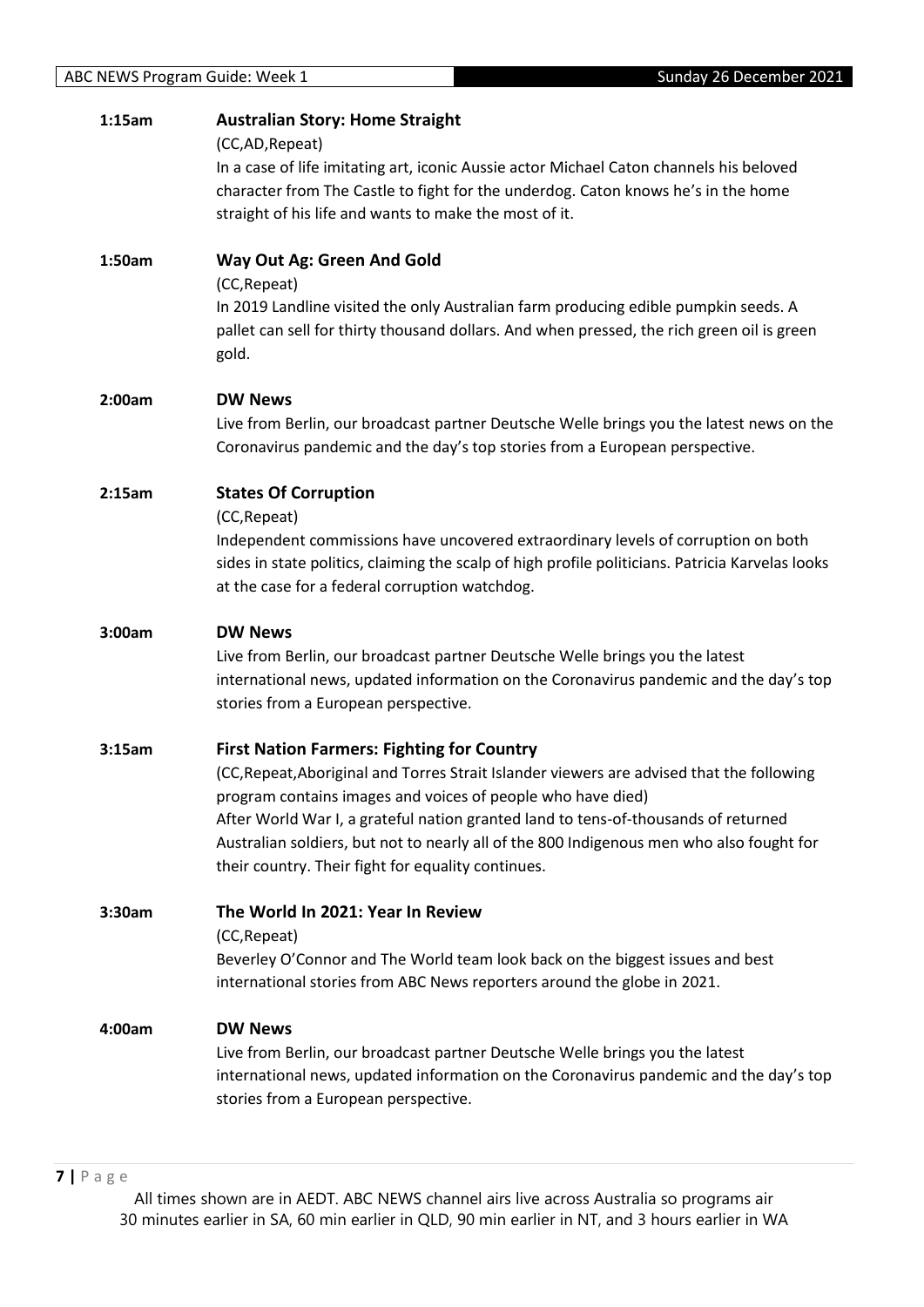| 4:15am | The Brief: February: Parliament's reckoning<br>(Repeat)<br>Parliament rocked by allegations of a rape of a former staffer, while a Cabinet minister<br>strenuously rejected an historical claim dating back decades.                                                                            |
|--------|-------------------------------------------------------------------------------------------------------------------------------------------------------------------------------------------------------------------------------------------------------------------------------------------------|
| 4:30am | <b>DW Conflict Zone</b><br>(Repeat)<br>From our broadcast partner Deutsche Welle, we go face-to-face with global decision-<br>makers, seeking straight answers to straight questions, putting the spotlight on<br>controversial issues and calling the powerful to account.                     |
| 5:00am | <b>DW News</b><br>Live from Berlin, our broadcast partner Deutsche Welle brings you the latest<br>international news, updated information on the Coronavirus pandemic and the day's top<br>stories from a European perspective.                                                                 |
| 5:15am | The Beautiful Bush: Plein Air Painters<br>(CC, Repeat)<br>A few times a year a group of landscape painters go bush to work "plein air", or in the<br>open air. They are following in the footsteps of some of the nation's famous artists.<br>Landline's Sean Murphy filed this report in 2013. |
| 5:30am | <b>Outbreak: How Australia Lost Control</b><br>(CC, Repeat)<br>Jeremy Fernandez has a forensic look at how Australia's Delta outbreak unfolded. We<br>trace back through the data and decision-making to see how the virus spread across<br>Sydney and the nation in mid 2021.                  |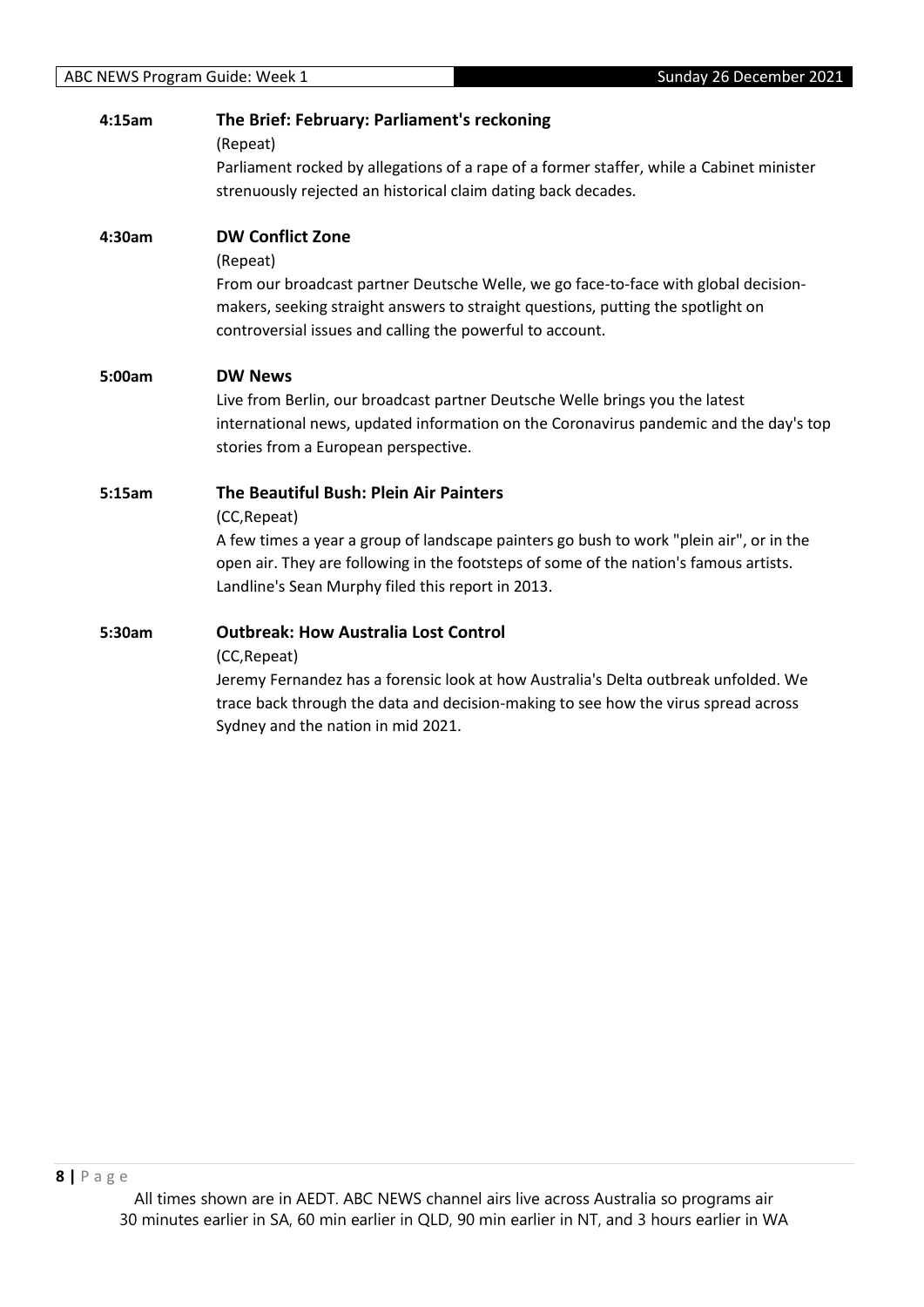# <span id="page-8-0"></span>**Monday, 27 December 2021**

| 6:00am  | David Brill's Story On The Frontlines                                                     |
|---------|-------------------------------------------------------------------------------------------|
|         | (Repeat)                                                                                  |
| 7:00am  | <b>News Breakfast</b>                                                                     |
|         | (CC)                                                                                      |
| 9:30am  | <b>Landline Summer</b>                                                                    |
|         | (CC, Repeat)                                                                              |
| 10:00am | <b>ABC News Summer</b>                                                                    |
| 10:30am | 7.30 Special: The Property Market                                                         |
|         | (CC)                                                                                      |
| 11:00am | <b>ABC News Summer</b>                                                                    |
| 11:30am | <b>The Business</b>                                                                       |
|         | (CC, Repeat)                                                                              |
| 12:00pm | <b>ABC News Summer</b>                                                                    |
|         | (CC)                                                                                      |
| 12:30pm | <b>Barrie Cassidy's One Plus One</b>                                                      |
|         | (CC, Repeat)                                                                              |
| 1:00pm  | <b>ABC News Summer</b>                                                                    |
|         | (CC)                                                                                      |
| 1:25pm  | <b>Australian Story</b>                                                                   |
|         | (CC,AD,Repeat)                                                                            |
| 2:00pm  | <b>ABC News Summer</b>                                                                    |
| 2:25pm  | <b>Foreign Correspondent</b>                                                              |
|         | (CC, Repeat)                                                                              |
| 3:00pm  | <b>ABC News Summer</b>                                                                    |
|         | (CC)                                                                                      |
| 3:30pm  | <b>Back Roads</b>                                                                         |
|         | (CC, Repeat, G)                                                                           |
| 4:00pm  | <b>ABC News Summer</b>                                                                    |
|         | (CC)                                                                                      |
| 4:30pm  | <b>The Breakfast Couch</b>                                                                |
|         | (CC, Repeat)                                                                              |
| 5:00pm  | <b>ABC News Summer</b>                                                                    |
| 5:30pm  | <b>Landline Summer</b>                                                                    |
|         | (CC, Repeat)                                                                              |
| 6:00pm  | <b>ABC News Summer</b>                                                                    |
|         | (CC)                                                                                      |
|         | Stay in touch with the latest news across the summer with the day's top stories, breaking |
|         | news and up-to-the minute information from Australia's most trusted source of             |
|         | independent news. Presented by Joe O'Brien.                                               |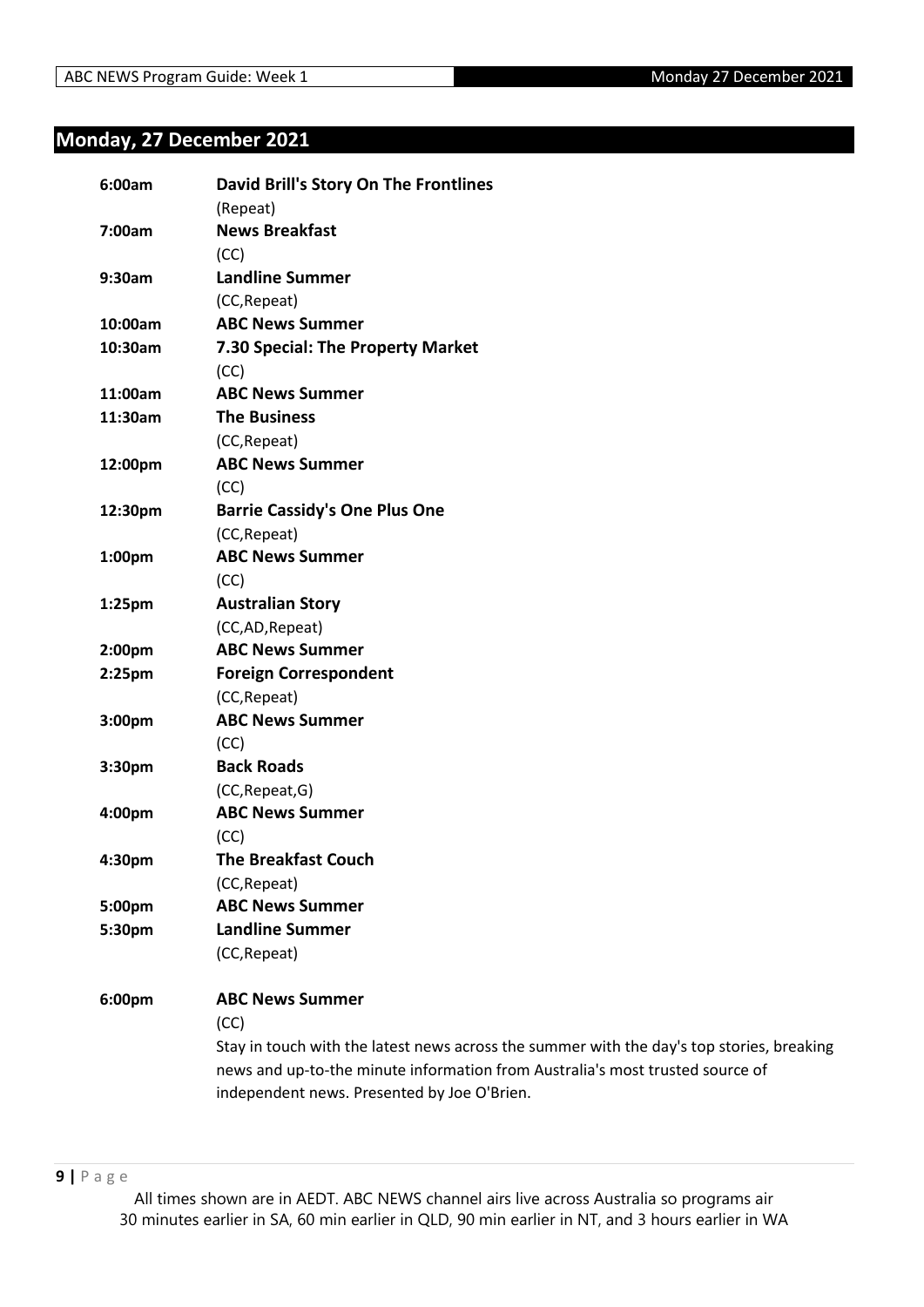| 6:30pm  | <b>Compass: The Accidental Advocate</b><br>(CC,AD,Repeat,PG,Adult Themes,Aboriginal and Torres Strait Islander viewers are<br>advised that the following program contains images and voices of people who have died)<br>George Newhouse is founder of the National Justice Project, arguably the number one<br>human rights firm in Australia. George has been fighting for the rights of refugees and<br>the nation's first people for decades. |
|---------|--------------------------------------------------------------------------------------------------------------------------------------------------------------------------------------------------------------------------------------------------------------------------------------------------------------------------------------------------------------------------------------------------------------------------------------------------|
| 7:00pm  | <b>ABC News</b><br>Stay in touch with the latest news across the summer with the day's top stories, breaking<br>news and up-to-the minute information from Australia's most trusted source of<br>independent news. Presented by Briana Shepherd.                                                                                                                                                                                                 |
| 7:30pm  | 7.30 Special: The Future of Retirement<br>(CC, Repeat)<br>In a 7.30 Special, Alan Kohler reports on the future of retirement and where to next for<br>the superannuation system.                                                                                                                                                                                                                                                                 |
| 8:00pm  | <b>ABC News Summer</b><br>Stay in touch with the latest news across the summer with the day's top stories, breaking<br>news and up-to-the minute information from Australia's most trusted source of<br>independent news. Presented by Briana Shepherd.                                                                                                                                                                                          |
| 8:30pm  | <b>Australian Story: Beyond The Grave</b><br>(CC,AD,Repeat)<br>One of the nation's biggest cold case mysteries takes a new turn when 'Somerton Man' is<br>unearthed from an Adelaide cemetery in the hope that his DNA might finally reveal the<br>secrets he took to his grave.                                                                                                                                                                 |
| 9:00pm  | <b>ABC News Summer</b><br>Stay in touch with the latest news across the summer with the day's top stories, breaking<br>news and up-to-the minute information from Australia's most trusted source of<br>independent news.                                                                                                                                                                                                                        |
| 9:30pm  | <b>Barrie Cassidy's One Plus One: Fran Kelly</b><br>(CC, Repeat)<br>After 17 years of early morning alarms, 2021 will be Fran Kelly's last year hosting RN<br>Breakfast. She talks to Barrie Cassidy about her love of radio, what the world looks like<br>before dawn and how she's seen Australia change.                                                                                                                                      |
| 10:00pm | <b>ABC News Summer</b><br>Stay in touch with the latest news across the summer with the day's top stories, breaking<br>news and up-to-the minute information from Australia's most trusted source of<br>independent news.                                                                                                                                                                                                                        |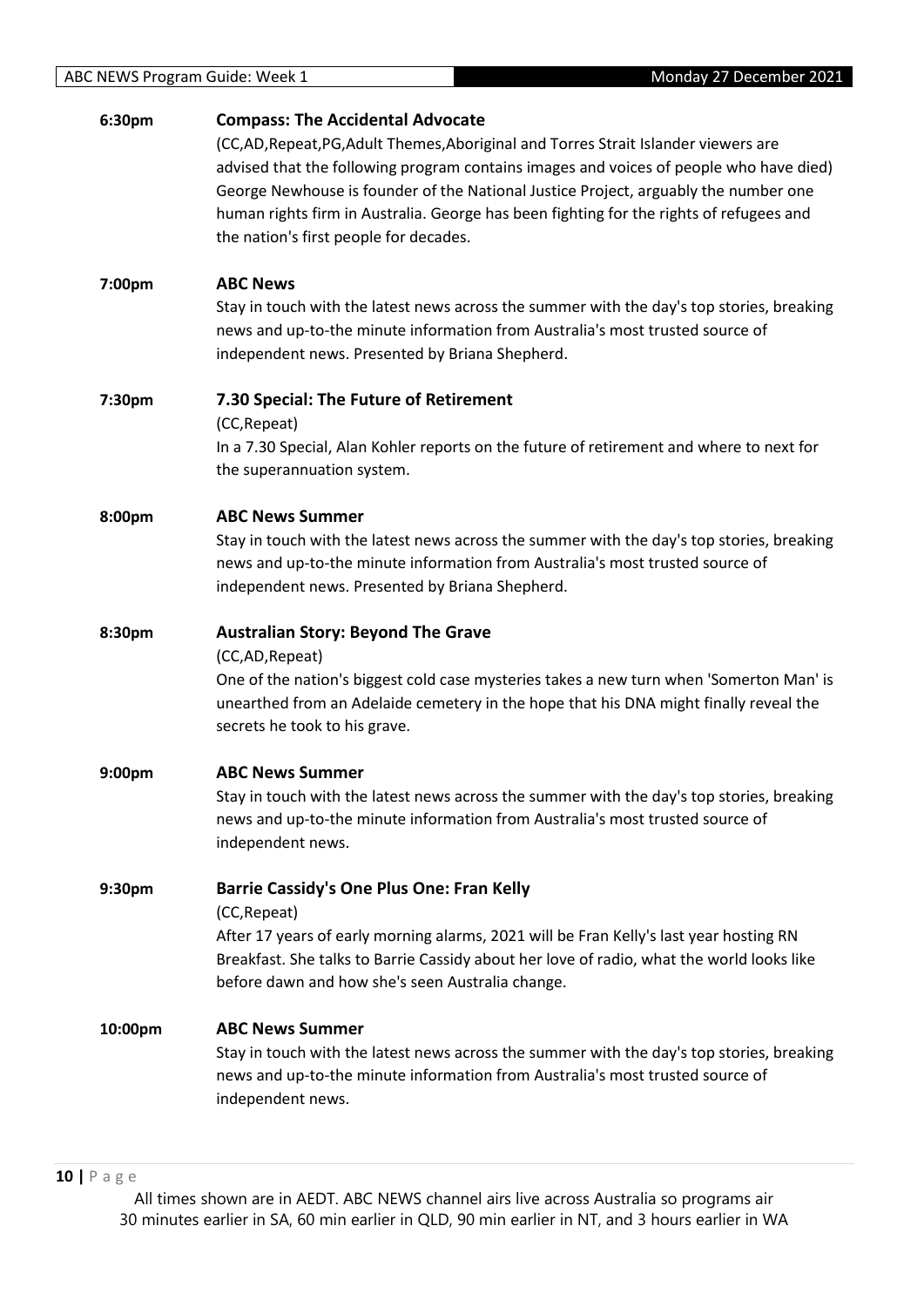| 10:30pm | <b>Foreign Correspondent: Give Us The Ballot</b><br>(CC,AD, Repeat, This program contains coarse language)<br>Meet the formidable women in Georgia who fought for democracy and won. They faced<br>generations of racism and voter suppression, inspiring record black voter turnout. Now<br>their sights are set on the American South. |
|---------|------------------------------------------------------------------------------------------------------------------------------------------------------------------------------------------------------------------------------------------------------------------------------------------------------------------------------------------|
| 11:00pm | <b>ABC News Summer</b><br>Stay in touch with the latest news across the summer with the day's top stories, breaking<br>news and up-to-the minute information from Australia's most trusted source of<br>independent news. Presented by Michael Tetlow.                                                                                   |
| 11:30pm | <b>Back Roads: Back To Mallacoota</b><br>(CC, Repeat, G)<br>Heather Ewart returns to Mallacoota after the New Year's Eve 2019 firestorm engulfed<br>the town. Heather catches up with some old friends to find out how they've dealt with<br>the impact of the bushfires, then a global pandemic.                                        |
| 12:00am | <b>ABC News Summer</b><br>Stay in touch with the latest news across the summer with the day's top stories, breaking<br>news and up-to-the minute information from Australia's most trusted source of<br>independent news. Presented by Michael Tetlow.                                                                                   |
| 12:10am | <b>Four Corners: Post Mortem</b><br>(CC,AD, Repeat)<br>The story behind the turmoil that's engulfed Australia Post. Four Corners investigates<br>allegations of secret privatisation plans and proposed job cuts, and examines who was<br>really standing up for whom.                                                                   |
| 1:00am  | <b>ABC News Summer</b><br>(Repeat)<br>Stay in touch with the latest news across the summer with the day's top stories, breaking<br>news and up-to-the minute information from Australia's most trusted source of<br>independent news. Presented by Michael Tetlow.                                                                       |
| 1:10am  | <b>Australian Story: Beyond The Grave</b><br>(CC,AD,Repeat)<br>One of the nation's biggest cold case mysteries takes a new turn when 'Somerton Man' is<br>unearthed from an Adelaide cemetery in the hope that his DNA might finally reveal the<br>secrets he took to his grave.                                                         |
| 1:45am  | <b>Way Out Ag: Farms Of The Future</b><br>(CC, Repeat)<br>Farming up and inside is challenging the way we think about producing food. Some of<br>the biggest and boldest steps forward in this space are coming from surprising places, as<br>Landline reported in 2018.                                                                 |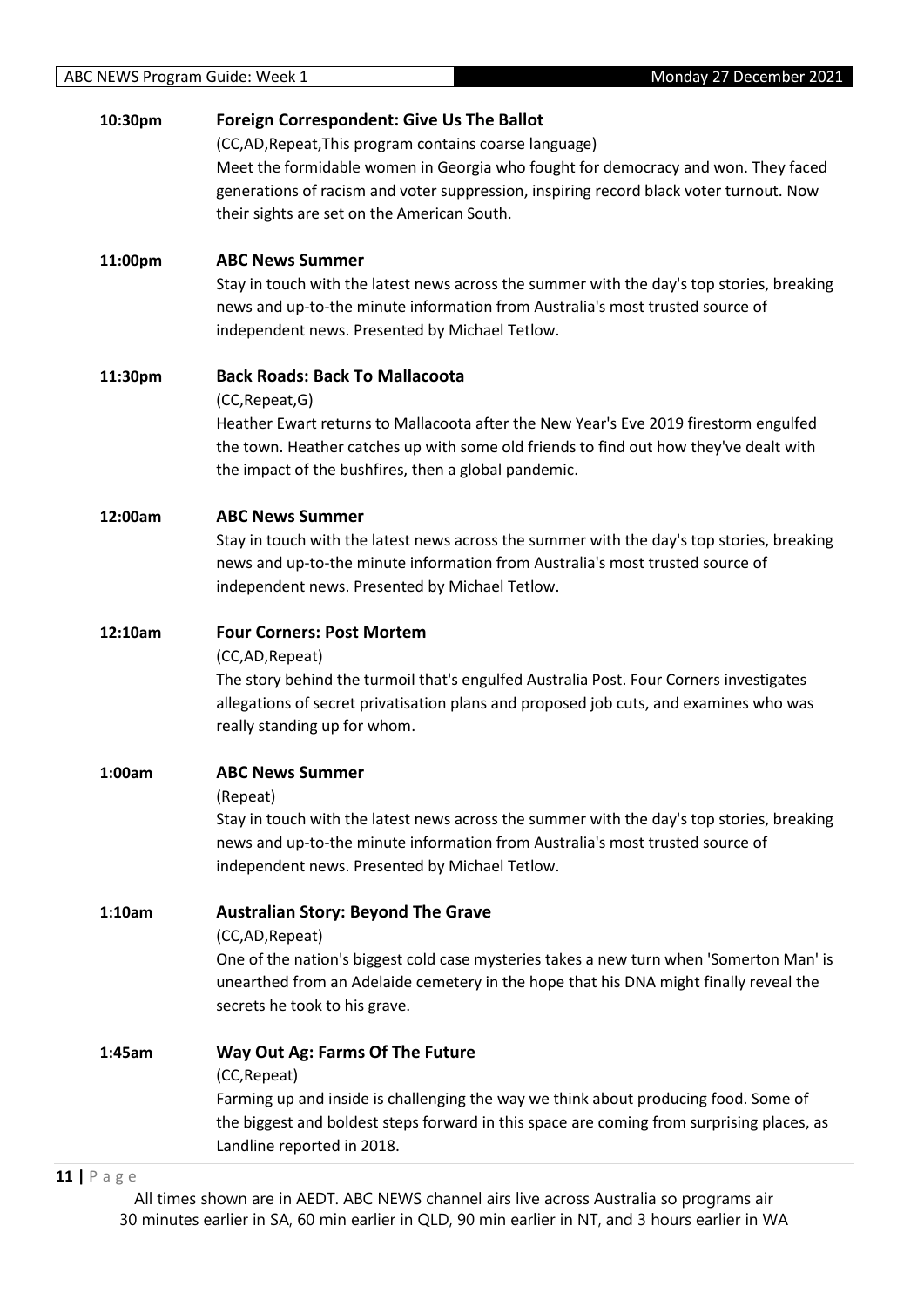| 2:00am | <b>DW News</b>                                                                             |
|--------|--------------------------------------------------------------------------------------------|
|        | Live from Berlin, our broadcast partner Deutsche Welle brings you the latest               |
|        | international news, updated information on the Coronavirus pandemic and the day's top      |
|        | stories from a European perspective.                                                       |
|        |                                                                                            |
| 2:30am | <b>The Breakfast Couch</b>                                                                 |
|        | (CC, Repeat)                                                                               |
|        |                                                                                            |
|        | Michael, Lisa and the team hear from Vika & Linda Bull as they prepare to perform after    |
|        | Melbourne's lockdown, actors William Shatner & Sarah Snook, AFL player Nic Naitanui        |
|        | plus possibly Australia's youngest budding astronaut.                                      |
|        |                                                                                            |
| 3:00am | <b>DW News</b>                                                                             |
|        | Live from Berlin, our broadcast partner Deutsche Welle brings you the latest               |
|        | international news, updated information on the Coronavirus pandemic and the day's top      |
|        | stories from a European perspective.                                                       |
|        |                                                                                            |
| 3:15am | <b>Bee Cause: On the Move</b>                                                              |
|        | (CC, Repeat)                                                                               |
|        | As almond orchard plantings have increased in Australia, so has the need for bees which    |
|        | are vital for pollination. Co-ordinating the annual mass migration of millions of bees to  |
|        | trees, is a bee broker, and it's a tough job.                                              |
|        |                                                                                            |
| 3:30am | <b>The Business: Summer Series</b>                                                         |
|        | (CC, Repeat)                                                                               |
|        | A look back at the big stories in business and finance from 2021 as The Business team      |
|        | bring you the best stories from across the year, following the economic and consumer       |
|        | issues that affect us all.                                                                 |
|        |                                                                                            |
| 4:00am | <b>DW News</b>                                                                             |
|        | Live from Berlin, our broadcast partner Deutsche Welle brings you the latest               |
|        | international news, updated information on the Coronavirus pandemic and the day's top      |
|        | stories from a European perspective.                                                       |
|        |                                                                                            |
| 4:15am | The Beautiful Bush: Bushfire Artist                                                        |
|        | (CC, Repeat)                                                                               |
|        | An acclaimed Australian landscape painter is capturing life as it returns to a part of New |
|        |                                                                                            |
|        | South Wales hit hard by Australia's 2020 Black Summer. Sean Murphy joined artist           |
|        | Warwick Fuller as he searched for inspiration.                                             |
|        |                                                                                            |
| 4:30am | <b>Foreign Correspondent: Give Us The Ballot</b>                                           |
|        | (CC,AD, Repeat, This program contains coarse language)                                     |
|        | Meet the formidable women in Georgia who fought for democracy and won. They faced          |
|        | generations of racism and voter suppression, inspiring record black voter turnout. Now     |
|        | their sights are set on the American South.                                                |
|        |                                                                                            |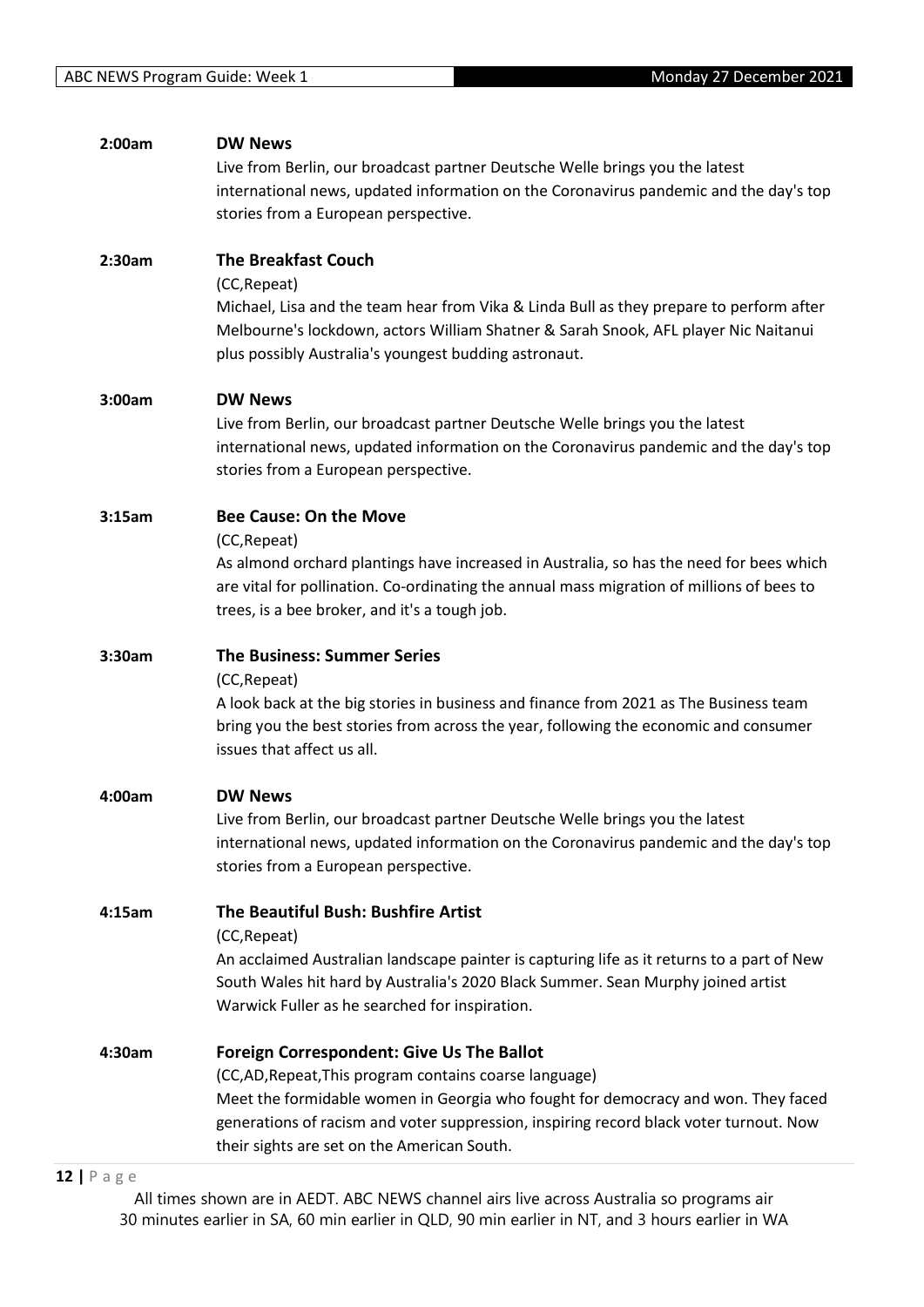| 5:00am | <b>DW News</b>                                                                            |
|--------|-------------------------------------------------------------------------------------------|
|        | Live from Berlin, our broadcast partner Deutsche Welle brings you the latest              |
|        | international news, updated information on the Coronavirus pandemic and the day's top     |
|        | stories from a European perspective.                                                      |
| 5:15am | <b>Living With Fire: Fire Power</b>                                                       |
|        | (CC, Repeat)                                                                              |
|        | Although Australia is shaped by fire and flood, bushfires are a man-made phenomenon.      |
|        | Historian and author Bill Gammage explains Australia could better deal with fire risks by |
|        | understanding how Aboriginal people used it.                                              |
| 5:30am | <b>Back Roads: Back To Mallacoota</b>                                                     |
|        | (CC, Repeat, G)                                                                           |
|        | Heather Ewart returns to Mallacoota after the New Year's Eve 2019 firestorm engulfed      |
|        | the town. Heather catches up with some old friends to find out how they've dealt with     |
|        | the impact of the bushfires, then a global pandemic.                                      |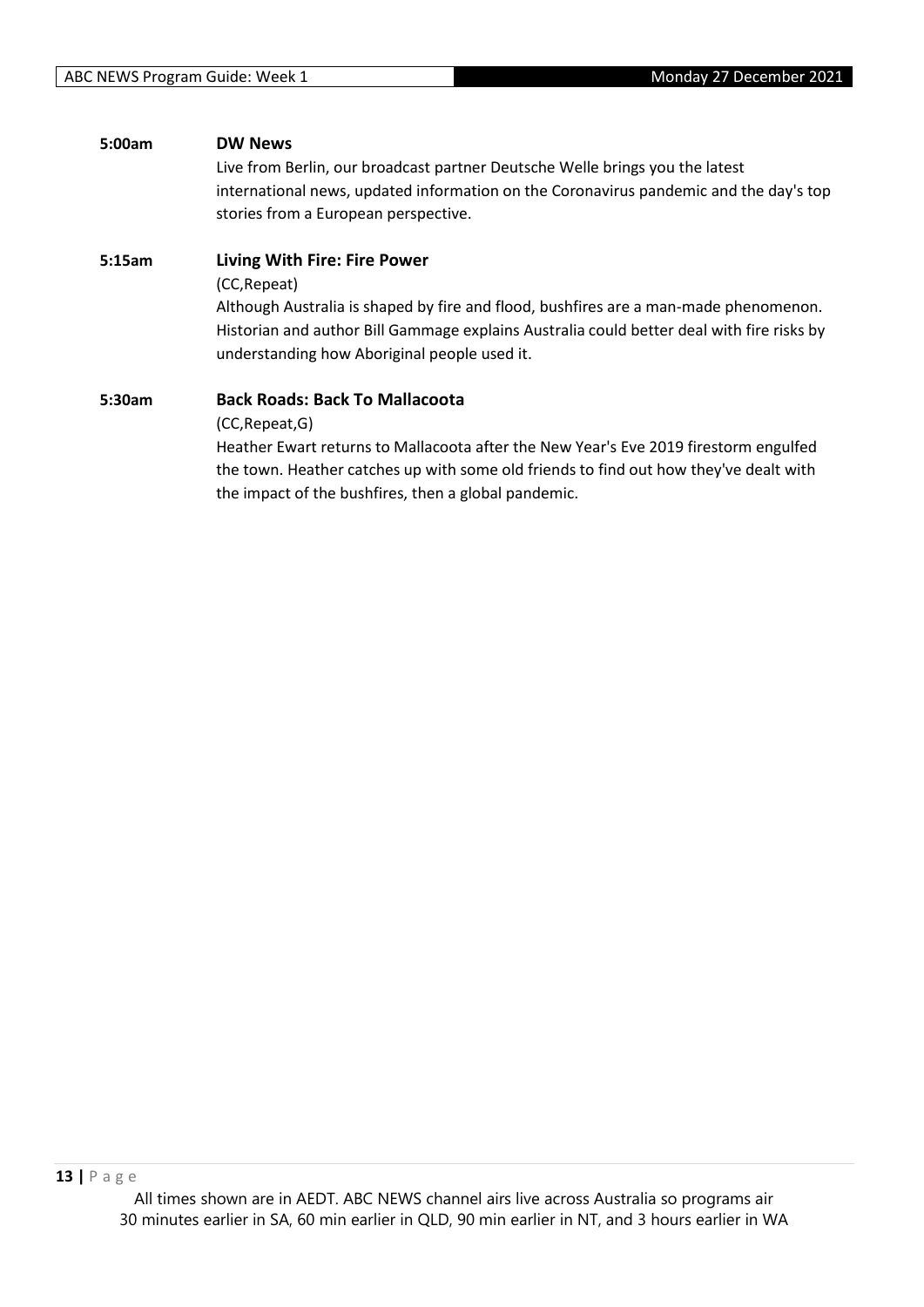# <span id="page-13-0"></span>**Tuesday, 28 December 2021**

| 6:00am             | To The Stars: 100 Years Of The RAAF                                                       |
|--------------------|-------------------------------------------------------------------------------------------|
|                    | (CC, Repeat)                                                                              |
| 7:00am             | <b>News Breakfast</b><br>(CC)                                                             |
| 9:30am             | <b>Landline Summer</b>                                                                    |
|                    | (CC, Repeat)                                                                              |
| 10:00am            | <b>ABC News Summer</b>                                                                    |
| 10:30am            | 7.30 Special: Why Women Are Angry                                                         |
|                    | (CC, Repeat)                                                                              |
| 11:00am            | <b>ABC News Summer</b>                                                                    |
| 11:30am            | <b>The Business</b>                                                                       |
|                    | (CC, Repeat)                                                                              |
| 12:00pm            | <b>ABC News Summer</b>                                                                    |
|                    | (CC)                                                                                      |
| 12:30pm            | <b>Barrie Cassidy's One Plus One</b>                                                      |
|                    | (CC, Repeat)                                                                              |
| 1:00 <sub>pm</sub> | <b>ABC News Summer</b>                                                                    |
|                    | (CC)                                                                                      |
| 1:30pm             | <b>Australian Story</b>                                                                   |
|                    | (CC,AD, Repeat)                                                                           |
| 2:00 <sub>pm</sub> | <b>ABC News Summer</b>                                                                    |
| 2:30pm             | <b>Foreign Correspondent</b>                                                              |
|                    | (CC, Repeat)                                                                              |
| 3:00pm             | <b>ABC News Summer</b>                                                                    |
|                    | (CC)                                                                                      |
| 3:30pm             | <b>Back Roads</b>                                                                         |
|                    | (CC,AD,Repeat,PG,Aboriginal and Torres Strait Islander viewers are advised that the       |
|                    | following program contains images and voices of people who have died)                     |
| 4:00pm             | <b>ABC News Summer</b>                                                                    |
|                    | (CC)                                                                                      |
| 4:30pm             | <b>The Breakfast Couch</b>                                                                |
|                    | (CC, Repeat)                                                                              |
| 5:00pm             | <b>ABC News Summer</b>                                                                    |
| 5:30pm             | <b>Landline Summer</b>                                                                    |
|                    | (CC, Repeat)                                                                              |
| 6:00pm             | <b>ABC News Summer</b>                                                                    |
|                    | (CC)                                                                                      |
|                    | Stay in touch with the latest news across the summer with the day's top stories, breaking |
|                    | news and up-to-the minute information from Australia's most trusted source of             |
|                    | independent news. Presented by Joe O'Brien.                                               |
|                    |                                                                                           |

**14 |** P a g e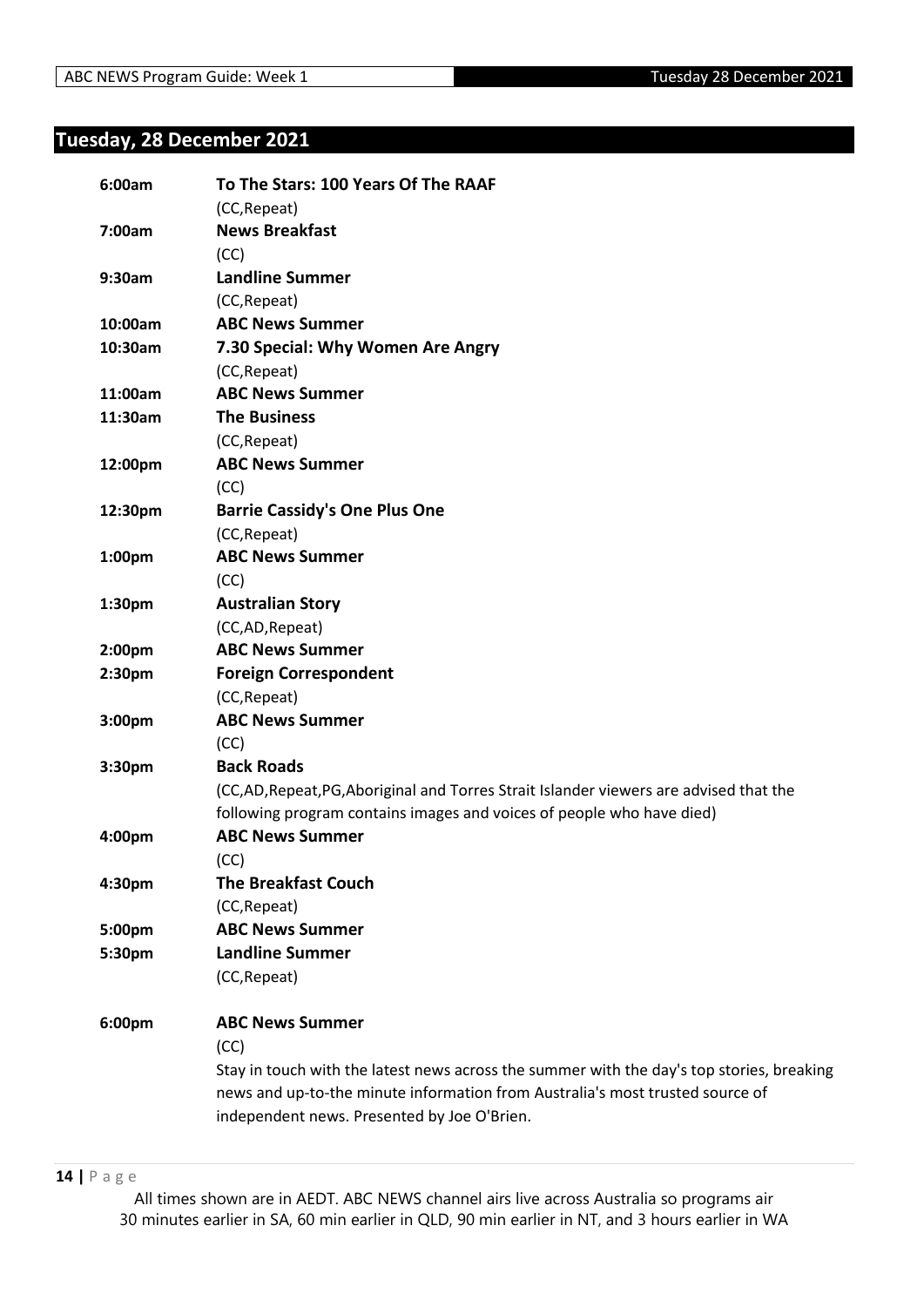| 6:30pm  | <b>Compass: One of a Kind</b><br>(CC,AD,Repeat,PG)<br>Peter Macleod-Miller is the rector of St. Matthew's Anglican Church in Albury. He has<br>now built a church community that welcomes everyone. Compass explores what makes<br>this eccentric and fiercely opinionated minister tick.      |
|---------|------------------------------------------------------------------------------------------------------------------------------------------------------------------------------------------------------------------------------------------------------------------------------------------------|
| 7:00pm  | <b>ABC News</b><br>Stay in touch with the latest news across the summer with the day's top stories, breaking<br>news and up-to-the minute information from Australia's most trusted source of<br>independent news. Presented by Briana Shepherd.                                               |
| 7:30pm  | 7.30 Special: Why Women Are Angry: Economic Insecurity / Unpaid Labour<br>(CC, Repeat)<br>Leigh Sales examines why women are fed up about various inequalities still faced on a<br>daily basis, including the issues of economic insecurity and the division of unpaid labour<br>in the home.  |
| 8:00pm  | <b>ABC News Summer</b><br>Stay in touch with the latest news across the summer with the day's top stories, breaking<br>news and up-to-the minute information from Australia's most trusted source of<br>independent news. Presented by Briana Shepherd.                                        |
| 8:30pm  | <b>Australian Story: The Good Doctor</b><br>(CC,AD,Repeat)<br>Dr Jamal Rifi has given up his retirement dreams to fight COVID from his front yard in the<br>middle of the nation's Delta outbreak.                                                                                             |
| 9:00pm  | <b>ABC News Summer</b><br>Stay in touch with the latest news across the summer with the day's top stories, breaking<br>news and up-to-the minute information from Australia's most trusted source of<br>independent news.                                                                      |
| 9:30pm  | <b>Barrie Cassidy's One Plus One: Jane Barnes</b><br>(CC, Repeat)<br>Jane Barnes might be married to one of Australia's biggest rockstars, but her creative<br>journey is a story in its own right. She speaks to Barrie Cassidy about family, addiction,<br>and becoming a social media star. |
| 10:00pm | <b>ABC News Summer</b><br>Stay in touch with the latest news across the summer with the day's top stories, breaking<br>news and up-to-the minute information from Australia's most trusted source of<br>independent news.                                                                      |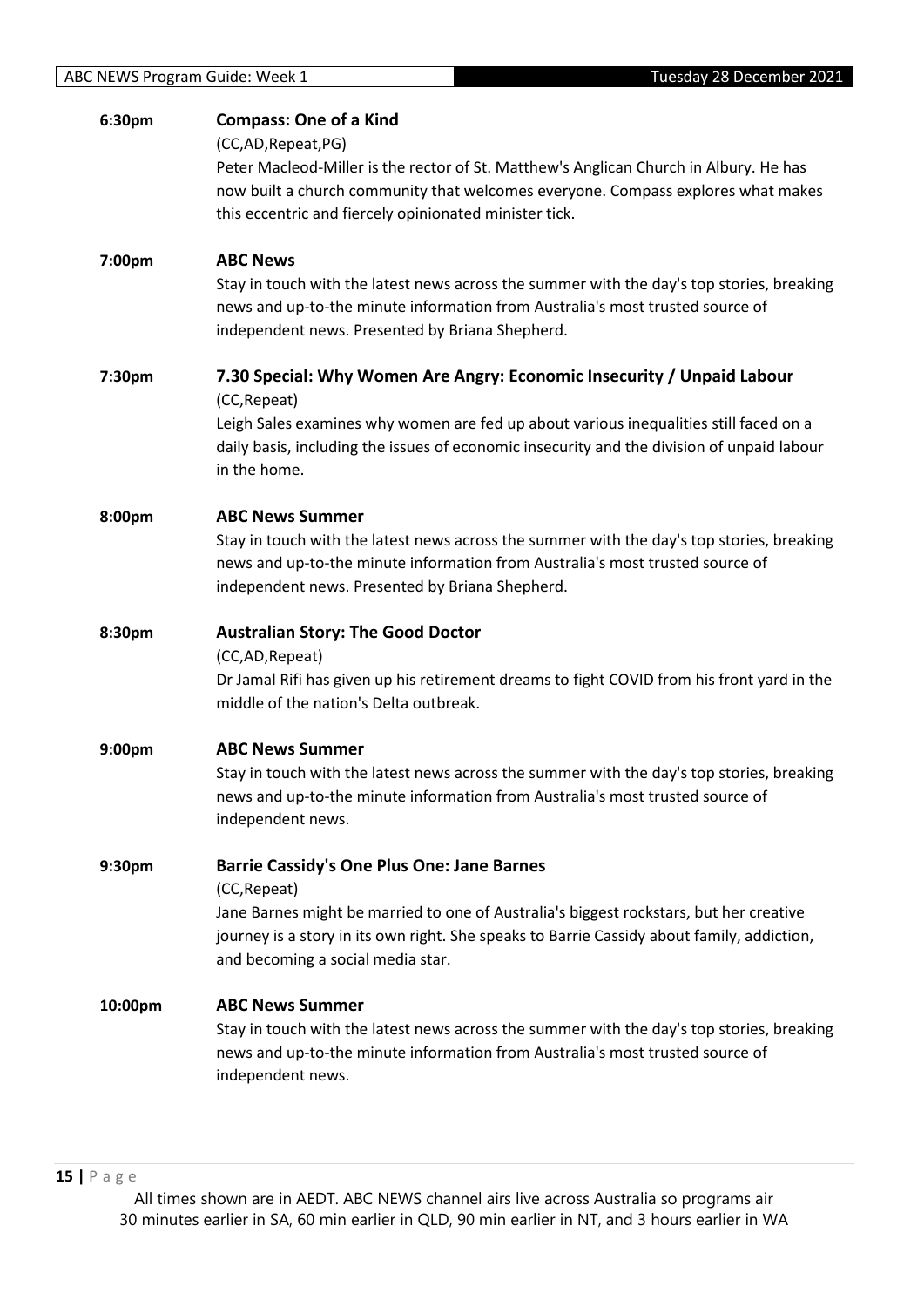# **10:30pm Foreign Correspondent: City of Fear**

(CC,AD,Repeat)

Once a city of protest, now a city of fear. Bill Birtles chronicles freedom's final days as Hong Kong activists face a stark choice: should they stay and fight for democracy, risking jail or flee and campaign from abroad?

# **11:00pm ABC News Summer**

Stay in touch with the latest news across the summer with the day's top stories, breaking news and up-to-the minute information from Australia's most trusted source of independent news. Presented by Michael Tetlow.

# **11:30pm Back Roads: Cooktown, Qld**

(CC,AD,Repeat,PG,Aboriginal and Torres Strait Islander viewers are advised that the following program contains images and voices of people who have died) Cooktown is a place heaving with history. Guest presenter Craig Quartermaine discovers what locals make of Captain Cook and how the community is making sense of its past in a story of connections, friendships and forgiveness.

## **12:00am ABC News Summer**

Stay in touch with the latest news across the summer with the day's top stories, breaking news and up-to-the minute information from Australia's most trusted source of independent news. Presented by Michael Tetlow.

## **12:10am Four Corners: Watchdog or Lapdog?**

(CC,AD,Repeat)

How the casino regulator failed to stop crime at Crown. Industry insiders speak for the first time about how the regulator allowed crime to flourish under its nose and how Crown is not the only one that needs to accountable.

## **1:00am ABC News Summer**

#### (Repeat)

Stay in touch with the latest news across the summer with the day's top stories, breaking news and up-to-the minute information from Australia's most trusted source of independent news. Presented by Michael Tetlow.

**1:15am Australian Story: The Good Doctor**

(CC,AD,Repeat)

Dr Jamal Rifi has given up his retirement dreams to fight COVID from his front yard in the middle of the nation's Delta outbreak.

## **1:45am Way Out Ag: Bio D Vino**

(CC,Repeat)

There are many wine growing regions and wine varieties in Australia. There's even biodynamic wine, but only the most discerning buyers would know about the mysterious forces which go into them, as Landline reported in 2017.

#### **16 |** P a g e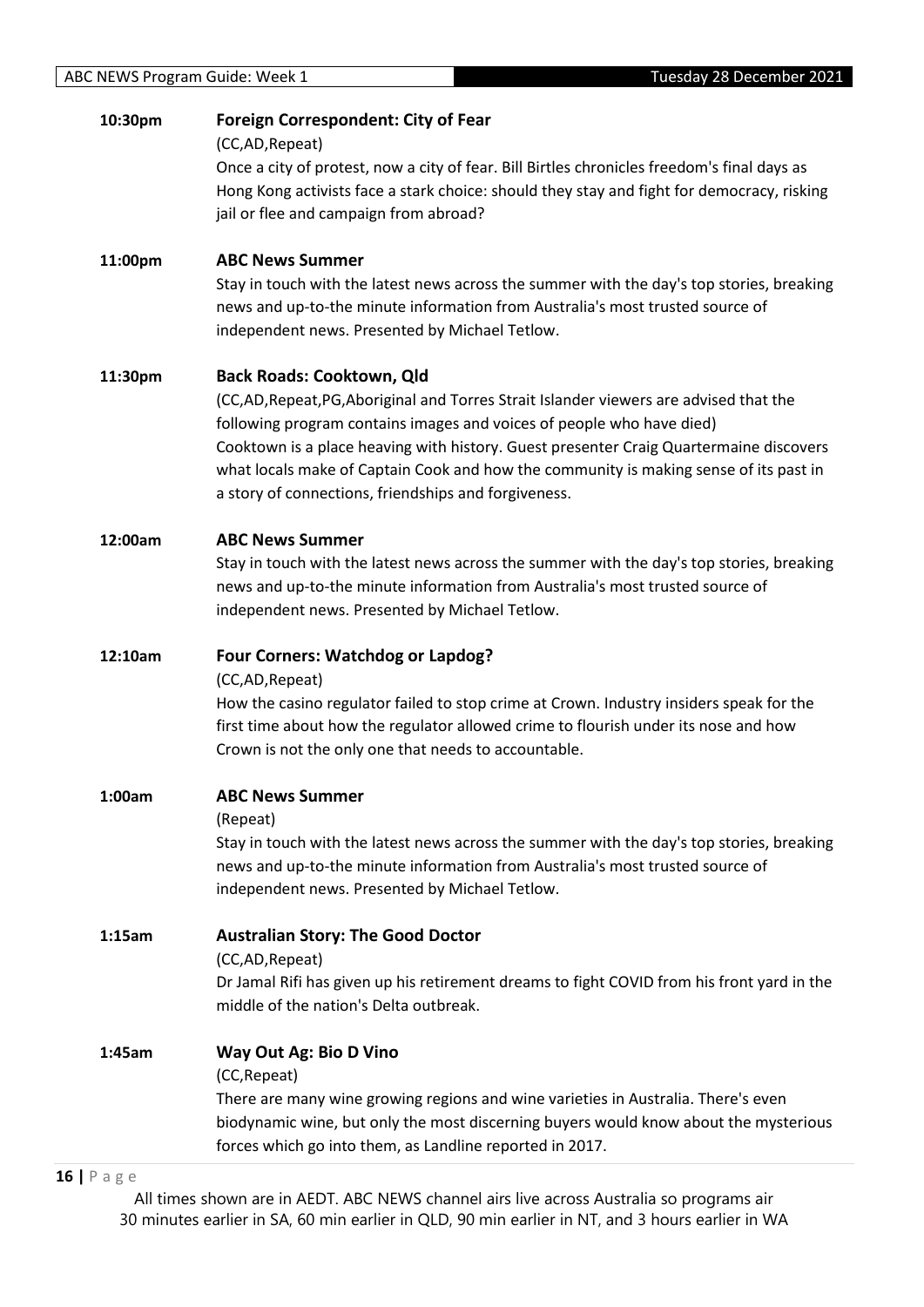| 2:00am | <b>DW News</b>                                                                              |
|--------|---------------------------------------------------------------------------------------------|
|        | Live from Berlin, our broadcast partner Deutsche Welle brings you the latest                |
|        | international news, updated information on the Coronavirus pandemic and the day's top       |
|        | stories from a European perspective.                                                        |
| 2:30am | <b>The Breakfast Couch</b>                                                                  |
|        | (CC, Repeat)                                                                                |
|        | Michael Rowland, Lisa Millar & the team chat to author Trent Dalton, musician Missy         |
|        | Higgins, Yumi Stynes, Western Bulldogs captain and children's author Marcus                 |
|        | Bontempelli plus the always passionate sporting guru H.G. Nelson.                           |
| 3:00am | <b>DW News</b>                                                                              |
|        | Live from Berlin, our broadcast partner Deutsche Welle brings you the latest                |
|        | international news, updated information on the Coronavirus pandemic and the day's top       |
|        | stories from a European perspective.                                                        |
| 3:15am | Living With Fire: Malla Rising                                                              |
|        | (CC, Repeat)                                                                                |
|        | Mallacoota made international headlines during the bushfire crisis when the sky above it    |
|        | turned red. The town is now leading the way in bushfire recovery - opting to do it all      |
|        | themselves - rather than rely on government.                                                |
| 3:30am | <b>The Business: Summer Series</b>                                                          |
|        | (CC, Repeat)                                                                                |
|        | A look back at the big stories in business and finance from 2021 as The Business team       |
|        | bring you the best stories from across the year, following the economic and consumer        |
|        | issues that affect us all.                                                                  |
| 4:00am | <b>DW News</b>                                                                              |
|        | Live from Berlin, our broadcast partner Deutsche Welle brings you the latest                |
|        | international news, updated information on the Coronavirus pandemic and the day's top       |
|        | stories from a European perspective.                                                        |
| 4:15am | The Brief: March: Marching for justice                                                      |
|        | (Repeat)                                                                                    |
|        | Thousands march on Parliament House demanding action to address years of toxic              |
|        | attitudes towards women. The Prime Minister insists he's listening but ends up having to    |
|        | apologise for raising false allegations.                                                    |
| 4:30am | <b>Foreign Correspondent: City of Fear</b>                                                  |
|        | (CC,AD, Repeat)                                                                             |
|        | Once a city of protest, now a city of fear. Bill Birtles chronicles freedom's final days as |
|        | Hong Kong activists face a stark choice: should they stay and fight for democracy, risking  |
|        | jail or flee and campaign from abroad?                                                      |

# **17 |** P a g e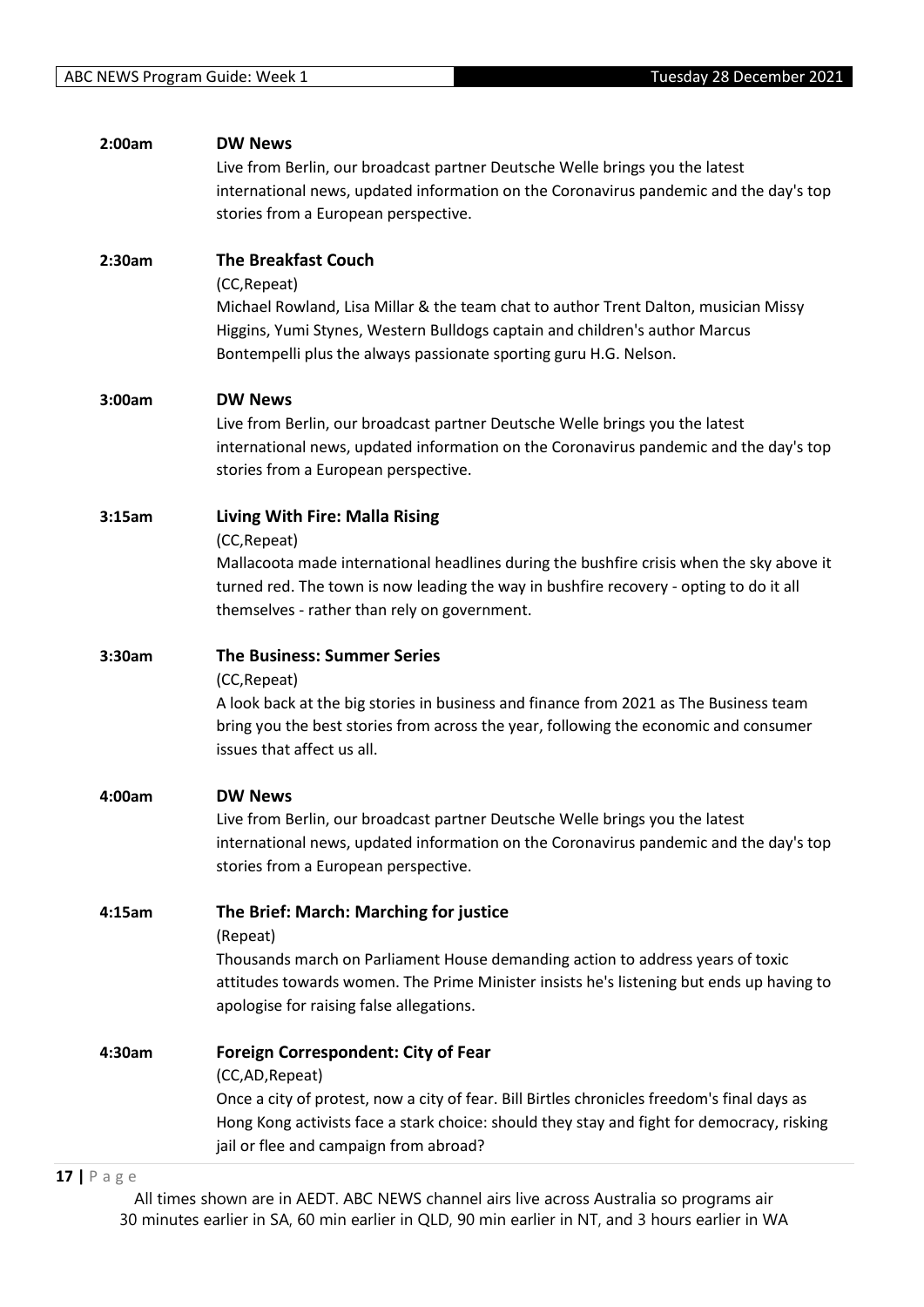| 5:00am | <b>DW News</b>                                                                         |
|--------|----------------------------------------------------------------------------------------|
|        | Live from Berlin, our broadcast partner Deutsche Welle brings you the latest           |
|        | international news, updated information on the Coronavirus pandemic and the day's top  |
|        | stories from a European perspective.                                                   |
| 5:15am | The Brief: April: Vaccine rollout woes                                                 |
|        | (Repeat)                                                                               |
|        | A fresh behind-the-scenes look at Australian politics, as the ABC's Parliament House   |
|        | Bureau takes you inside the people's house.                                            |
| 5:30am | <b>Back Roads: Cooktown, Qld</b>                                                       |
|        | (CC,AD, Repeat, PG, Aboriginal and Torres Strait Islander viewers are advised that the |
|        | following program contains images and voices of people who have died)                  |

Cooktown is a place heaving with history. Guest presenter Craig Quartermaine discovers what locals make of Captain Cook and how the community is making sense of its past in a story of connections, friendships and forgiveness.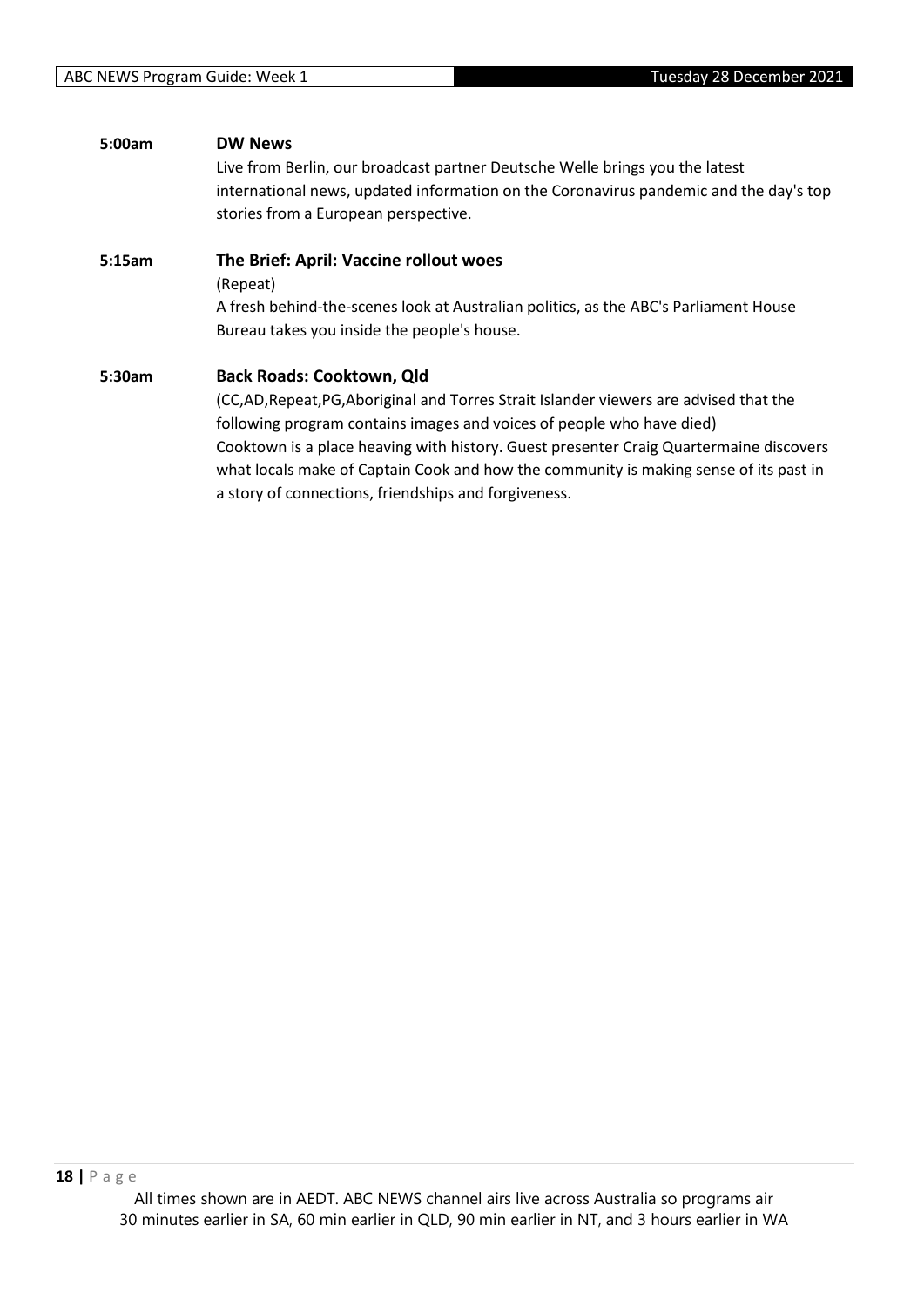# <span id="page-18-0"></span>**Wednesday, 29 December 2021**

| 6:00am             | 9/11 Stories                                                                              |
|--------------------|-------------------------------------------------------------------------------------------|
|                    | (CC, Repeat, This program contains graphic and distressing images of victims.)            |
| 7:00am             | <b>News Breakfast</b>                                                                     |
|                    | (CC)                                                                                      |
| 9:30am             | <b>Landline Summer</b>                                                                    |
|                    | (CC)                                                                                      |
| 10:00am            | <b>ABC News Summer</b>                                                                    |
| 10:30am            | 7.30 Special: Why Women Are Angry                                                         |
|                    | (CC, Repeat)                                                                              |
| 11:00am            | <b>ABC News Summer</b>                                                                    |
| 11:30am            | <b>The Business</b>                                                                       |
|                    | (CC, Repeat)                                                                              |
| 12:00pm            | <b>ABC News Summer</b>                                                                    |
|                    | (CC)                                                                                      |
| 12:30pm            | <b>Barrie Cassidy's One Plus One</b>                                                      |
|                    | (CC, Repeat)                                                                              |
| 1:00 <sub>pm</sub> | <b>ABC News Summer</b>                                                                    |
|                    | (CC)                                                                                      |
| $1:25$ pm          | <b>Australian Story</b>                                                                   |
|                    | (CC,AD, Repeat, Aboriginal and Torres Strait Islander viewers are advised that the        |
|                    | following program contains images and voices of people who have died)                     |
| 2:00 <sub>pm</sub> | <b>ABC News Summer</b>                                                                    |
| 2:30pm             | <b>Foreign Correspondent</b>                                                              |
|                    | (CC,AD,Repeat)                                                                            |
| 3:00pm             | <b>ABC News Summer</b>                                                                    |
|                    | (CC)                                                                                      |
| 3:30pm             | <b>Back Roads</b>                                                                         |
|                    | (CC,AD,Repeat,G)                                                                          |
| 4:00pm             | <b>ABC News Summer</b>                                                                    |
|                    | (CC)                                                                                      |
| 4:30pm             | <b>The Breakfast Couch</b>                                                                |
|                    | (CC, Repeat)                                                                              |
| 5:00pm             | <b>ABC News Summer</b>                                                                    |
| 5:30pm             | <b>Landline Summer</b>                                                                    |
|                    | (CC, Repeat)                                                                              |
| 6:00pm             | <b>ABC News Summer</b>                                                                    |
|                    | (CC)                                                                                      |
|                    | Stay in touch with the latest news across the summer with the day's top stories, breaking |
|                    | news and up-to-the minute information from Australia's most trusted source of             |
|                    | independent news. Presented by Gemma Veness.                                              |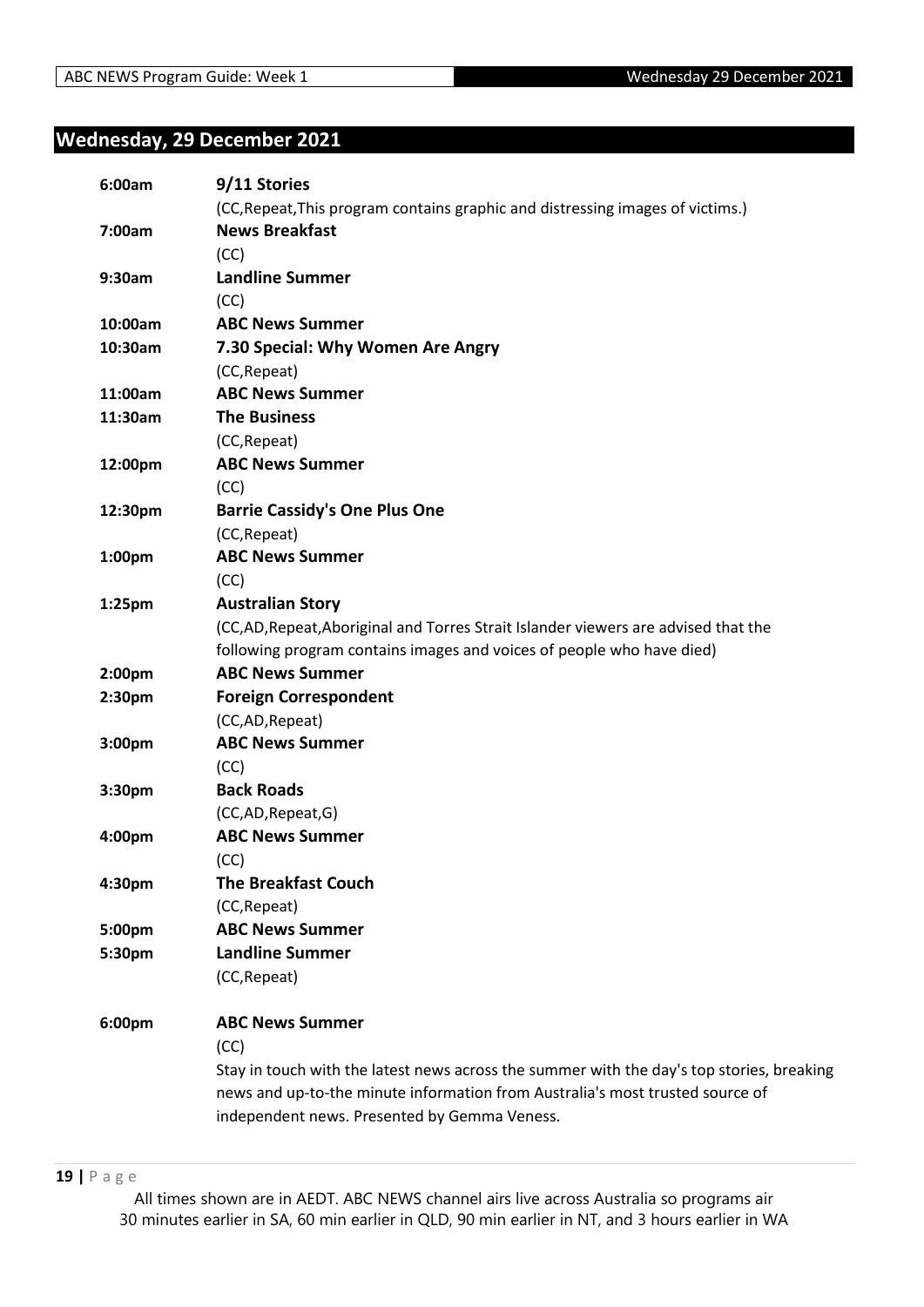| 6:30pm  | <b>Compass: Sacred Space - Grace Karskens</b>                                                       |
|---------|-----------------------------------------------------------------------------------------------------|
|         | (CC,AD,Repeat,G)                                                                                    |
|         | Geraldine Doogue seeks powerful connection with prominent Australians through an                    |
|         | investigation of their sacred space and what it means to them. Here historian Grace                 |
|         | Karskens introduces her special place.                                                              |
| 7:00pm  | <b>ABC News</b>                                                                                     |
|         | Stay in touch with the latest news across the summer with the day's top stories, breaking           |
|         | news and up-to-the minute information from Australia's most trusted source of                       |
|         | independent news. Presented by Briana Shepherd.                                                     |
| 7:30pm  | 7.30 Special: Why Women Are Angry: The Workplace / Domestic Violence                                |
|         | (CC, Repeat)                                                                                        |
|         | In Part 2 of this 7.30 special, Leigh Sales examines why women are fed up about various             |
|         | inequalities still faced on a daily basis, including the issues of sexual harassment in the         |
|         | workplace and domestic violence.                                                                    |
| 8:00pm  | <b>ABC News Summer</b>                                                                              |
|         | Stay in touch with the latest news across the summer with the day's top stories, breaking           |
|         | news and up-to-the minute information from Australia's most trusted source of                       |
|         | independent news. Presented by Briana Shepherd.                                                     |
|         |                                                                                                     |
| 8:25pm  | <b>Australian Story: No Place Like Home</b>                                                         |
|         | (CC,AD,Repeat)                                                                                      |
|         | The story behind the story of the family at the centre of a tug of war between a small              |
|         | country town and the big end of government.                                                         |
| 9:00pm  | <b>ABC News Summer</b>                                                                              |
|         | Stay in touch with the latest news across the summer with the day's top stories, breaking           |
|         | news and up-to-the minute information from Australia's most trusted source of                       |
|         | independent news.                                                                                   |
|         |                                                                                                     |
| 9:30pm  | <b>Barrie Cassidy's One Plus One: Rebecca West</b>                                                  |
|         | (CC, Repeat)<br>Rebecca West was recently named one of the best teachers in the world. She talks to |
|         | Barrie Cassidy about the difficulties her profession faced during COVID.                            |
| 10:00pm | <b>ABC News Summer</b>                                                                              |
|         | Stay in touch with the latest news across the summer with the day's top stories, breaking           |
|         | news and up-to-the minute information from Australia's most trusted source of                       |
|         | independent news.                                                                                   |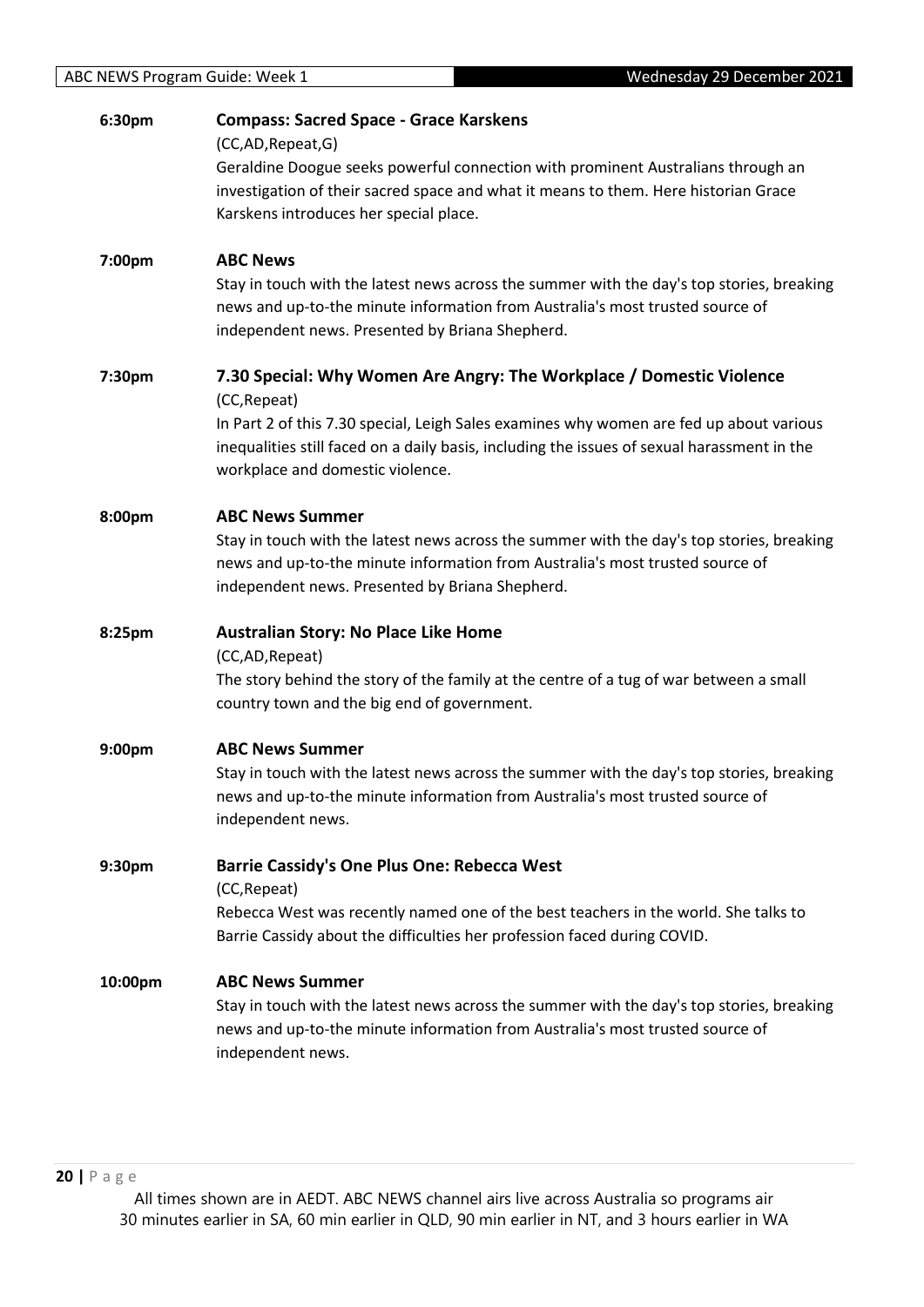| 10:30pm | <b>Foreign Correspondent: Poking The Bear</b><br>(CC,AD, Repeat)                                                                                                                                                                                                                                 |
|---------|--------------------------------------------------------------------------------------------------------------------------------------------------------------------------------------------------------------------------------------------------------------------------------------------------|
|         | He was poisoned, almost blinded, arrested and jailed but Alexei Navalny isn't cowed. He<br>wants to force out President Putin and he's risking his life to do it. The inside story of<br>Navalny's plan to take down the President.                                                              |
|         |                                                                                                                                                                                                                                                                                                  |
| 11:00pm | <b>ABC News Summer</b><br>Stay in touch with the latest news across the summer with the day's top stories, breaking<br>news and up-to-the minute information from Australia's most trusted source of<br>independent news. Presented by Michael Tetlow.                                           |
| 11:30pm | <b>Back Roads: Tenterfield, NSW</b><br>(CC,AD,Repeat,G)<br>Heather travels through time in historic Tenterfield, a town drawing on its past to try and<br>preserve its future. Tenterfield suffered major drought, fires and COVID. Heather meets<br>the characters who are making a difference. |
| 12:00am | <b>ABC News Summer</b><br>Stay in touch with the latest news across the summer with the day's top stories, breaking<br>news and up-to-the minute information from Australia's most trusted source of<br>independent news. Presented by Michael Tetlow.                                           |
| 12:10am | <b>Four Corners: Scandal</b><br>(CC,AD, Repeat)<br>The rise and fall of an Australian billionaire. From Bundaberg to the boardrooms of the<br>international corporate elite, how did Lex Greensill make and lose a fortune, leaving a<br>trail of creditors and investors in the lurch.          |
| 1:00am  | <b>ABC News Summer</b><br>(Repeat)<br>Stay in touch with the latest news across the summer with the day's top stories, breaking<br>news and up-to-the minute information from Australia's most trusted source of<br>independent news. Presented by Michael Tetlow.                               |
| 1:10am  | <b>Australian Story: No Place Like Home</b><br>(CC,AD, Repeat)<br>The story behind the story of the family at the centre of a tug of war between a small<br>country town and the big end of government.                                                                                          |
| 1:50am  | Way Out Ag: Jujube We Do!<br>(CC, Repeat)<br>Jujubes have been grown in Asia for thousands of years but are relatively new to<br>Australia. Some inventive farmers in South Australia's Riverland are now even turning it<br>into vinegar and beer, as Landline reported in 2020.                |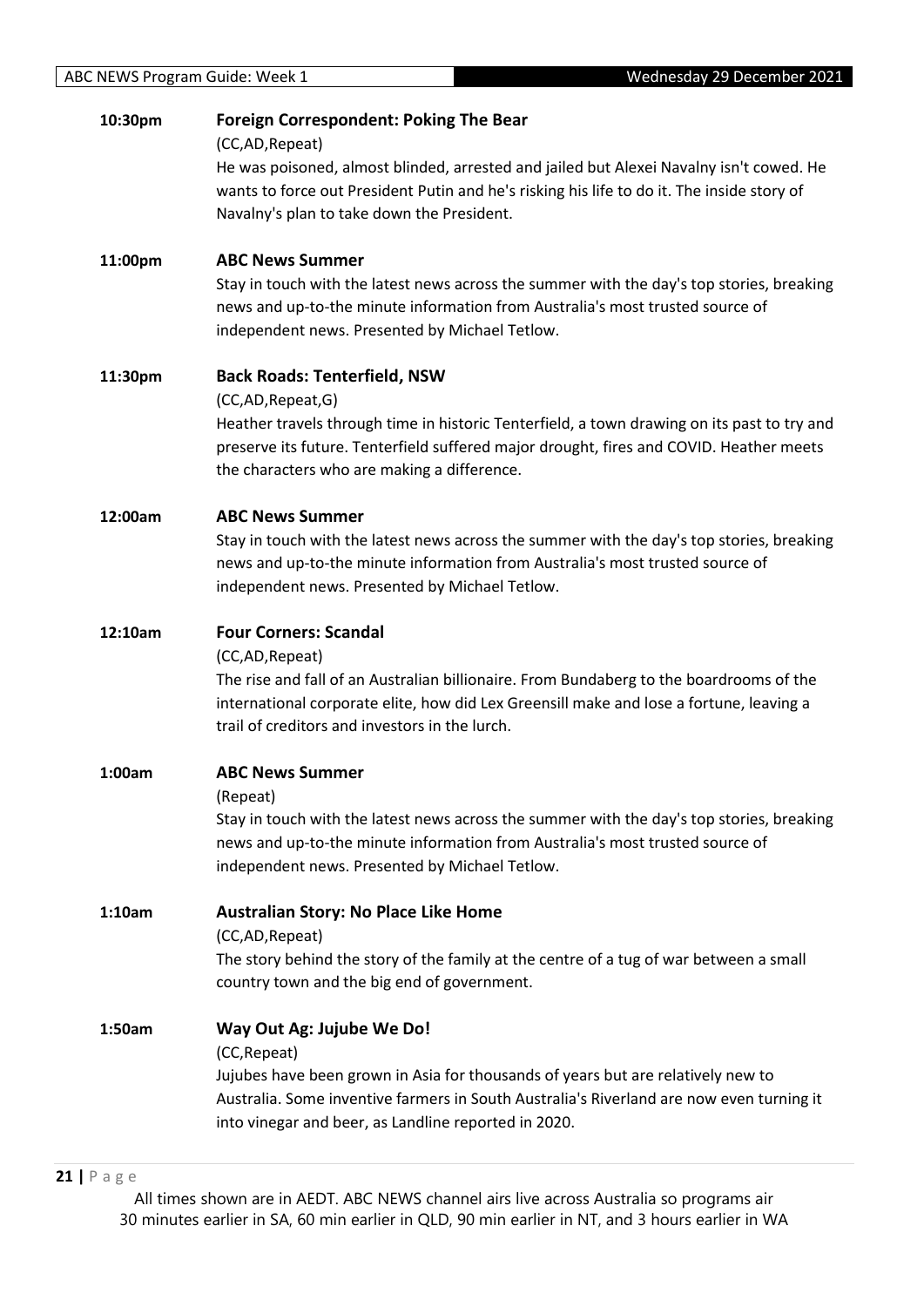| 2:00am | <b>DW News</b>                                                                               |
|--------|----------------------------------------------------------------------------------------------|
|        | Live from Berlin, our broadcast partner Deutsche Welle brings you the latest                 |
|        | international news, updated information on the Coronavirus pandemic and the day's top        |
|        | stories from a European perspective.                                                         |
| 2:30am | <b>The Breakfast Couch</b>                                                                   |
|        | (CC, Repeat)                                                                                 |
|        | Michael, Lisa and the team chat to the stars of Total Control Deborah Mailman and            |
|        | Rachel Griffiths, musician Tori Amos, Adam Goodes, Matt Preston and Aus rock legend          |
|        | turned cooking guru Jimmy Barnes with help from wife Jane.                                   |
| 3:00am | <b>DW News</b>                                                                               |
|        | Live from Berlin, our broadcast partner Deutsche Welle brings you the latest                 |
|        | international news, updated information on the Coronavirus pandemic and the day's top        |
|        | stories from a European perspective.                                                         |
| 3:15am | <b>Bee Cause: Liquid Gold</b>                                                                |
|        | (CC, Repeat)                                                                                 |
|        | Rottnest Island is home to the world's oldest queen bee breeding program. And bio-           |
|        | active honey from Western Australia's unique Jarrah and other forests has been               |
|        | discovered by the world, sparking a liquid gold rush.                                        |
| 3:30am | <b>The Business: Summer Series</b>                                                           |
|        | (CC, Repeat)                                                                                 |
|        | A look back at the big stories in business and finance from 2021 as The Business team        |
|        | bring you the best stories from across the year, following the economic and consumer         |
|        | issues that affect us all.                                                                   |
| 4:00am | <b>DW News</b>                                                                               |
|        | Live from Berlin, our broadcast partner Deutsche Welle brings you the latest                 |
|        | international news, updated information on the Coronavirus pandemic and the day's top        |
|        | stories from a European perspective.                                                         |
| 4:15am | The Brief: May: Fortress Australia                                                           |
|        | (Repeat)                                                                                     |
|        | An inside look at the big political stories in May. An extraordinary threat of jail time and |
|        | fines threatened Australian-India relations as the Brittany Higgins scandal distracted the   |
|        | government from its big-spending budget.                                                     |
| 4:30am | <b>Foreign Correspondent: Poking The Bear</b>                                                |
|        | (CC,AD, Repeat)                                                                              |
|        | He was poisoned, almost blinded, arrested and jailed but Alexei Navalny isn't cowed. He      |
|        | wants to force out President Putin and he's risking his life to do it. The inside story of   |
|        | Navalny's plan to take down the President.                                                   |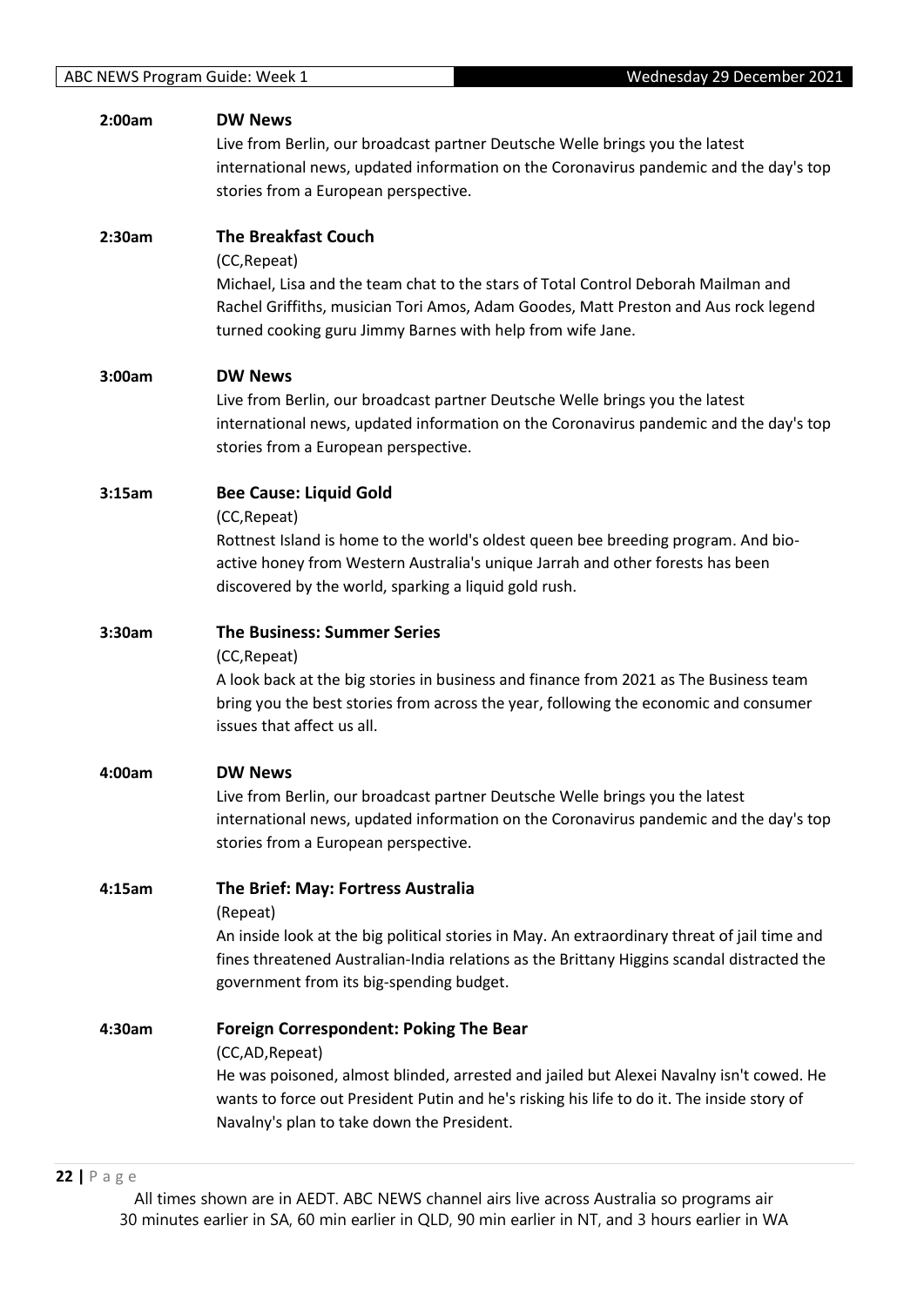# **5:00am DW News**

Live from Berlin, our broadcast partner Deutsche Welle brings you the latest international news, updated information on the Coronavirus pandemic and the day's top stories from a European perspective.

# **5:15am The Brief: June: Lockdowns and second comings**

(Repeat)

An inside look at the big political stories in June. A Prime Minister in quarantine, the knifing of the Deputy Prime Minister and a rare political second coming as half the nation heads into lockdown.

# **5:30am Back Roads: Tenterfield, NSW**

(CC,AD,Repeat,G)

Heather travels through time in historic Tenterfield, a town drawing on its past to try and preserve its future. Tenterfield suffered major drought, fires and COVID. Heather meets the characters who are making a difference.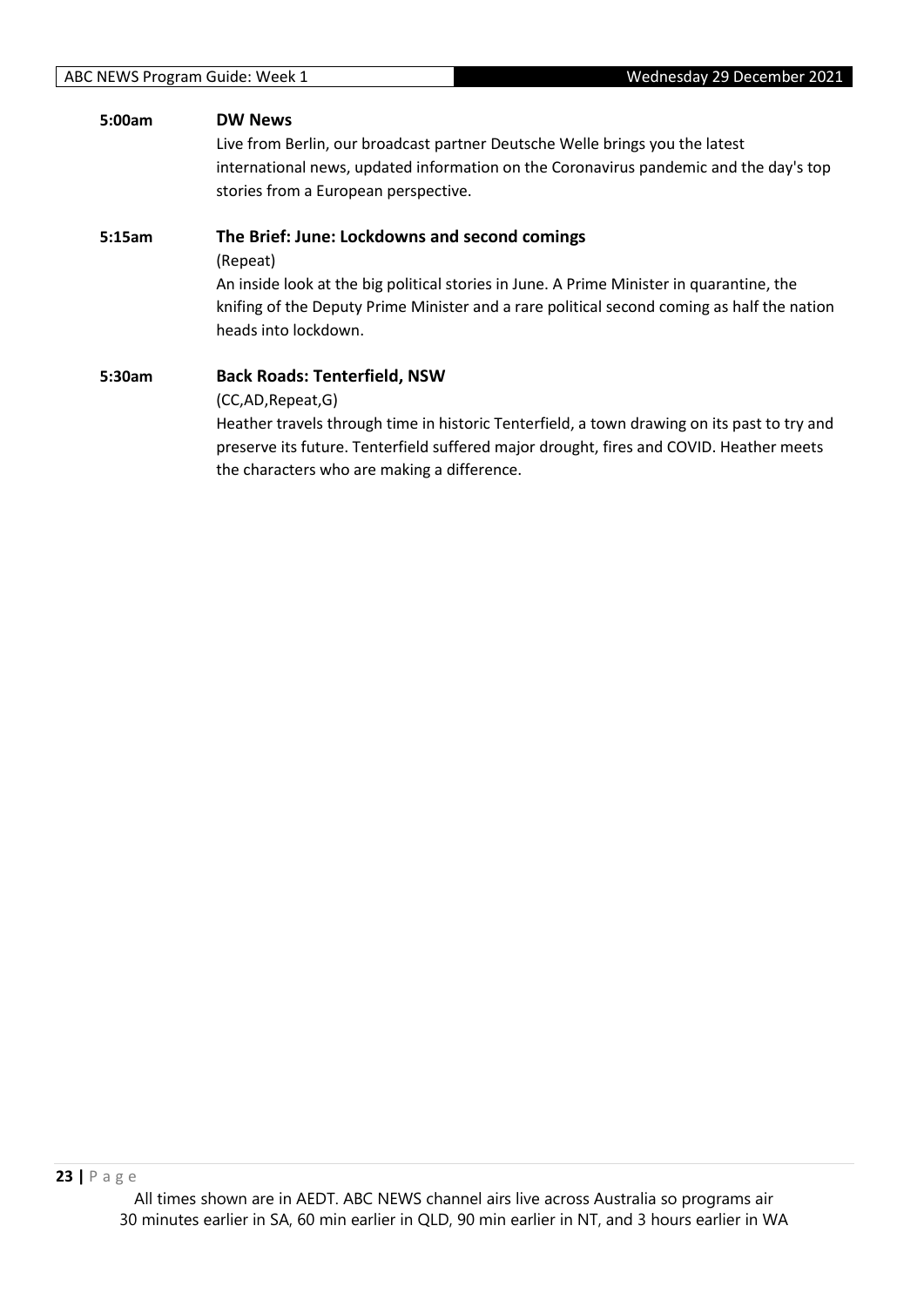# <span id="page-23-0"></span>**Thursday, 30 December 2021**

| 6:00am             | <b>Running Wild: Australia's Camels</b>                                                   |
|--------------------|-------------------------------------------------------------------------------------------|
|                    | (CC, Repeat, PG, This program contains animal treatment that may concern some viewers)    |
| 7:00am             | <b>News Breakfast</b>                                                                     |
|                    | (CC)                                                                                      |
| 9:30am             | <b>Landline Summer</b>                                                                    |
|                    | (CC)                                                                                      |
| 10:00am            | <b>ABC News Summer</b>                                                                    |
| 10:25am            | 7.30 Special: The Future of Retirement                                                    |
|                    | (CC, Repeat)                                                                              |
| 11:00am            | <b>ABC News Summer</b>                                                                    |
| 11:30am            | <b>The Business</b>                                                                       |
|                    | (CC)                                                                                      |
| 12:00pm            | <b>ABC News Summer</b>                                                                    |
|                    | (CC)                                                                                      |
| 12:30pm            | <b>Barrie Cassidy's One Plus One</b>                                                      |
|                    | (CC, Repeat)                                                                              |
| 1:00 <sub>pm</sub> | <b>ABC News Summer</b>                                                                    |
|                    | (CC)                                                                                      |
| 1:30pm             | <b>Australian Story</b>                                                                   |
|                    | (CC,AD,Repeat)                                                                            |
| 2:00 <sub>pm</sub> | <b>ABC News Summer</b>                                                                    |
| 2:30pm             | The World In 2021                                                                         |
|                    | (CC, Repeat)                                                                              |
| 3:00 <sub>pm</sub> | <b>ABC News Summer</b>                                                                    |
|                    | (CC)                                                                                      |
| 3:30pm             | <b>Back Roads</b>                                                                         |
|                    | (CC,AD, Repeat, PG)                                                                       |
| 4:00pm             | <b>ABC News Summer</b>                                                                    |
|                    | (CC)                                                                                      |
| 4:30pm             | <b>The Breakfast Couch</b>                                                                |
|                    | (CC, Repeat)                                                                              |
| 5:00pm             | <b>ABC News Summer</b>                                                                    |
| 5:30pm             | <b>Landline Summer</b>                                                                    |
|                    | (CC, Repeat)                                                                              |
| 6:00pm             | <b>ABC News Summer</b>                                                                    |
|                    | (CC)                                                                                      |
|                    | Stay in touch with the latest news across the summer with the day's top stories, breaking |
|                    | news and up-to-the minute information from Australia's most trusted source of             |
|                    | independent news. Presented by Gemma Veness.                                              |
|                    |                                                                                           |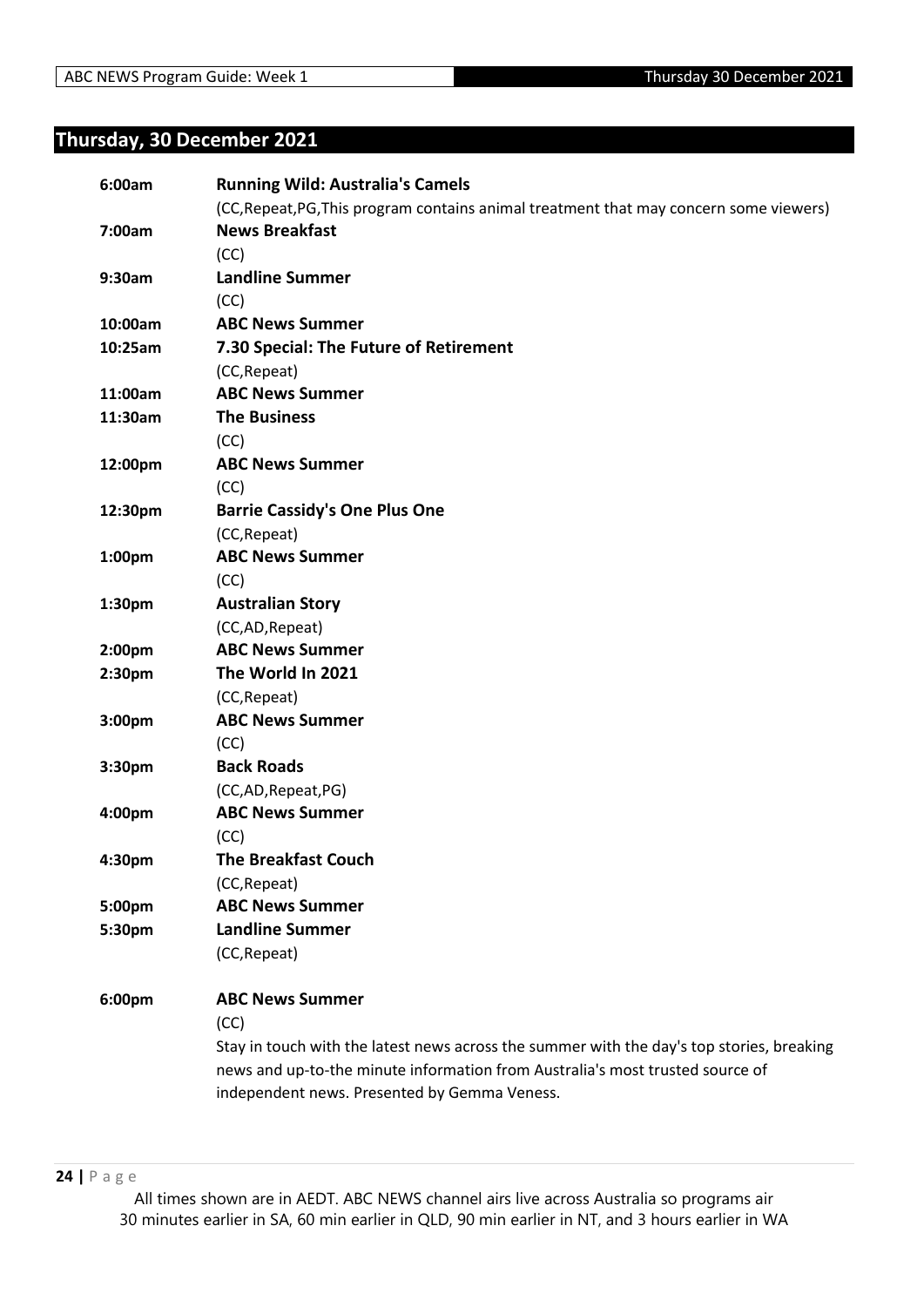| 6:30pm             | <b>Compass: Sacred Space - Craig Foster</b><br>(CC,AD,Repeat,PG)                                                                                                                                                                        |
|--------------------|-----------------------------------------------------------------------------------------------------------------------------------------------------------------------------------------------------------------------------------------|
|                    | Soccer legend and human rights activist Craig Foster takes Geraldine Doogue on an<br>intriguing journey into his past to reconnect with his Sacred Space.                                                                               |
| 7:00pm             | <b>ABC News</b>                                                                                                                                                                                                                         |
|                    | Stay in touch with the latest news across the summer with the day's top stories, breaking<br>news and up-to-the minute information from Australia's most trusted source of<br>independent news. Presented by Briana Shepherd.           |
| 7:30pm             | 7.30 Special: The Property Market<br>(CC, Repeat)<br>In a 7.30 Special, Alan Kohler reports on the Australian property market and how the                                                                                               |
|                    | COVID - 19 pandemic has seen a surge in prices.                                                                                                                                                                                         |
| 8:00pm             | <b>ABC News Summer</b>                                                                                                                                                                                                                  |
|                    | Stay in touch with the latest news across the summer with the day's top stories, breaking<br>news and up-to-the minute information from Australia's most trusted source of<br>independent news. Presented by Briana Shepherd.           |
| 8:30pm             | <b>Australian Story: The Tipping Point</b>                                                                                                                                                                                              |
|                    | (CC,AD, Repeat)<br>Scientist Veena Sahajwalla is a recycling revolutionary whose bold new ideas are helping<br>reduce landfill. Now she's unveiling her latest brainchild, an invention which turns the<br>discarded into the designer. |
| 9:00pm             | <b>ABC News Summer</b>                                                                                                                                                                                                                  |
|                    | Stay in touch with the latest news across the summer with the day's top stories, breaking<br>news and up-to-the minute information from Australia's most trusted source of<br>independent news.                                         |
| 9:30 <sub>pm</sub> | <b>Barrie Cassidy's One Plus One: Melissa Leong</b>                                                                                                                                                                                     |
|                    | (CC, Repeat)<br>Melissa Leong is a very private person with a very public job. She tells Barrie about                                                                                                                                   |
|                    | feeling different, growing up with depression, and why she didn't immediately say yes<br>when offered the chance to be a judge on Masterchef.                                                                                           |
| 10:00pm            | <b>ABC News Summer</b>                                                                                                                                                                                                                  |
|                    | Stay in touch with the latest news across the summer with the day's top stories, breaking<br>news and up-to-the minute information from Australia's most trusted source of<br>independent news.                                         |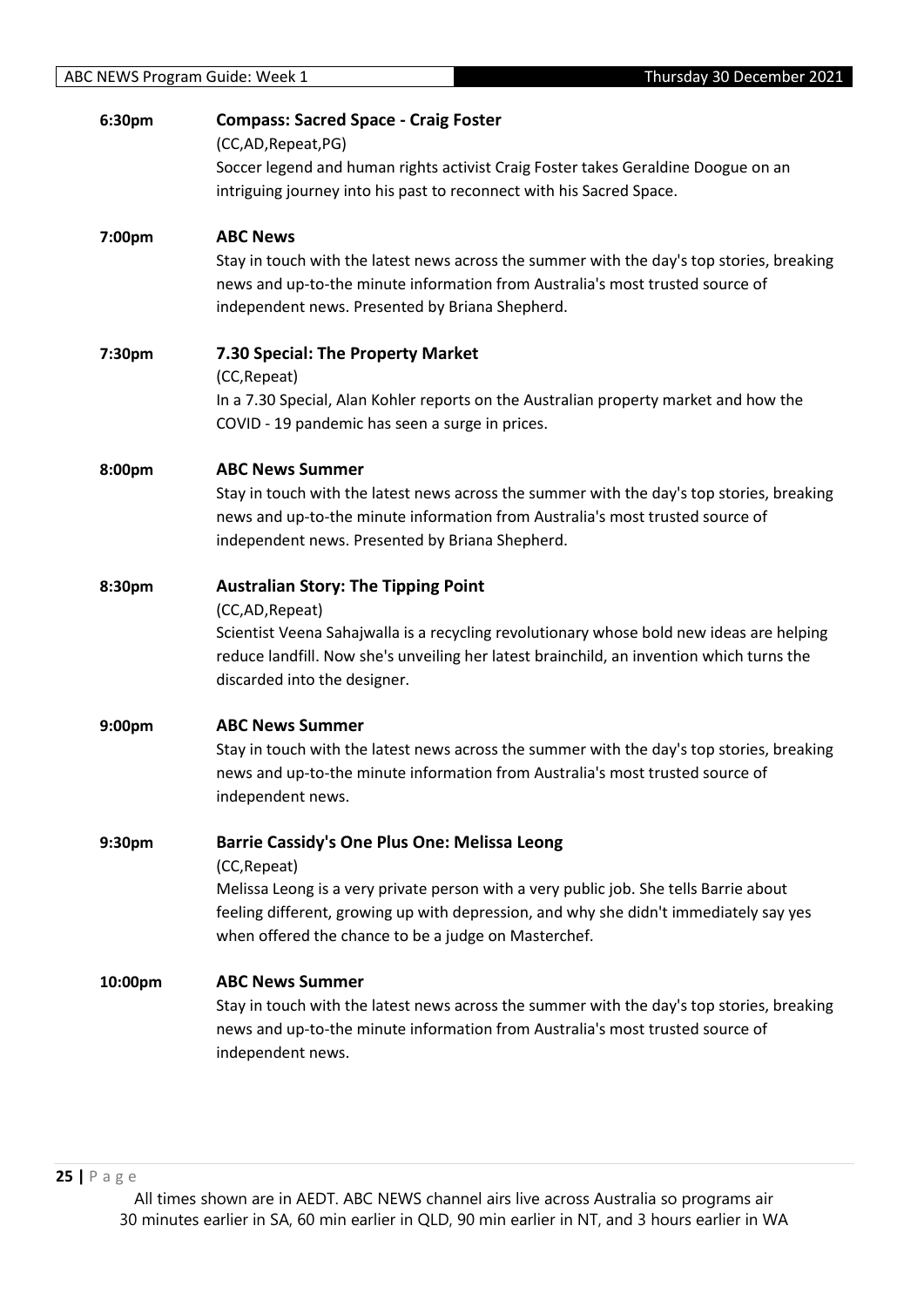# **10:30pm Foreign Correspondent: Women of the Revolution**

(CC,AD,Repeat,This program contains coarse language,This program contains vision of graphic violence)

The women are rising. With their men jailed, Belarusian women have stepped on to the frontlines of the revolution. Inspired by a fearless great-grandmother, they won't give up till they've toppled their President.

# **11:00pm ABC News Summer**

Stay in touch with the latest news across the summer with the day's top stories, breaking news and up-to-the minute information from Australia's most trusted source of independent news. Presented by Michael Tetlow.

# **11:30pm Back Roads: Adelaide River, NT**

(CC,AD,Repeat,PG)

Heather Ewart takes a walk on the wild side of the Top End. In Adelaide River, she joins the Fawcett sisters on a buffalo muster, a rollercoaster ride which has her literally on the edge of her seat.

# **12:00am ABC News Summer**

Stay in touch with the latest news across the summer with the day's top stories, breaking news and up-to-the minute information from Australia's most trusted source of independent news. Presented by Michael Tetlow.

# **12:15am Four Corners: TikTok**

(CC,AD,Repeat)

Data mining, discrimination and dangerous content on the world's most popular app. In a joint investigation by Four Corners and triple j's Hack, Avani Dias uncovers the many techniques TikTok is using to know about its users.

## **1:00am ABC News Summer**

## (Repeat)

Stay in touch with the latest news across the summer with the day's top stories, breaking news and up-to-the minute information from Australia's most trusted source of independent news. Presented by Michael Tetlow.

**1:10am Australian Story: The Tipping Point**

(CC,AD,Repeat)

Scientist Veena Sahajwalla is a recycling revolutionary whose bold new ideas are helping reduce landfill. Now she's unveiling her latest brainchild, an invention which turns the discarded into the designer.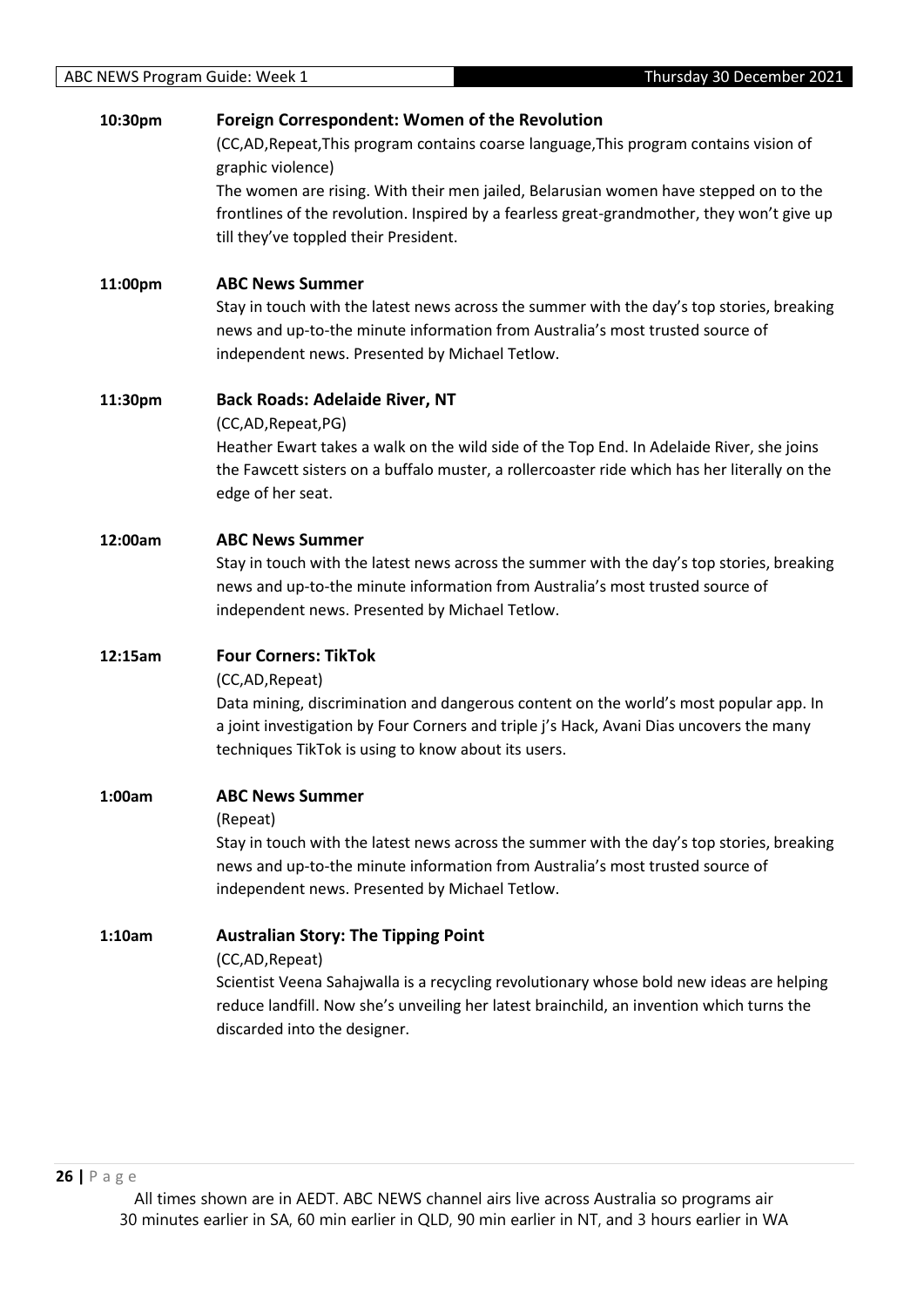| 1:40am | <b>Way Out Ag: Got You Covered</b>                                                           |
|--------|----------------------------------------------------------------------------------------------|
|        | (CC, Repeat)                                                                                 |
|        | Massive structures with retractable walls and roof panels are being used to provide          |
|        | permanent protection for high-value crops. The sheds are a game-changer for fruit and        |
|        | vegetable growers, as Landline reported in 2017.                                             |
| 2:00am | <b>DW News</b>                                                                               |
|        | Live from Berlin, our broadcast partner Deutsche Welle brings you the latest                 |
|        | international news, updated information on the Coronavirus pandemic and the day's top        |
|        | stories from a European perspective.                                                         |
| 2:30am | <b>The Breakfast Couch</b>                                                                   |
|        | (CC, Repeat)                                                                                 |
|        | Michael, Lisa and the team chat to Daniel Craig and the cast of the latest Bond movie No     |
|        | Time To Die, plus Brandon Flowers of rock band The Killers, Shane Jenek AKA Courtney         |
|        | Act, as well as tennis champion Dylan Alcott.                                                |
| 3:00am | <b>DW News</b>                                                                               |
|        | Live from Berlin, our broadcast partner Deutsche Welle brings you the latest                 |
|        | international news, updated information on the Coronavirus pandemic and the day's top        |
|        | stories from a European perspective.                                                         |
| 3:15am | The Brief: May: Fortress Australia                                                           |
|        | (Repeat)                                                                                     |
|        | An inside look at the big political stories in May. An extraordinary threat of jail time and |
|        | fines threatened Australian-India relations as the Brittany Higgins scandal distracted the   |
|        | government from its big-spending budget.                                                     |
| 3:30am | <b>The Business: Summer Series</b>                                                           |
|        | (CC, Repeat)                                                                                 |
|        | A look back at the big stories in business and finance from 2021 as The Business team        |
|        | bring you the best stories from across the year, following the economic and consumer         |
|        | issues that affect us all.                                                                   |
| 4:00am | <b>DW News</b>                                                                               |
|        | Live from Berlin, our broadcast partner Deutsche Welle brings you the latest                 |
|        | international news, updated information on the Coronavirus pandemic and the day's top        |
|        | stories from a European perspective.                                                         |
| 4:15am | The Brief: August: A Fractured Federation                                                    |
|        | (Repeat)                                                                                     |
|        | The PM demanded states emerge from a COVID 'cave' as National Cabinet fractures over         |
|        | the plan to reopen Australia. But Scott Morrison also had to contend with a damning          |
|        | international climate report and the collapse of Kabul.                                      |
|        |                                                                                              |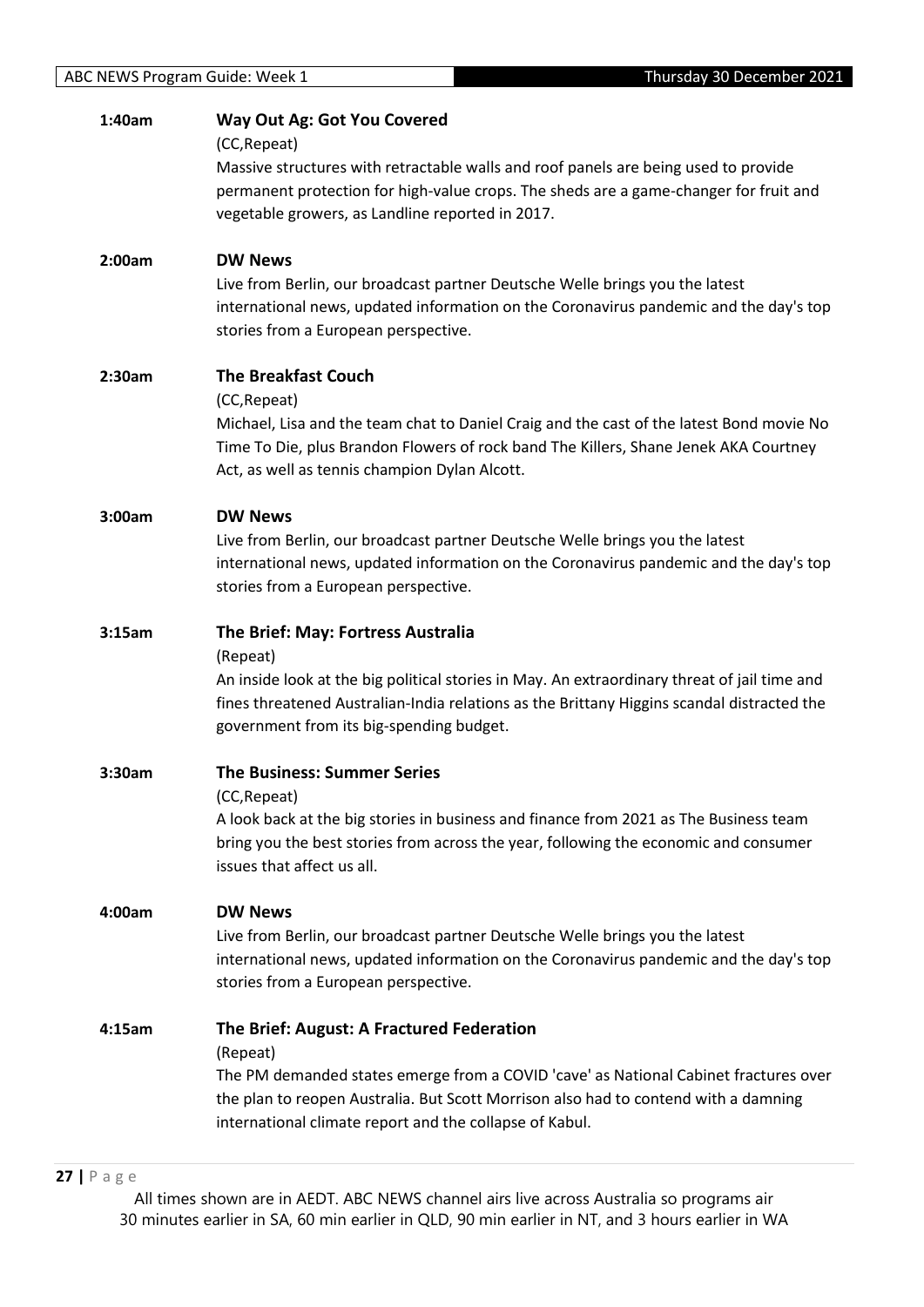| 4:30am | <b>Foreign Correspondent: Women of the Revolution</b>                                                       |
|--------|-------------------------------------------------------------------------------------------------------------|
|        | (CC,AD, Repeat, This program contains coarse language, This program contains vision of<br>graphic violence) |
|        | The women are rising. With their men jailed, Belarusian women have stepped on to the                        |
|        | frontlines of the revolution. Inspired by a fearless great-grandmother, they won't give up                  |
|        | till they've toppled their President.                                                                       |
| 5:00am | <b>DW News</b>                                                                                              |
|        | Live from Berlin, our broadcast partner Deutsche Welle brings you the latest                                |
|        | international news, updated information on the Coronavirus pandemic and the day's top                       |
|        | stories from a European perspective.                                                                        |
|        |                                                                                                             |
| 5:15am | The Brief: September: The Nuclear Option                                                                    |
|        | (Repeat)                                                                                                    |
|        | A secret trip blows up in Scott Morrison's face. The new nuclear submarine agreement                        |
|        | leaves France crying foul. Kristina Keneally parachutes into a safe seat, while a blind trust               |
|        | costs Christian Porter his ministerial career.                                                              |
| 5:30am | <b>Back Roads: Adelaide River, NT</b>                                                                       |
|        | (CC,AD, Repeat, PG)                                                                                         |
|        | Heather Ewart takes a walk on the wild side of the Top End. In Adelaide River, she joins                    |
|        | the Fawcett sisters on a buffalo muster, a rollercoaster ride which has her literally on the                |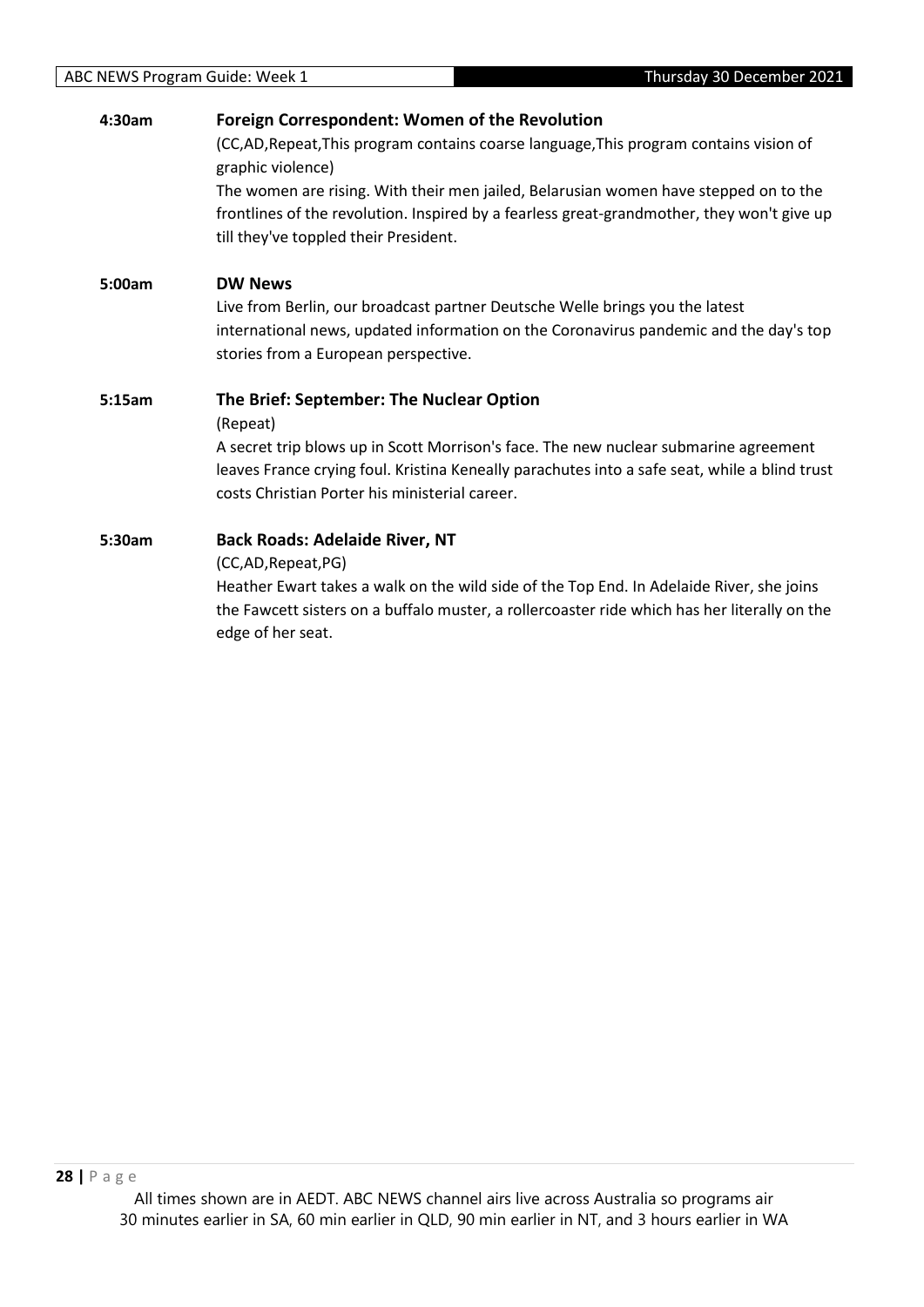# <span id="page-28-0"></span>**Friday, 31 December 2021**

| 6:00am             | A Dog Act: The Disappearance Of Paddy Moriarty                                            |
|--------------------|-------------------------------------------------------------------------------------------|
|                    | (CC, Repeat, PG)<br><b>News Breakfast on New Year's Eve</b>                               |
| 7:00am             | (CC)                                                                                      |
| 9:30am             | <b>Outbreak: How Australia Lost Control</b>                                               |
|                    | (CC, Repeat)                                                                              |
| 10:00am            | <b>ABC News Summer</b>                                                                    |
| 10:30am            | 7.30: The Interviews                                                                      |
|                    | (Repeat)                                                                                  |
| 11:00am            | <b>ABC News Summer</b>                                                                    |
| 11:30am            | Y2K: The Bug That Didn't Bite                                                             |
|                    | (CC, Repeat, PG)                                                                          |
| 12:00pm            | <b>ABC News Summer</b>                                                                    |
|                    | (CC)                                                                                      |
| 12:30pm            | <b>Barrie Cassidy's One Plus One</b>                                                      |
|                    | (CC, Repeat)                                                                              |
| 1:00 <sub>pm</sub> | <b>ABC News Summer</b>                                                                    |
|                    | (CC)                                                                                      |
| 1:30pm             | <b>Australian Story</b>                                                                   |
|                    | (CC,AD, Repeat)                                                                           |
| 2:00 <sub>pm</sub> | <b>ABC News Summer</b>                                                                    |
| 2:30pm             | The World In 2021                                                                         |
|                    | (CC)                                                                                      |
| 3:00pm             | <b>ABC News Summer</b>                                                                    |
|                    | (CC)                                                                                      |
| 3:30pm             | <b>Back Roads</b>                                                                         |
|                    | (CC, Repeat, G)                                                                           |
| 4:00pm             | <b>ABC News Summer</b>                                                                    |
|                    | (CC)                                                                                      |
| 4:30pm             | 7.30: The Interviews                                                                      |
|                    | (Repeat)                                                                                  |
| 5:00pm             | <b>ABC News Summer</b>                                                                    |
| 5:30pm             | <b>The Ticket</b>                                                                         |
|                    | (Repeat)                                                                                  |
| 6:00pm             | <b>ABC News Summer</b>                                                                    |
|                    | (CC)                                                                                      |
|                    | Stay in touch with the latest news across the summer with the day's top stories, breaking |
|                    | news and up-to-the minute information from Australia's most trusted source of             |
|                    | independent news. Presented by Gemma Veness.                                              |
|                    |                                                                                           |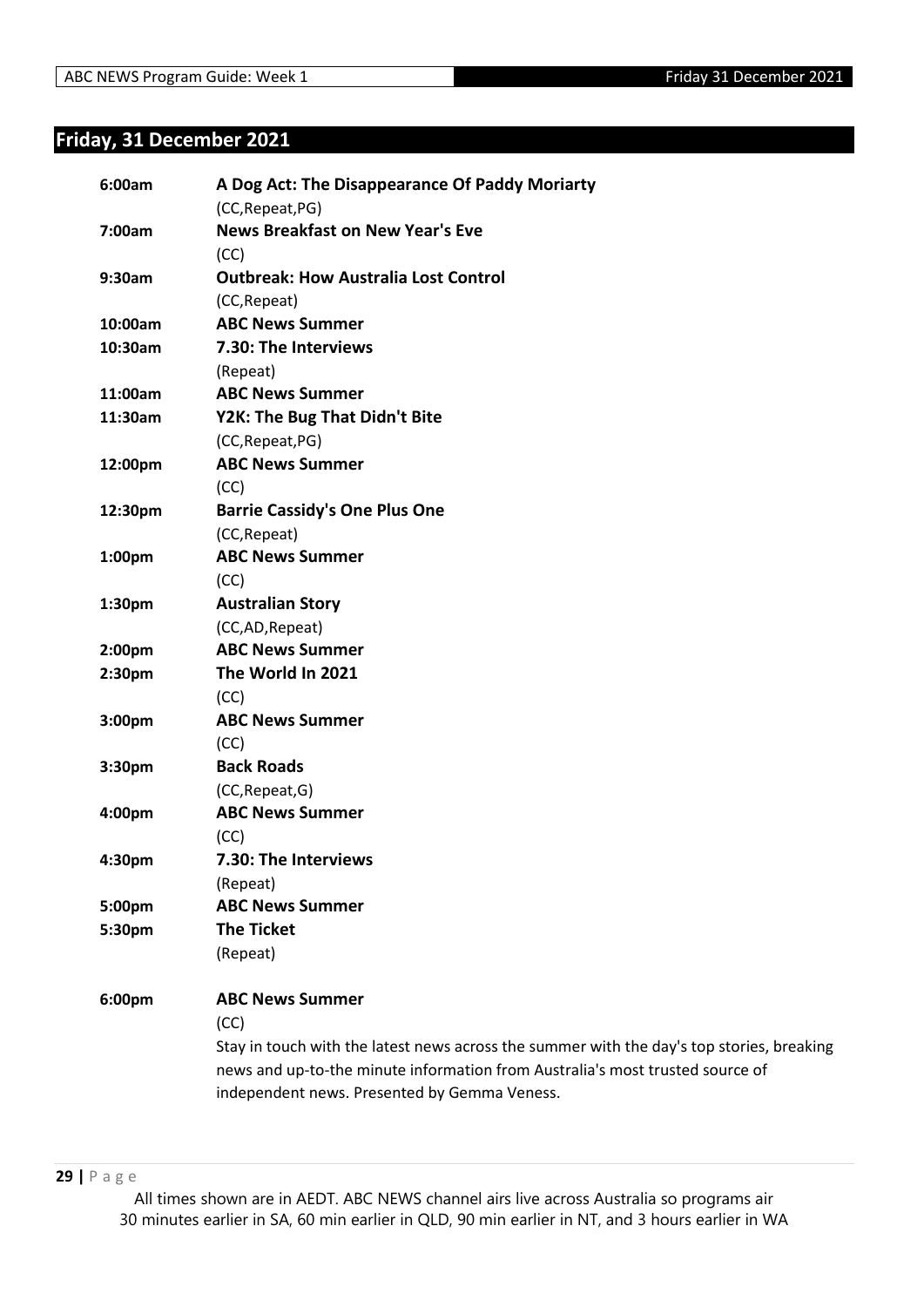| 6:30pm | Y2K: The Bug That Didn't Bite<br>(CC, Repeat, PG)<br>22 years ago the world overcame the Y2K crisis. John Barron looks at how Australia beat<br>the millennium bug, a global panic over fears our computer systems would meltdown<br>when the date hit $1/1/2000$ .                |
|--------|------------------------------------------------------------------------------------------------------------------------------------------------------------------------------------------------------------------------------------------------------------------------------------|
| 7:00pm | <b>ABC News</b><br>Stay in touch with the latest news across the summer with the day's top stories, breaking<br>news and up-to-the minute information from Australia's most trusted source of<br>independent news. Presented by Briana Shepherd.                                   |
| 7:30pm | The World In 2021: Asia Pacific<br>(CC, Repeat)<br>Beverley O'Connor and The World team look back on the biggest issues and best<br>international stories from ABC News reporters around the globe in 2021.                                                                        |
| 8:00pm | <b>ABC News On New Year's Eve</b><br>In the final hours of 2021, stay in touch with the latest news and the day's top stories,<br>plus up-to-the minute reports on how Australians are preparing to welcome in 2022.<br>Presented by Briana Shepherd.                              |
| 8:30pm | <b>Australian Story: I Dream of Jeanne</b><br>(CC,AD, Repeat)<br>Unique and outrageous, Jeanne Little was the comedy dah-ling of daytime television in<br>the '70s and '80s. Four months after her death from Alzheimer's, daughter Katie reveals<br>some intimate family secrets. |
| 9:00pm | <b>New Year's Eve: Sydney 9pm Fireworks</b><br>(CC)<br>All eyes will be on Sydney Harbour as the countdown to the New Year begins with the<br>9pm Fireworks.                                                                                                                       |
| 9:05pm | <b>ABC News On New Year's Eve</b><br>(CC)<br>In the final hours of 2021, stay in touch with the latest news and the day's top stories,<br>plus up-to-the minute reports on how Australians are preparing to welcome in 2022.                                                       |
| 9:30pm | Barrie Cassidy's One Plus One: Sharon Lewin<br>(CC, Repeat)<br>Sharon Lewin has become a household name in the past two years. The infectious<br>diseases expert talks to Barrie Cassidy about the way the COVID pandemic has changed<br>our lives, and her hopes for the future.  |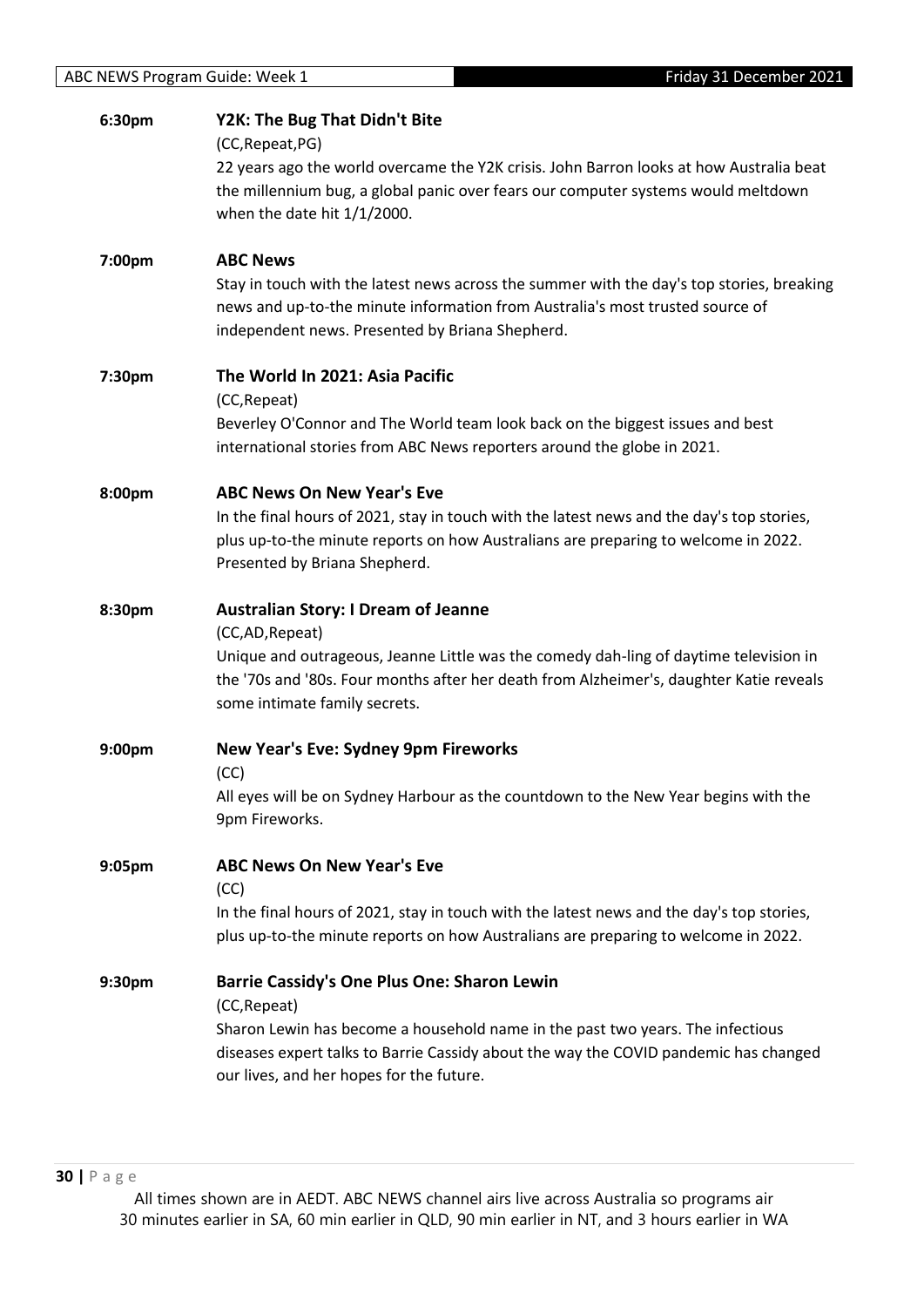| 10:00pm | <b>ABC News On New Year's Eve</b><br>(CC)<br>In the final hours of 2021, stay in touch with the latest news and the day's top stories,<br>plus up-to-the minute reports on how Australians are preparing to welcome in 2022.                                                                                          |
|---------|-----------------------------------------------------------------------------------------------------------------------------------------------------------------------------------------------------------------------------------------------------------------------------------------------------------------------|
| 10:30pm | <b>Foreign Correspondent: Tomorrow Will Be Better</b><br>(CC,AD, Repeat)<br>Bali's natural beauty and rich culture have made it a top holiday destination but since<br>COVID hit the island is struggling. Locals are now questioning their dependence on<br>tourism and the over-development it has unleashed.       |
| 11:00pm | <b>ABC News On New Year's Eve</b><br>In the final hour of 2021 in AEDT states, stay in touch with the latest news and the day's<br>top stories, plus up-to-the minute reports on how Australians are preparing to welcome<br>in 2022. Presented by Michael Tetlow.                                                    |
| 11:30pm | <b>Back Roads: Central Highlands, Tas</b><br>(CC, Repeat, G)<br>Guest presenter Lisa Millar heads to the 'land of a thousand lakes' in the wild beating<br>heart of Tassie. The Central Highlands is a harsh, beautiful and isolated place regarded as<br>one of the world's best fly-fishing spots.                  |
| 12:00am | <b>New Year's Eve: Sydney Midnight Fireworks</b><br>The whole world will be watching as Sydney rings in the new year with the spectacular<br>Midnight Fireworks on Sydney Harbour to start 2022.                                                                                                                      |
| 12:10am | <b>ABC News On New Year's Eve</b><br>(CC)<br>After the Sydney New Year's Eve Fireworks, Michael Tetlow brings you the day's top<br>stories and the latest news from across Australia as the south-eastern states are the first<br>to enter 2022.                                                                      |
| 12:25am | <b>Four Corners: Fearless and Forensic For 60 Years</b><br>(CC,AD, Repeat)<br>Four Corners is the longest running series on Australian TV and a powerhouse of<br>investigative journalism: fearless and forensic, holding power to account for 60 years. A<br>special look at highlights from the show's six decades. |
| 1:25am  | <b>Australian Story: I Dream of Jeanne</b><br>(CC,AD, Repeat)<br>Unique and outrageous, Jeanne Little was the comedy dah-ling of daytime television in<br>the '70s and '80s. Four months after her death from Alzheimer's, daughter Katie reveals<br>some intimate family secrets.                                    |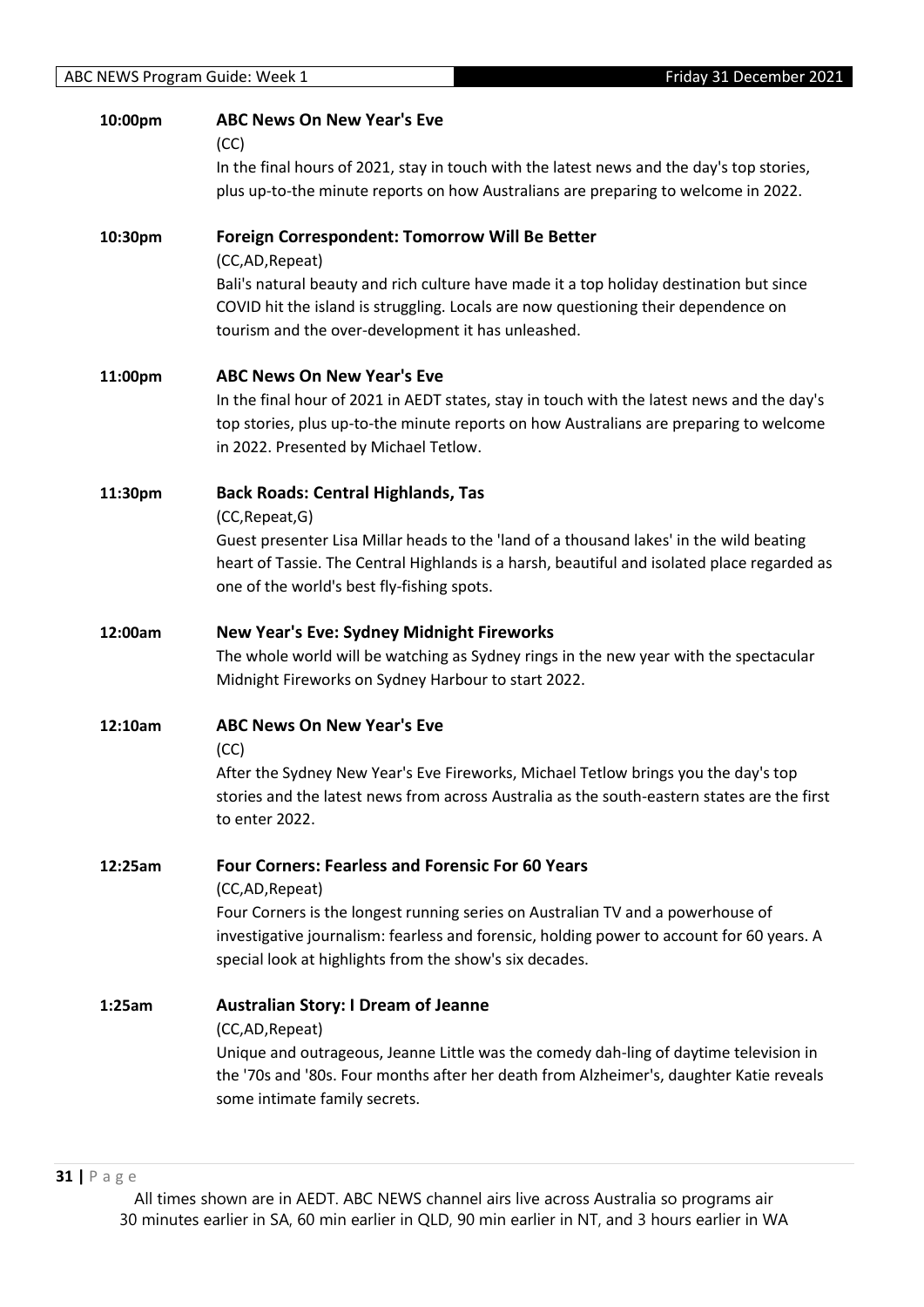| 2:00am | <b>DW News</b><br>Live from Berlin, our broadcast partner Deutsche Welle brings you the latest<br>international news, updated information on the Coronavirus pandemic and the day's top<br>stories from a European perspective.                                                                 |
|--------|-------------------------------------------------------------------------------------------------------------------------------------------------------------------------------------------------------------------------------------------------------------------------------------------------|
| 2:30am | The World In 2021: Year In Review<br>(CC, Repeat)<br>Beverley O'Connor and The World team look back on the biggest issues and best<br>international stories from ABC News reporters around the globe in 2021.                                                                                   |
| 3:00am | <b>DW News</b><br>Live from Berlin, our broadcast partner Deutsche Welle brings you the latest<br>international news, updated information on the Coronavirus pandemic and the day's top<br>stories from a European perspective.                                                                 |
| 3:15am | The Brief: August: A Fractured Federation<br>(Repeat)<br>The PM demanded states emerge from a COVID 'cave' as National Cabinet fractures over<br>the plan to reopen Australia. But Scott Morrison also had to contend with a damning<br>international climate report and the collapse of Kabul. |
| 3:30am | <b>DW Conflict Zone</b><br>From our broadcast partner Deutsche Welle, we go face-to-face with global decision-<br>makers, seeking straight answers to straight questions, putting the spotlight on<br>controversial issues and calling the powerful to account.                                 |
| 4:00am | <b>DW News</b><br>Live from Berlin, our broadcast partner Deutsche Welle brings you the latest<br>international news, updated information on the Coronavirus pandemic and the day's top<br>stories from a European perspective.                                                                 |
| 4:15am | <b>The Brief: November</b><br>(Repeat)<br>A fresh behind-the-scenes look at Australian politics, as the ABC's Parliament House<br>Bureau takes you inside the people's house for a detailed look at the issues and events of<br>November and the final sitting fortnight of 2021.               |
| 4:30am | Y2K: The Bug That Didn't Bite<br>(CC, Repeat, PG)<br>22 years ago the world overcame the Y2K crisis. John Barron looks at how Australia beat<br>the millennium bug, a global panic over fears our computer systems would meltdown<br>when the date hit $1/1/2000$ .                             |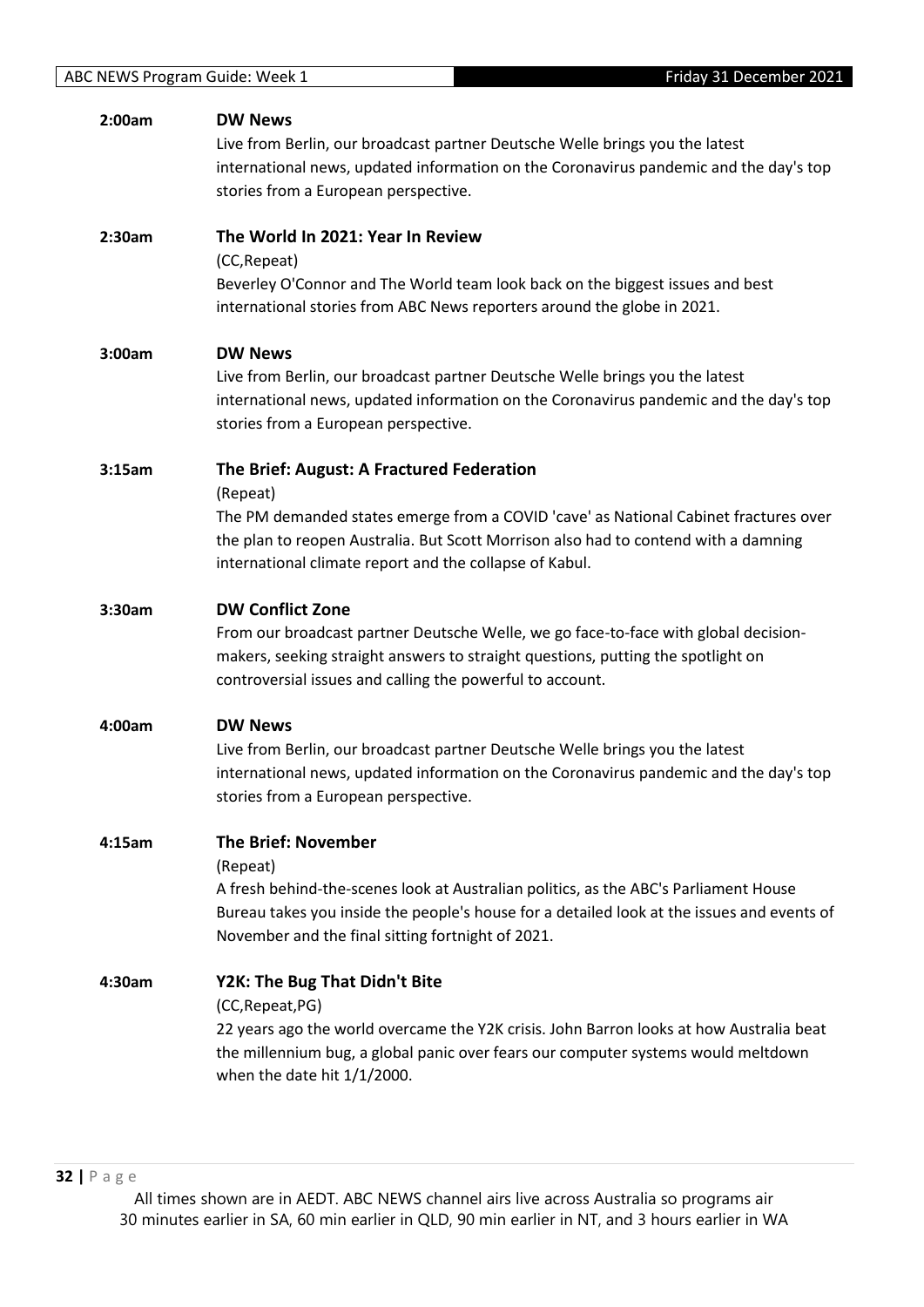# **5:00am DW News** Live from Berlin, our broadcast partner Deutsche Welle brings you the latest international news, updated information on the Coronavirus pandemic and the day's top stories from a European perspective. **5:15am Flight To Freedom** (CC,Repeat) Tracey Holmes presents an ABC News Special looking at the rescue mission that helped save more than a hundred athletes and their family members fleeing the Taliban in Afghanistan. **5:30am Back Roads: Central Highlands, Tas** (CC,Repeat,G) Guest presenter Lisa Millar heads to the 'land of a thousand lakes' in the wild beating heart of Tassie. The Central Highlands is a harsh, beautiful and isolated place regarded as one of the world's best fly-fishing spots.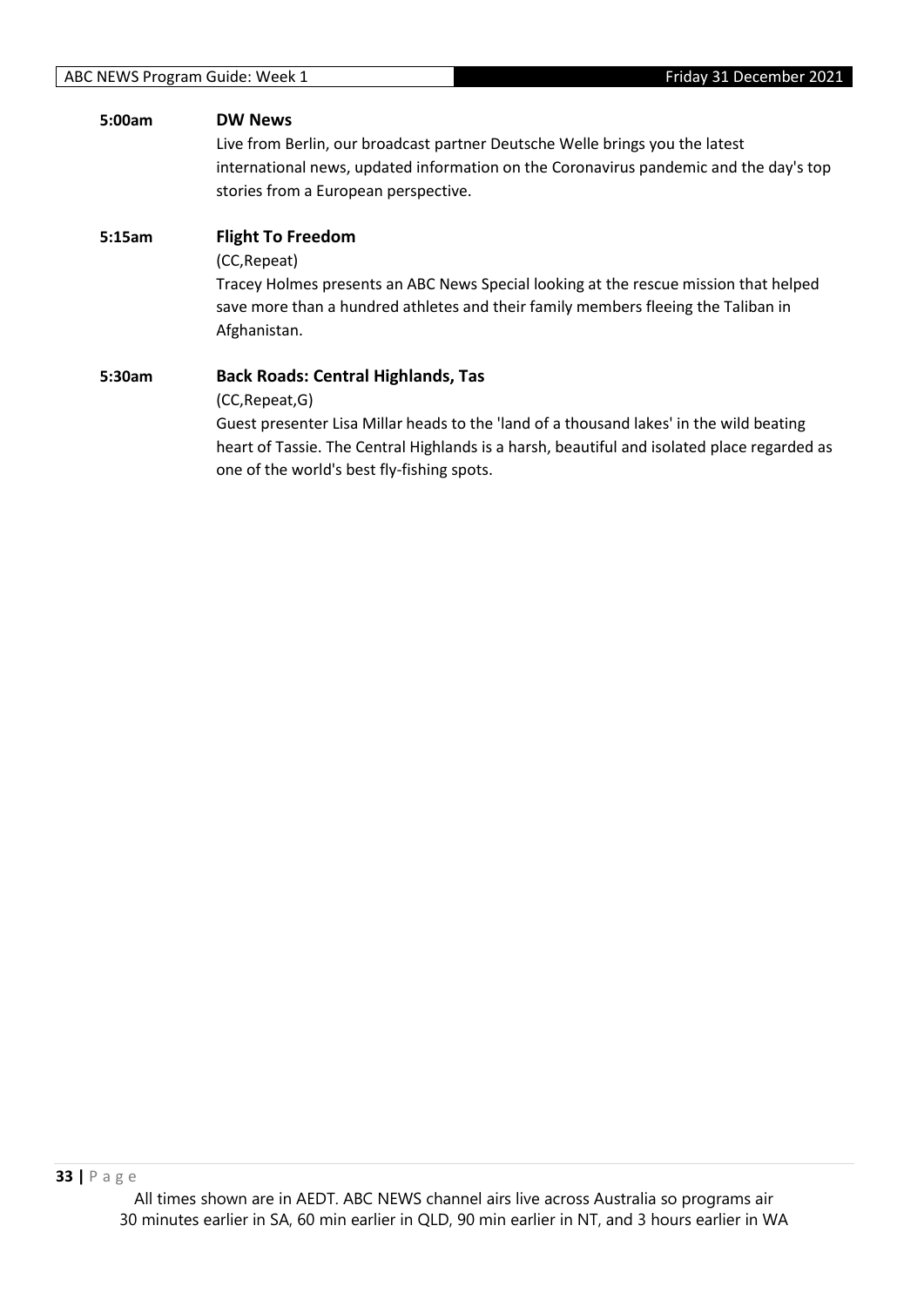# <span id="page-33-0"></span>**Saturday, 1 January 2022**

| 6:00am  | <b>ABC News Update</b>                                                                                                                                                     |
|---------|----------------------------------------------------------------------------------------------------------------------------------------------------------------------------|
|         | The top stories from ABC News, updating you on the latest headlines and the overnight                                                                                      |
|         | news from across Australia and around the world.                                                                                                                           |
|         |                                                                                                                                                                            |
| 6:02am  | <b>Australia Calling: 80 Years of International Broadcasting</b>                                                                                                           |
|         | (CC, Repeat)                                                                                                                                                               |
|         | In 1939 PM Menzies launched Australia's first international broadcast service Australia                                                                                    |
|         | Calling. For 80 Years ABC has delivered an Australian perspective on the culture and                                                                                       |
|         | events of the Asia Pacific on radio, TV and digital.                                                                                                                       |
| 7:00am  | <b>Weekend Breakfast</b>                                                                                                                                                   |
|         | (CC)                                                                                                                                                                       |
|         | Start the new year informed and up-to-date as Johanna Nicholson and Dan Bourchier                                                                                          |
|         | bring you the latest news, interviews, weather and check in how people have welcomed                                                                                       |
|         | in 2022 across the nation. Plus sport with Daniela Intili.                                                                                                                 |
| 9:30am  | <b>Cabinet Papers: John Howard</b>                                                                                                                                         |
|         | (CC)                                                                                                                                                                       |
|         | It's an annual tradition in Australian politics, the release of Cabinet Papers on the 1st of                                                                               |
|         | January. In 2022 we will hear from Former Prime Minister John Howard who speaks                                                                                            |
|         | about the 2001 Cabinet Papers.                                                                                                                                             |
|         |                                                                                                                                                                            |
| 10:00am | <b>ABC News Summer</b>                                                                                                                                                     |
|         | (CC)                                                                                                                                                                       |
|         | Stay in touch with the latest news across the summer with the day's top stories, breaking<br>news and up-to-the minute information from Australia's most trusted source of |
|         | independent news.                                                                                                                                                          |
|         |                                                                                                                                                                            |
| 10:30am | Screen Time - Are Your Kids Addicted?                                                                                                                                      |
|         | (CC, Repeat)                                                                                                                                                               |
|         | How much time are your kids spending on their screens? With streaming services, social                                                                                     |
|         | media and the internet there has never been more ways to stay connected but how                                                                                            |
|         | much is too much? And are parents setting a good example?                                                                                                                  |
| 11:00am | <b>ABC News</b>                                                                                                                                                            |
|         | (CC)                                                                                                                                                                       |
|         | Meredith Sheehan brings you the latest news on New Year's Day, covering the day's top                                                                                      |
|         | stories and coverage of events as we ring in 2022 around the world.                                                                                                        |
|         |                                                                                                                                                                            |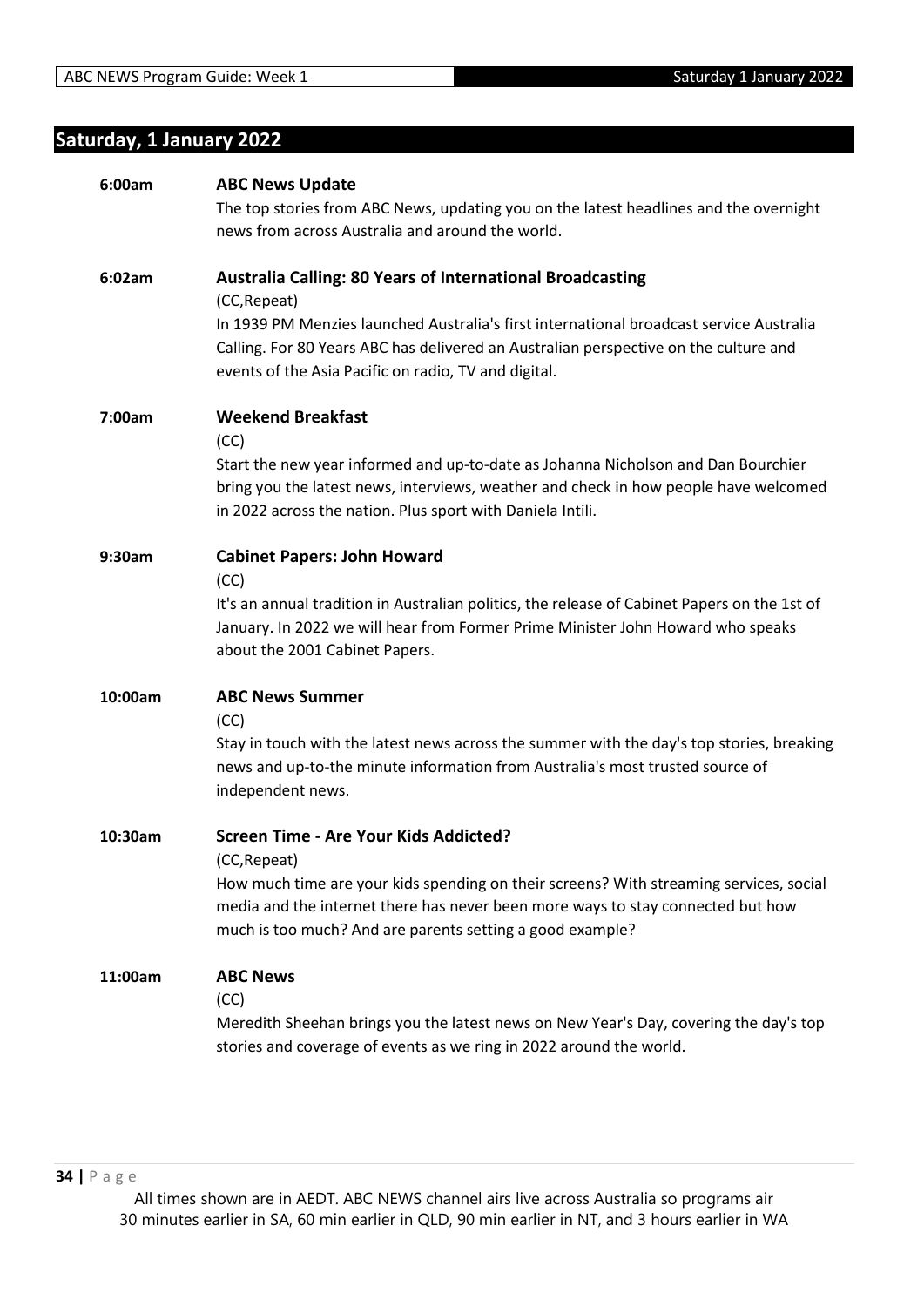| 11:30am            | The World In 2021: Asia Pacific<br>(CC, Repeat)                                                                                                              |
|--------------------|--------------------------------------------------------------------------------------------------------------------------------------------------------------|
|                    | Beverley O'Connor and The World team look back on the biggest issues and best                                                                                |
|                    | international stories from ABC News reporters around the globe in 2021.                                                                                      |
| 12:00pm            | <b>ABC News At Noon</b>                                                                                                                                      |
|                    | (CC)                                                                                                                                                         |
|                    | Meredith Sheehan brings you the latest news on New Year's Day, covering the day's top<br>stories and coverage of events as we ring in 2022 around the world. |
| 12:30pm            | Y2K: The Bug That Didn't Bite<br>(CC, Repeat, PG)                                                                                                            |
|                    | 22 years ago the world overcame the Y2K crisis. John Barron looks at how Australia beat                                                                      |
|                    | the millennium bug, a global panic over fears our computer systems would meltdown                                                                            |
|                    | when the date hit $1/1/2000$ .                                                                                                                               |
| 1:00 <sub>pm</sub> | <b>ABC News</b>                                                                                                                                              |
|                    | (CC)                                                                                                                                                         |
|                    | Meredith Sheehan brings you the latest news on New Year's Day, covering the day's top<br>stories and coverage of events as we ring in 2022 around the world. |
| 1:30pm             | <b>Cabinet Papers: John Howard</b>                                                                                                                           |
|                    | (CC, Repeat)                                                                                                                                                 |
|                    | It's an annual tradition in Australian politics, the release of Cabinet Papers on the 1 <sup>st</sup> of                                                     |
|                    | January. In 2022 we will hear from Former Prime Minister John Howard who speaks<br>about the 2001 Cabinet Papers.                                            |
| 2:00pm             | <b>ABC News</b>                                                                                                                                              |
|                    | Meredith Sheehan brings you the latest news on New Year's Day, covering the day's top                                                                        |
|                    | stories and coverage of events as we ring in 2022 around the world.                                                                                          |
| 2:30pm             | <b>Landline Summer</b>                                                                                                                                       |
|                    | (CC, Repeat)                                                                                                                                                 |
|                    | This summer Pip Courtney and the Landline team look back at some of the best stories                                                                         |
|                    | from across rural and regional Australia, meeting interesting people and discussing food,<br>produce, livestock, innovation and more.                        |
| 3:00 <sub>pm</sub> | <b>ABC News</b>                                                                                                                                              |
|                    | (CC)                                                                                                                                                         |
|                    | Meredith Sheehan brings you the latest news on New Year's Day, covering the day's top<br>stories and coverage of events as we ring in 2022 around the world. |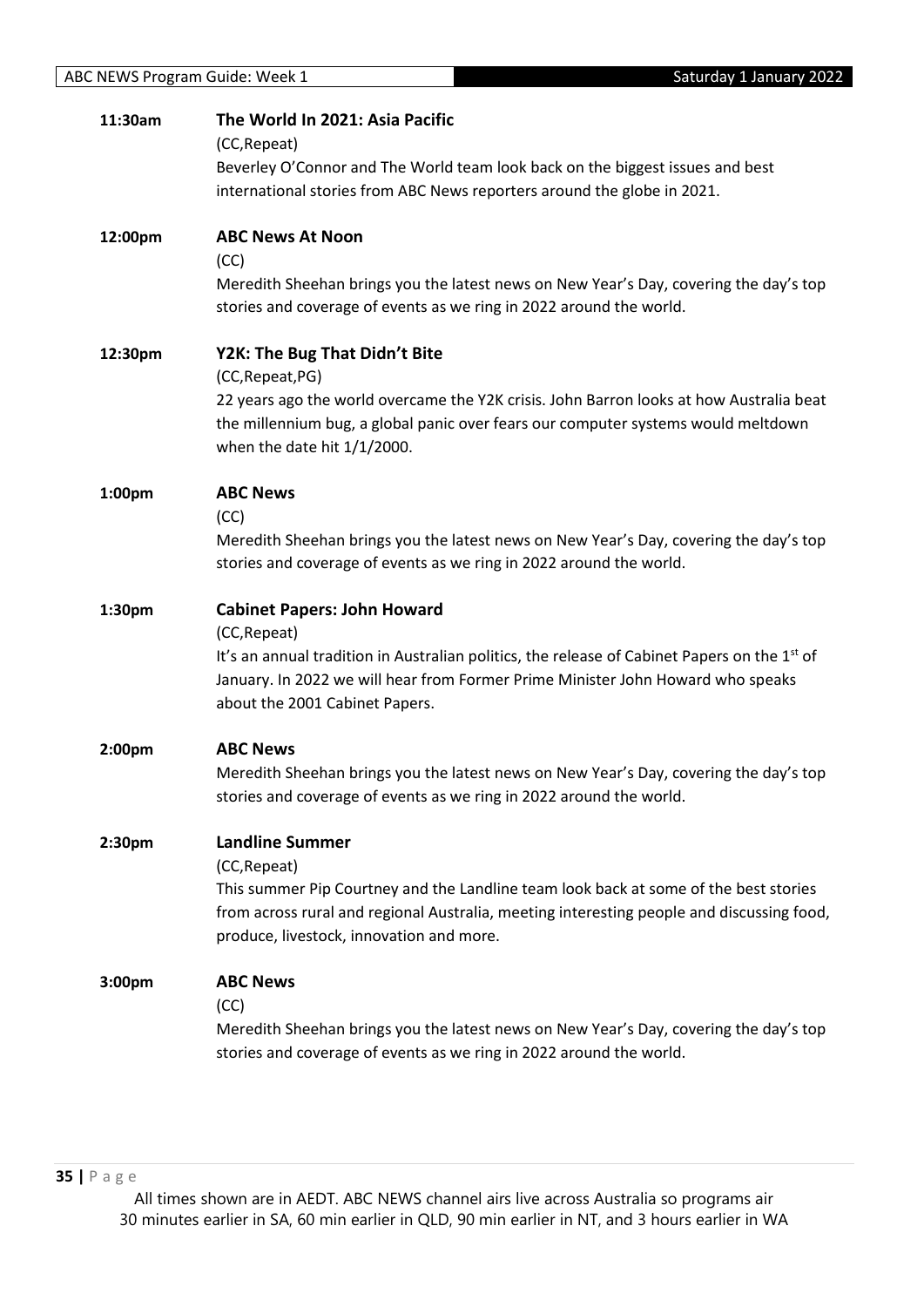| Sharon Lewin has become a household name in the past two years. The infectious<br>diseases expert talks to Barrie Cassidy about the way the COVID pandemic has changed<br>our lives, and her hopes for the future.<br><b>ABC News</b><br>4:00pm<br>Meredith Sheehan brings you the latest news on New Year's Day, covering the day's top<br>stories and coverage of events as we ring in 2022 around the world.<br><b>The Business: Summer Series</b><br>4:30pm<br>(CC, Repeat)<br>A look back at the big stories in business and finance from 2021 as The Business team<br>bring you the best stories from across the year, following the economic and consumer<br>issues that affect us all.<br><b>ABC News</b><br>5:00pm<br>Meredith Sheehan brings you the latest news on New Year's Day, covering the day's top<br>stories and coverage of events as we ring in 2022 around the world.<br>The Vaccine: What Happens Next?<br>5:30pm<br>(CC, Repeat)<br>Jeremy Fernandez is joined by Dr Norman Swan, Casey Briggs and public health experts<br>to look ahead to what happens next with the vaccine rollout for children aged 5-11,<br>booster shots and the risk of variants emerging. (Final)<br>6:00pm<br><b>ABC Evening News</b><br>Stephanie Dalzell presents the latest from ABC News, following today's top stories and<br>coverage of events as they unfold. Plus comprehensive analysis, context and original<br>investigations from ABC reporters around the world.<br>Screen Time - Are Your Kids Addicted?<br>6:30pm<br>(CC, Repeat)<br>How much time are your kids spending on their screens? With streaming services, social<br>media and the internet there has never been more ways to stay connected but how<br>much is too much? And are parents setting a good example?<br><b>ABC National News</b><br>7:00pm<br>Stephanie Dalzell presents the latest from ABC News, following today's top stories and<br>coverage of events as they unfold. Plus comprehensive analysis, context and original<br>investigations from ABC reporters around the world.<br><b>ABC News Video Lab</b><br>7:30pm<br>The ABC News Video Lab explains the events and issues making news in Australia and<br>around the world. | 3:30pm | <b>Barrie Cassidy's One Plus One: Sharon Lewin</b><br>(CC, Repeat) |
|---------------------------------------------------------------------------------------------------------------------------------------------------------------------------------------------------------------------------------------------------------------------------------------------------------------------------------------------------------------------------------------------------------------------------------------------------------------------------------------------------------------------------------------------------------------------------------------------------------------------------------------------------------------------------------------------------------------------------------------------------------------------------------------------------------------------------------------------------------------------------------------------------------------------------------------------------------------------------------------------------------------------------------------------------------------------------------------------------------------------------------------------------------------------------------------------------------------------------------------------------------------------------------------------------------------------------------------------------------------------------------------------------------------------------------------------------------------------------------------------------------------------------------------------------------------------------------------------------------------------------------------------------------------------------------------------------------------------------------------------------------------------------------------------------------------------------------------------------------------------------------------------------------------------------------------------------------------------------------------------------------------------------------------------------------------------------------------------------------------------------------------------------------------------------------------------------------------------------------|--------|--------------------------------------------------------------------|
|                                                                                                                                                                                                                                                                                                                                                                                                                                                                                                                                                                                                                                                                                                                                                                                                                                                                                                                                                                                                                                                                                                                                                                                                                                                                                                                                                                                                                                                                                                                                                                                                                                                                                                                                                                                                                                                                                                                                                                                                                                                                                                                                                                                                                                 |        |                                                                    |
|                                                                                                                                                                                                                                                                                                                                                                                                                                                                                                                                                                                                                                                                                                                                                                                                                                                                                                                                                                                                                                                                                                                                                                                                                                                                                                                                                                                                                                                                                                                                                                                                                                                                                                                                                                                                                                                                                                                                                                                                                                                                                                                                                                                                                                 |        |                                                                    |
|                                                                                                                                                                                                                                                                                                                                                                                                                                                                                                                                                                                                                                                                                                                                                                                                                                                                                                                                                                                                                                                                                                                                                                                                                                                                                                                                                                                                                                                                                                                                                                                                                                                                                                                                                                                                                                                                                                                                                                                                                                                                                                                                                                                                                                 |        |                                                                    |
|                                                                                                                                                                                                                                                                                                                                                                                                                                                                                                                                                                                                                                                                                                                                                                                                                                                                                                                                                                                                                                                                                                                                                                                                                                                                                                                                                                                                                                                                                                                                                                                                                                                                                                                                                                                                                                                                                                                                                                                                                                                                                                                                                                                                                                 |        |                                                                    |
|                                                                                                                                                                                                                                                                                                                                                                                                                                                                                                                                                                                                                                                                                                                                                                                                                                                                                                                                                                                                                                                                                                                                                                                                                                                                                                                                                                                                                                                                                                                                                                                                                                                                                                                                                                                                                                                                                                                                                                                                                                                                                                                                                                                                                                 |        |                                                                    |
|                                                                                                                                                                                                                                                                                                                                                                                                                                                                                                                                                                                                                                                                                                                                                                                                                                                                                                                                                                                                                                                                                                                                                                                                                                                                                                                                                                                                                                                                                                                                                                                                                                                                                                                                                                                                                                                                                                                                                                                                                                                                                                                                                                                                                                 |        |                                                                    |
|                                                                                                                                                                                                                                                                                                                                                                                                                                                                                                                                                                                                                                                                                                                                                                                                                                                                                                                                                                                                                                                                                                                                                                                                                                                                                                                                                                                                                                                                                                                                                                                                                                                                                                                                                                                                                                                                                                                                                                                                                                                                                                                                                                                                                                 |        |                                                                    |
|                                                                                                                                                                                                                                                                                                                                                                                                                                                                                                                                                                                                                                                                                                                                                                                                                                                                                                                                                                                                                                                                                                                                                                                                                                                                                                                                                                                                                                                                                                                                                                                                                                                                                                                                                                                                                                                                                                                                                                                                                                                                                                                                                                                                                                 |        |                                                                    |
|                                                                                                                                                                                                                                                                                                                                                                                                                                                                                                                                                                                                                                                                                                                                                                                                                                                                                                                                                                                                                                                                                                                                                                                                                                                                                                                                                                                                                                                                                                                                                                                                                                                                                                                                                                                                                                                                                                                                                                                                                                                                                                                                                                                                                                 |        |                                                                    |
|                                                                                                                                                                                                                                                                                                                                                                                                                                                                                                                                                                                                                                                                                                                                                                                                                                                                                                                                                                                                                                                                                                                                                                                                                                                                                                                                                                                                                                                                                                                                                                                                                                                                                                                                                                                                                                                                                                                                                                                                                                                                                                                                                                                                                                 |        |                                                                    |
|                                                                                                                                                                                                                                                                                                                                                                                                                                                                                                                                                                                                                                                                                                                                                                                                                                                                                                                                                                                                                                                                                                                                                                                                                                                                                                                                                                                                                                                                                                                                                                                                                                                                                                                                                                                                                                                                                                                                                                                                                                                                                                                                                                                                                                 |        |                                                                    |
|                                                                                                                                                                                                                                                                                                                                                                                                                                                                                                                                                                                                                                                                                                                                                                                                                                                                                                                                                                                                                                                                                                                                                                                                                                                                                                                                                                                                                                                                                                                                                                                                                                                                                                                                                                                                                                                                                                                                                                                                                                                                                                                                                                                                                                 |        |                                                                    |
|                                                                                                                                                                                                                                                                                                                                                                                                                                                                                                                                                                                                                                                                                                                                                                                                                                                                                                                                                                                                                                                                                                                                                                                                                                                                                                                                                                                                                                                                                                                                                                                                                                                                                                                                                                                                                                                                                                                                                                                                                                                                                                                                                                                                                                 |        |                                                                    |
|                                                                                                                                                                                                                                                                                                                                                                                                                                                                                                                                                                                                                                                                                                                                                                                                                                                                                                                                                                                                                                                                                                                                                                                                                                                                                                                                                                                                                                                                                                                                                                                                                                                                                                                                                                                                                                                                                                                                                                                                                                                                                                                                                                                                                                 |        |                                                                    |
|                                                                                                                                                                                                                                                                                                                                                                                                                                                                                                                                                                                                                                                                                                                                                                                                                                                                                                                                                                                                                                                                                                                                                                                                                                                                                                                                                                                                                                                                                                                                                                                                                                                                                                                                                                                                                                                                                                                                                                                                                                                                                                                                                                                                                                 |        |                                                                    |
|                                                                                                                                                                                                                                                                                                                                                                                                                                                                                                                                                                                                                                                                                                                                                                                                                                                                                                                                                                                                                                                                                                                                                                                                                                                                                                                                                                                                                                                                                                                                                                                                                                                                                                                                                                                                                                                                                                                                                                                                                                                                                                                                                                                                                                 |        |                                                                    |
|                                                                                                                                                                                                                                                                                                                                                                                                                                                                                                                                                                                                                                                                                                                                                                                                                                                                                                                                                                                                                                                                                                                                                                                                                                                                                                                                                                                                                                                                                                                                                                                                                                                                                                                                                                                                                                                                                                                                                                                                                                                                                                                                                                                                                                 |        |                                                                    |
|                                                                                                                                                                                                                                                                                                                                                                                                                                                                                                                                                                                                                                                                                                                                                                                                                                                                                                                                                                                                                                                                                                                                                                                                                                                                                                                                                                                                                                                                                                                                                                                                                                                                                                                                                                                                                                                                                                                                                                                                                                                                                                                                                                                                                                 |        |                                                                    |
|                                                                                                                                                                                                                                                                                                                                                                                                                                                                                                                                                                                                                                                                                                                                                                                                                                                                                                                                                                                                                                                                                                                                                                                                                                                                                                                                                                                                                                                                                                                                                                                                                                                                                                                                                                                                                                                                                                                                                                                                                                                                                                                                                                                                                                 |        |                                                                    |
|                                                                                                                                                                                                                                                                                                                                                                                                                                                                                                                                                                                                                                                                                                                                                                                                                                                                                                                                                                                                                                                                                                                                                                                                                                                                                                                                                                                                                                                                                                                                                                                                                                                                                                                                                                                                                                                                                                                                                                                                                                                                                                                                                                                                                                 |        |                                                                    |
|                                                                                                                                                                                                                                                                                                                                                                                                                                                                                                                                                                                                                                                                                                                                                                                                                                                                                                                                                                                                                                                                                                                                                                                                                                                                                                                                                                                                                                                                                                                                                                                                                                                                                                                                                                                                                                                                                                                                                                                                                                                                                                                                                                                                                                 |        |                                                                    |
|                                                                                                                                                                                                                                                                                                                                                                                                                                                                                                                                                                                                                                                                                                                                                                                                                                                                                                                                                                                                                                                                                                                                                                                                                                                                                                                                                                                                                                                                                                                                                                                                                                                                                                                                                                                                                                                                                                                                                                                                                                                                                                                                                                                                                                 |        |                                                                    |
|                                                                                                                                                                                                                                                                                                                                                                                                                                                                                                                                                                                                                                                                                                                                                                                                                                                                                                                                                                                                                                                                                                                                                                                                                                                                                                                                                                                                                                                                                                                                                                                                                                                                                                                                                                                                                                                                                                                                                                                                                                                                                                                                                                                                                                 |        |                                                                    |
|                                                                                                                                                                                                                                                                                                                                                                                                                                                                                                                                                                                                                                                                                                                                                                                                                                                                                                                                                                                                                                                                                                                                                                                                                                                                                                                                                                                                                                                                                                                                                                                                                                                                                                                                                                                                                                                                                                                                                                                                                                                                                                                                                                                                                                 |        |                                                                    |
|                                                                                                                                                                                                                                                                                                                                                                                                                                                                                                                                                                                                                                                                                                                                                                                                                                                                                                                                                                                                                                                                                                                                                                                                                                                                                                                                                                                                                                                                                                                                                                                                                                                                                                                                                                                                                                                                                                                                                                                                                                                                                                                                                                                                                                 |        |                                                                    |
|                                                                                                                                                                                                                                                                                                                                                                                                                                                                                                                                                                                                                                                                                                                                                                                                                                                                                                                                                                                                                                                                                                                                                                                                                                                                                                                                                                                                                                                                                                                                                                                                                                                                                                                                                                                                                                                                                                                                                                                                                                                                                                                                                                                                                                 |        |                                                                    |
|                                                                                                                                                                                                                                                                                                                                                                                                                                                                                                                                                                                                                                                                                                                                                                                                                                                                                                                                                                                                                                                                                                                                                                                                                                                                                                                                                                                                                                                                                                                                                                                                                                                                                                                                                                                                                                                                                                                                                                                                                                                                                                                                                                                                                                 |        |                                                                    |
|                                                                                                                                                                                                                                                                                                                                                                                                                                                                                                                                                                                                                                                                                                                                                                                                                                                                                                                                                                                                                                                                                                                                                                                                                                                                                                                                                                                                                                                                                                                                                                                                                                                                                                                                                                                                                                                                                                                                                                                                                                                                                                                                                                                                                                 |        |                                                                    |
|                                                                                                                                                                                                                                                                                                                                                                                                                                                                                                                                                                                                                                                                                                                                                                                                                                                                                                                                                                                                                                                                                                                                                                                                                                                                                                                                                                                                                                                                                                                                                                                                                                                                                                                                                                                                                                                                                                                                                                                                                                                                                                                                                                                                                                 |        |                                                                    |
|                                                                                                                                                                                                                                                                                                                                                                                                                                                                                                                                                                                                                                                                                                                                                                                                                                                                                                                                                                                                                                                                                                                                                                                                                                                                                                                                                                                                                                                                                                                                                                                                                                                                                                                                                                                                                                                                                                                                                                                                                                                                                                                                                                                                                                 |        |                                                                    |
|                                                                                                                                                                                                                                                                                                                                                                                                                                                                                                                                                                                                                                                                                                                                                                                                                                                                                                                                                                                                                                                                                                                                                                                                                                                                                                                                                                                                                                                                                                                                                                                                                                                                                                                                                                                                                                                                                                                                                                                                                                                                                                                                                                                                                                 |        |                                                                    |
|                                                                                                                                                                                                                                                                                                                                                                                                                                                                                                                                                                                                                                                                                                                                                                                                                                                                                                                                                                                                                                                                                                                                                                                                                                                                                                                                                                                                                                                                                                                                                                                                                                                                                                                                                                                                                                                                                                                                                                                                                                                                                                                                                                                                                                 |        |                                                                    |
|                                                                                                                                                                                                                                                                                                                                                                                                                                                                                                                                                                                                                                                                                                                                                                                                                                                                                                                                                                                                                                                                                                                                                                                                                                                                                                                                                                                                                                                                                                                                                                                                                                                                                                                                                                                                                                                                                                                                                                                                                                                                                                                                                                                                                                 |        |                                                                    |
|                                                                                                                                                                                                                                                                                                                                                                                                                                                                                                                                                                                                                                                                                                                                                                                                                                                                                                                                                                                                                                                                                                                                                                                                                                                                                                                                                                                                                                                                                                                                                                                                                                                                                                                                                                                                                                                                                                                                                                                                                                                                                                                                                                                                                                 |        |                                                                    |

**36 |** P a g e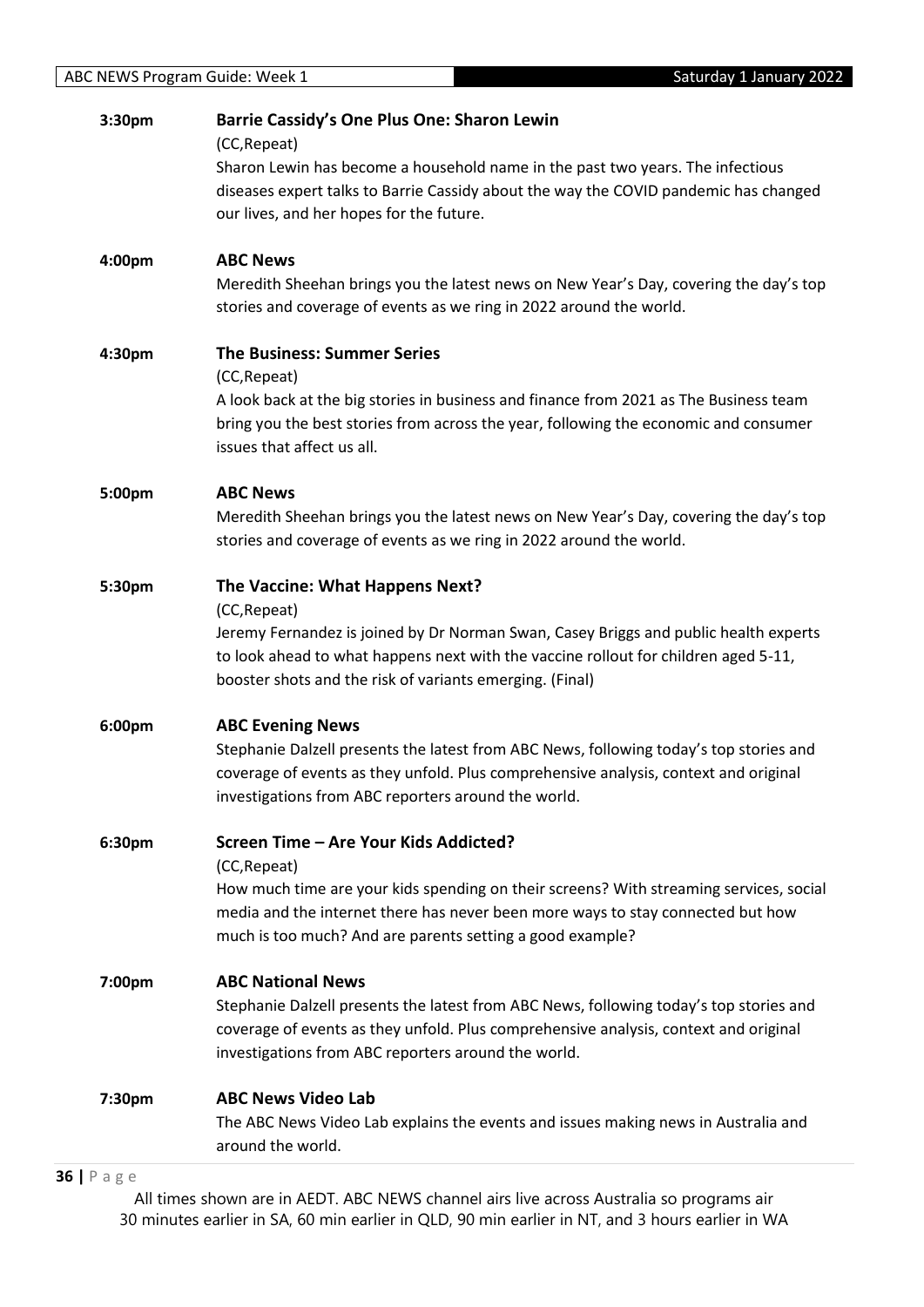| 8:00pm  | <b>ABC News Tonight</b><br>Stephanie Dalzell presents the latest from ABC News, following today's top stories and<br>coverage of events as they unfold. Plus comprehensive analysis, context and original<br>investigations from ABC reporters around the world. |
|---------|------------------------------------------------------------------------------------------------------------------------------------------------------------------------------------------------------------------------------------------------------------------|
| 8:25pm  | <b>Australian Story: The Godfather of Coral</b>                                                                                                                                                                                                                  |
|         | (CC,AD, Repeat)<br>Charlie Veron has spent his career underwater charting the world's coral wonderlands.<br>Now, as the Great Barrier Reef faces its biggest threat, he reveals an audacious rescue<br>plan.                                                     |
| 9:00pm  | <b>ABC Nightly News</b>                                                                                                                                                                                                                                          |
|         | Stephanie Dalzell presents the latest from ABC News, following today's top stories and<br>coverage of events as they unfold. Plus comprehensive analysis, context and original<br>investigations from ABC reporters around the world.                            |
| 9:30pm  | Kurt Fearnley's One Plus One: Dylan Alcott                                                                                                                                                                                                                       |
|         | (CC, Repeat, PG - Adult themes, Coarse Language)                                                                                                                                                                                                                 |
|         | Dylan Alcott has done it all: a champion tennis player, basketballer, Logie winner, radio                                                                                                                                                                        |
|         | host and even started his own music festival. He speaks to Kurt Fearnley about his desire<br>to inspire people with disability.                                                                                                                                  |
| 10:00pm | <b>ABC News Weekend</b><br>Stephanie Dalzell presents the latest from ABC News, following today's top stories and<br>coverage of events as they unfold. Plus comprehensive analysis, context and original<br>investigations from ABC reporters around the world. |
| 10:30pm | The World In 2021: Asia Pacific                                                                                                                                                                                                                                  |
|         | (CC, Repeat)                                                                                                                                                                                                                                                     |
|         | Beverley O'Connor and The World team look back on the biggest issues and best<br>international stories from ABC News reporters around the globe in 2021.                                                                                                         |
| 11:00pm | <b>ABC Late News</b>                                                                                                                                                                                                                                             |
|         | Stephanie Dalzell presents the latest from ABC News, following today's top stories and                                                                                                                                                                           |
|         | coverage of events as they unfold. Plus comprehensive analysis, context and original<br>investigations from ABC reporters around the world.                                                                                                                      |
| 11:30pm | <b>Back Roads: The Mallee, Vic</b>                                                                                                                                                                                                                               |
|         | (CC,AD,Repeat,PG,Aboriginal and Torres Strait Islander viewers are advised that the                                                                                                                                                                              |
|         | following program contains images and voices of people who have died)                                                                                                                                                                                            |
|         | Heather Ewart discovers the Mallee spirit, where locals know how to roll up their sleeves<br>and get things done. The Mallee people know the importance of investing in their                                                                                    |
|         | children and the future to have a vibrant community.                                                                                                                                                                                                             |
|         |                                                                                                                                                                                                                                                                  |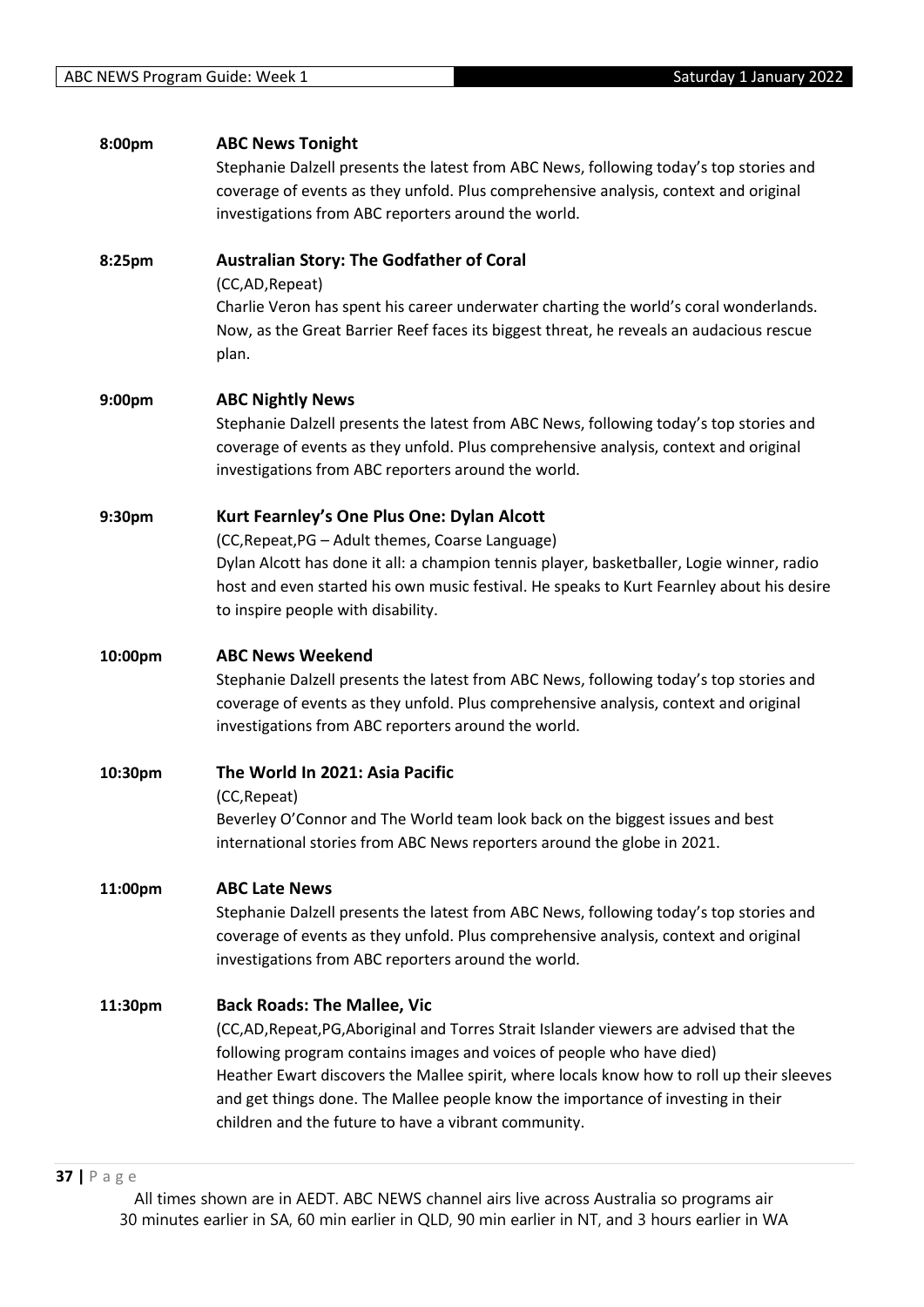| 12:00am | <b>ABC News</b>                                                                             |
|---------|---------------------------------------------------------------------------------------------|
|         | The final word on the day's top stories, with the latest news and updated information       |
|         | from Australia's most trusted source of independent news.                                   |
|         |                                                                                             |
| 12:10am | <b>Four Corners: Lockdown</b>                                                               |
|         | (CC,AD, Repeat)                                                                             |
|         | How Australia became trapped by COVID-19. Despite millions of people staying at home,       |
|         | the number of infections is climbing with the virulent Delta strain. How issues of supply   |
|         | and hesitancy left Australia dangerously exposed.                                           |
|         |                                                                                             |
| 1:00am  | <b>DW News</b>                                                                              |
|         | Live from our broadcast partner Deutsche Welle in Berlin, the latest international news,    |
|         | updated information and live from reports on the day's top stories from a European          |
|         | perspective.                                                                                |
|         |                                                                                             |
| 1:15am  | <b>Australian Story: The Godfather of Coral</b>                                             |
|         | (CC,AD, Repeat)                                                                             |
|         | Charlie Veron has spent his career underwater charting the world's coral wonderlands.       |
|         | Now, as the Great Barrier Reef faces its biggest threat, he reveals an audacious rescue     |
|         | plan.                                                                                       |
|         |                                                                                             |
| 1:45am  | <b>Vanished Girl: The Disappearance Of Eve Askew</b>                                        |
|         | (CC, Repeat)                                                                                |
|         | A darkness stirs in the green hills of the Derwent Valley near Hobart, as locals search for |
|         | answers about the disappearance of Eve Askew. Police suspected she was a teen               |
|         | runaway, but the case has taken a sinister turn.                                            |
|         |                                                                                             |
| 2:00am  | <b>DW News</b>                                                                              |
|         | Live from our broadcast partner Deutsche Welle in Berlin, the latest international news,    |
|         | updated information and live from reports on the day's top stories from a European          |
|         | perspective.                                                                                |
|         |                                                                                             |
| 2:15am  | <b>ABC News</b>                                                                             |
|         | (Repeat)                                                                                    |
|         | The final word on the day's top stories, with the latest news and updated information       |
|         | from Australia's most trusted source of independent news.                                   |
|         |                                                                                             |
| 2:30am  | <b>DW Focus On Europe</b>                                                                   |
|         | From our broadcast partner Deutsche Welle, Focus On Europe puts the spotlight on            |
|         | people and asks what drives the people of Europe - politically, socially and culturally.    |
|         | What are their views, hopes and fears?                                                      |
|         |                                                                                             |